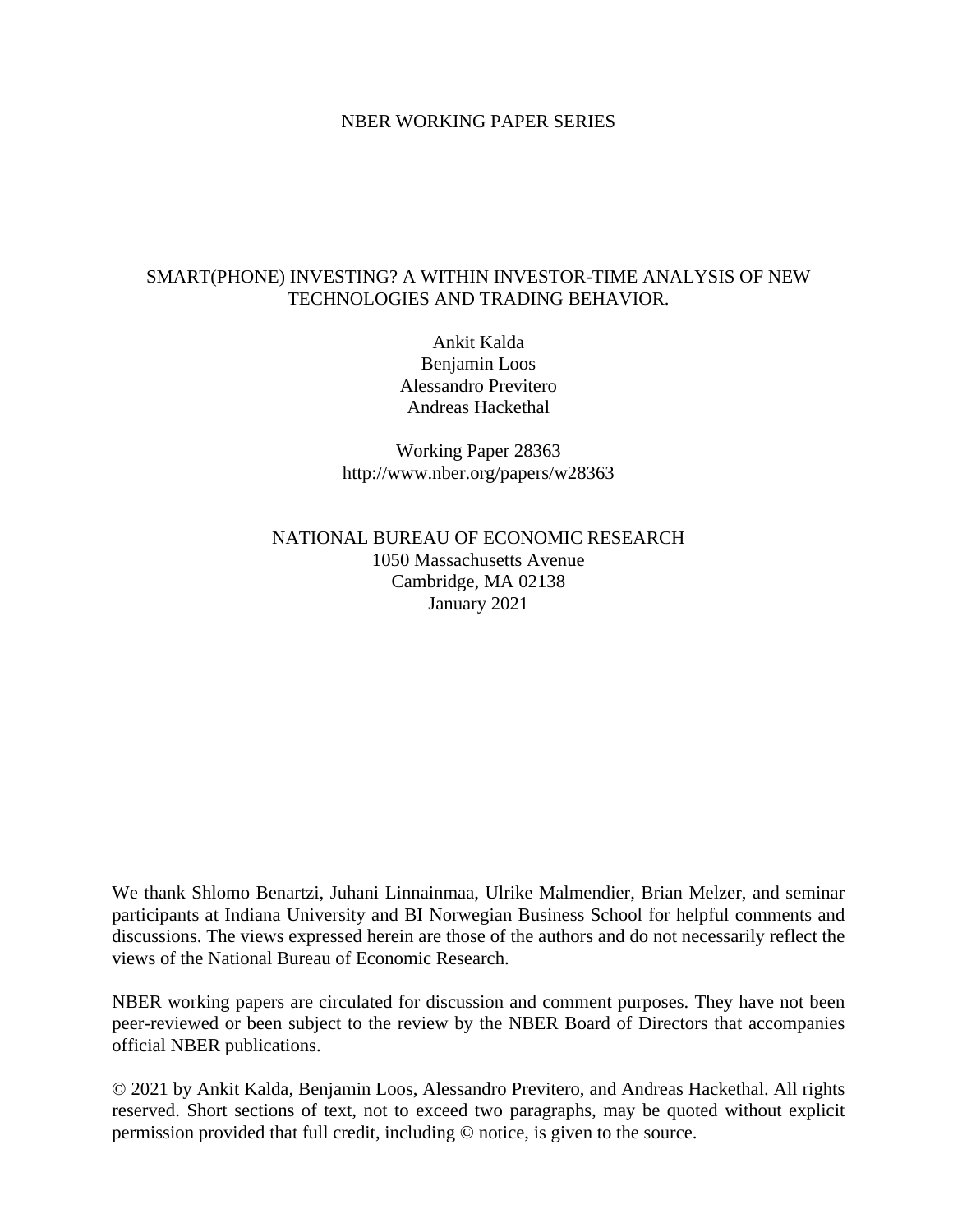Smart(Phone) Investing? A within Investor-time Analysis of New Technologies and Trading Behavior. Ankit Kalda, Benjamin Loos, Alessandro Previtero, and Andreas Hackethal NBER Working Paper No. 28363 January 2021 JEL No. G11,G40,G50

#### **ABSTRACT**

Using transaction-level data from two German banks, we study the effects of smartphones on investor behavior. Comparing trades by the same investor in the same month across different platforms, we find that smartphones increase purchasing of riskier and lottery-type assets and chasing past returns. After the adoption of smartphones, investors do not substitute trades across platforms and buy also riskier, lottery-type, and hot investments on other platforms. Using smartphones to trade specific assets or during specific hours contributes to explain our results. Digital nudges and the device screen size do not mechanically drive our results. Smartphone effects are not transitory.

Ankit Kalda Kelley School of Business 1309 E 10th St Indiana University Bloomington, IN 47405 akalda@iu.edu

Benjamin Loos TUM School of Management Arcissstrasse 21 Munich 80333 Germany beni.loos@gmail.com

Alessandro Previtero Kelley School of Business Indiana University 1309 E. 10th Street Bloomington, IN 47405 and NBER aleprevi@indiana.edu

Andreas Hackethal Goethe University Frankfurt Grüneburgplatz 1 House of Finance 60323 Frankfurt a.M. Germany hackethal@gbs.uni-frankfurt.de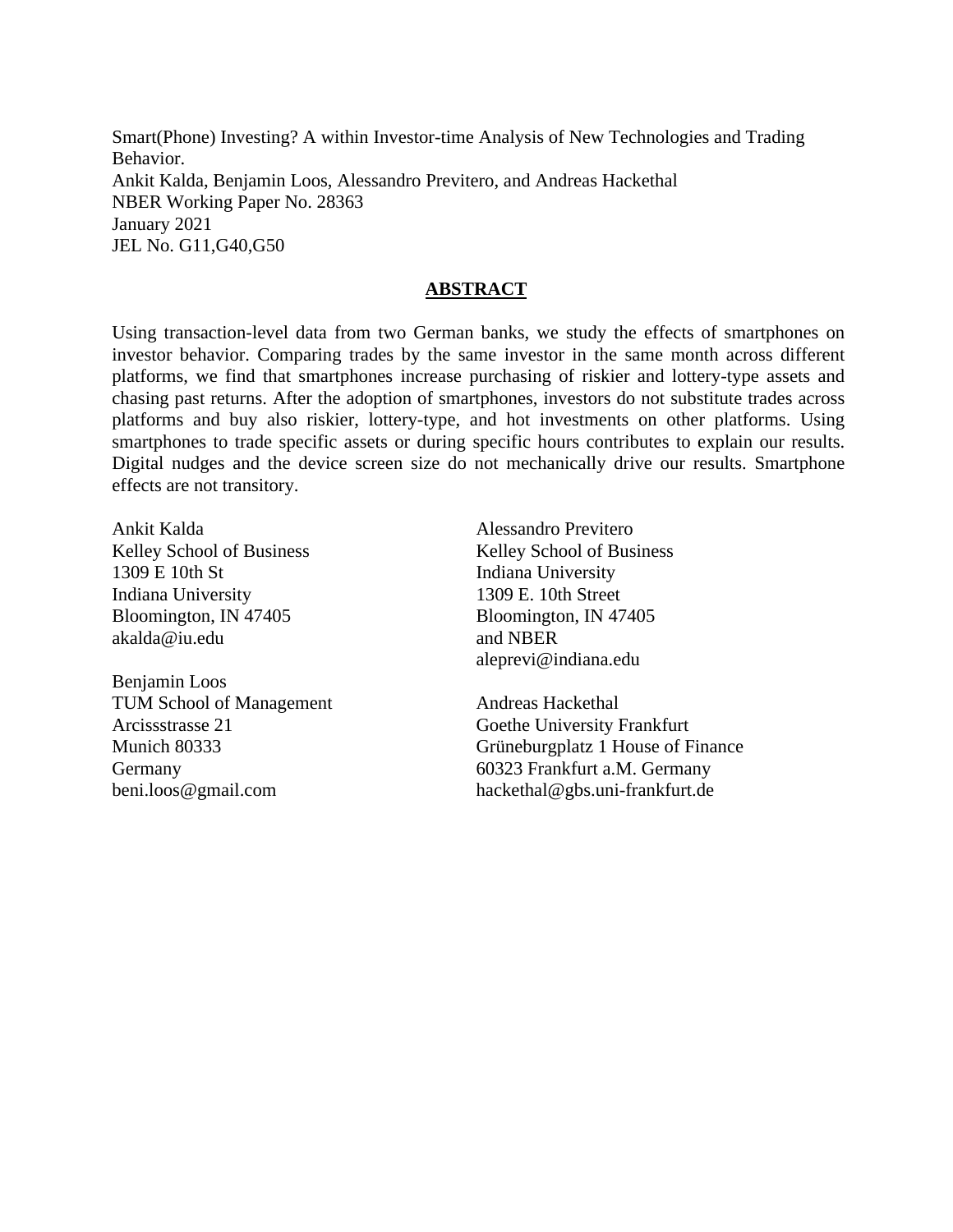# **1 Introduction**

Technology has dramatically changed how retail investors trade, from placing orders using direct dial-up connections in the 1980s or Internet-based trading in the 1990s to the more recent rise of robo-advisers. With few exceptions, the introduction of these new technologies is generally associated with a decline in investor portfolio efficiency.<sup>[1](#page-2-0)</sup> Whether good or bad for investors, it is accepted that new technologies influence investor behavior. The empirical evidence in these studies comes from some comparisons of investor behavior before and after the adoption of the new technology, potentially contrasted with the behavior over time of another group that did not adopt the technology. Under the assumption that, absent the innovation, investors would have behaved in the exact same way, a common interpretation of this evidence is that new technologies influence investors and change their behavior. An alternative explanation is that investors, instead, adopt the new technology because they are willing to change their trading behavior in the first place. Even if we could randomly assign the new technology to investors, $2$  it would still not be straightforward to conclude that the new technology changes the overall investor portfolio. If investors manage investments across different accounts or platforms, they could decide to substitute across technologies. Therefore, observing trades on one platform might not be informative of the overall investor trading behavior.

While previous studies lack the data to distinguish between these alternative interpretations, their implications are, however, starkly different. If the new technology influences investor preferences and beliefs, absent the technology investors would have not changed their trading behavior. If, instead, it fulfills untapped investor demand, then the new tech-

<span id="page-2-0"></span><sup>1</sup>For example, when moving to online trading, investors increased turnover and reduced performance (Barber and Odean, 2002). More recent studies document, instead, that robo-advisers could reduce investment mistakes (see D'Acunto, Prabhala and Rossi, 2019; Loos et al., 2020).

<span id="page-2-1"></span><sup>2</sup>D'Acunto, Prabhala and Rossi (2019) use the randomness in investors answering their phone to the marketing enrollment calls as a plausibly exogenous shock to the probability of joining the robo-advisor.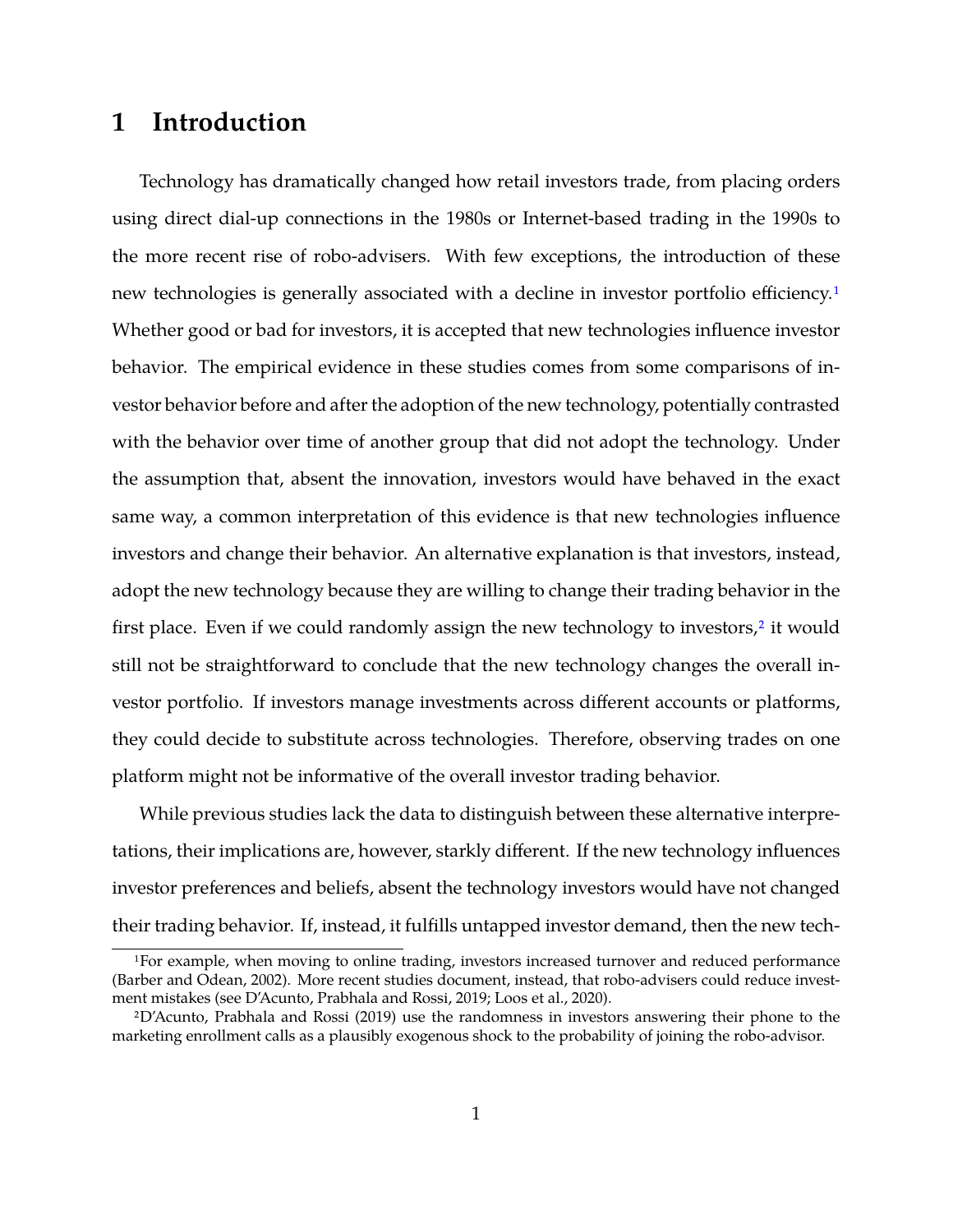nology at best accelerates or makes less costly a change in investor behavior that would have happened anyway. Analogously, the new technology could just fulfill substitute demand, if investors substitute trades across different platforms. Therefore, simple comparisons of investor behavior pre- and post-adoption or analyses of trades on one single platform could vastly overestimate the effects of the new technology. Furthermore, the policy implications could not be any more different. Is the technology helping investors to achieve their goals by facilitating their trades? Or is technology influencing adopters in profound ways that could stray investors away from their original goals?<sup>[3](#page-3-0)</sup>

In this paper, we use unique data on German households to overcome these empirical challenges and to weigh in on the question if technology drives changes or just fulfills untapped or substitute investor demand. Our data comes from two large German retail banks that have introduced trading applications for mobile devices. For over 15,000 bank clients that have used these mobile apps in the years 2010-2017, we can observe all holdings and transactions, and, more important, the specific platform used for each trade (e.g., personal computer vs. smartphone). These unique features of the data prove fruitful for our analyses. That is, we can conduct all our main tests comparing trades done by the same investor in the same month across different platforms. Moreover, we can directly test for substitution effects.

We present four set of results. First, we study if the use of smartphones induces differences in the riskiness of trades. Comparing trades by the same investor in the same year-month, we find that the probability of purchasing risky assets increases in smartphone trades compared to non-smartphone ones. Analogously, smartphone trades involve assets with higher volatility and more positive skewness. This evidence is best summarized by our analyses of lottery type stocks.<sup>[4](#page-3-1)</sup> Smartphones increase the probability

<span id="page-3-0"></span><sup>3</sup>In a 2020 article titled "*Robinhood Has Lured Young Traders, Sometimes With Devastating Results"*, the New York Times features a series of stories of investors that have lost substantial amount of money trading off their mobile phones.

<span id="page-3-1"></span><sup>4</sup>Following Kumar (2009), we define as lottery-type stocks those assets with below median prices and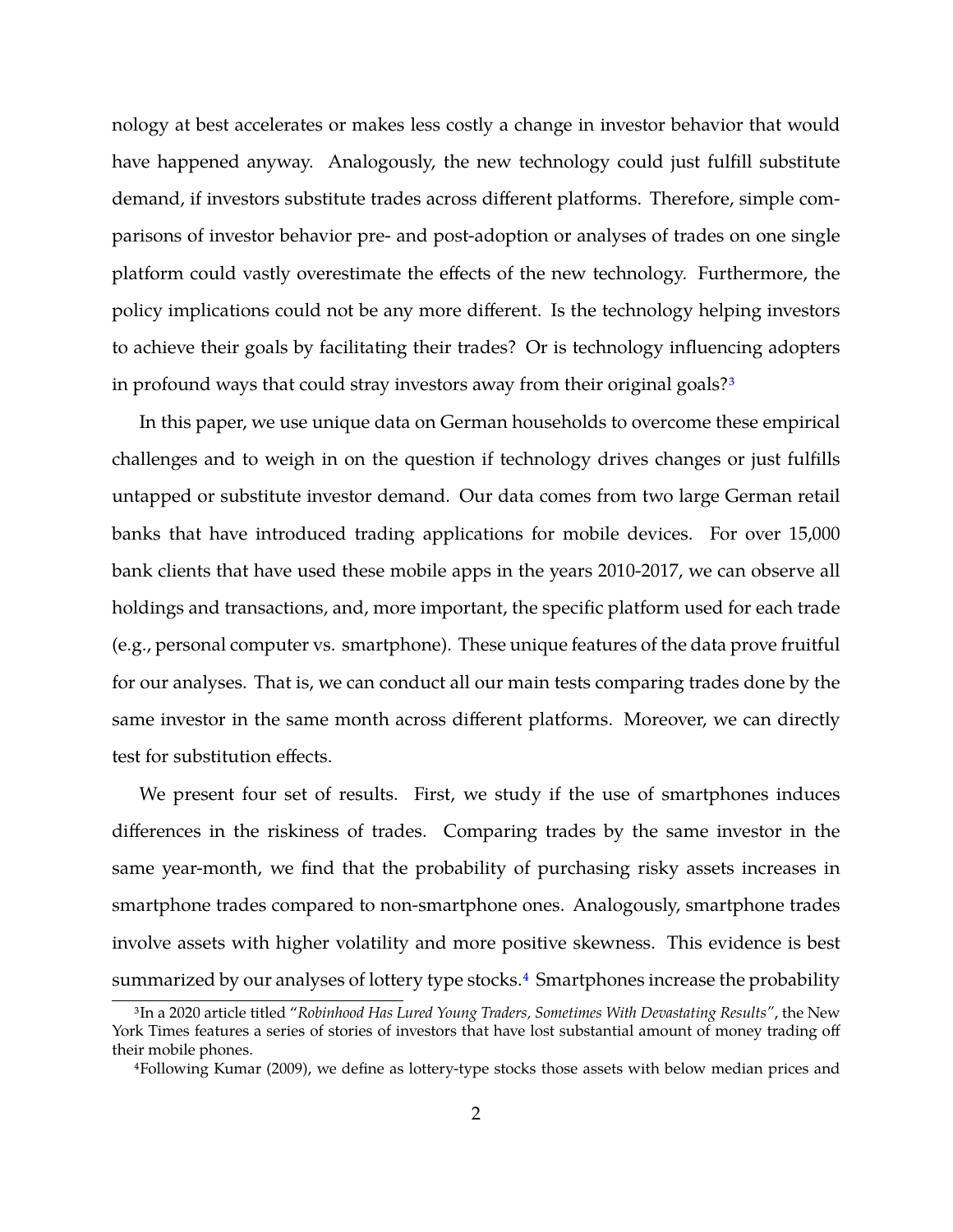of buying lottery-type stocks by 67% of the unconditional mean for smartphone users.

Second, we examine the effects of smartphones on the tendency to chase past returns. We find that smartphones increase the probability of buying assets in the top decile of the past performance distribution. Smartphones increase the probability of buying assets in the top 10 percent of past performance by 12.0 percentage points (or 70.6% of the unconditional mean).

Third, we investigate if investors selectively use smartphone to execute their risky, lottery-type, and trend-chasing trades. In this scenario, investors could simply substitute their trades from one device to another, without any real consequences for their overall portfolio efficiency. Using a difference-in-differences design that compares iOS and Android users, we find that, following the launch of smartphone apps, investors are—if anything—more likely to purchase risky and lottery-type assets and to chase hot investments also on *non-smartphone* platforms. While inconsistent with substitution effects, this evidence potentially suggests that investors are learning to become overall more biased after their initial use of smartphones to trade.

Last, we evaluate the mechanisms that may drive these smartphone effects. We begin by examining whether the ability to trade anytime and everywhere via smartphones drives our results. To evaluate the importance of this channel, we repeat our analyses, including year-by-time-of-the-day fixed effects. In this specification, our estimates become smaller but remain economically and statistically significant. This finding suggests that time of trade is important in our setting, but it does not fully explain our findings. Consistent with this interpretation, heterogeneity analyses show that smartphone effects are stronger during after-hours (i.e. following exchange closure). Institutional differences between trading on official exchanges and in after-hours markets do not drive this heterogeneity. Given that individuals are more likely to rely on the more intuitive system 1 later in the above median skewness and volatility.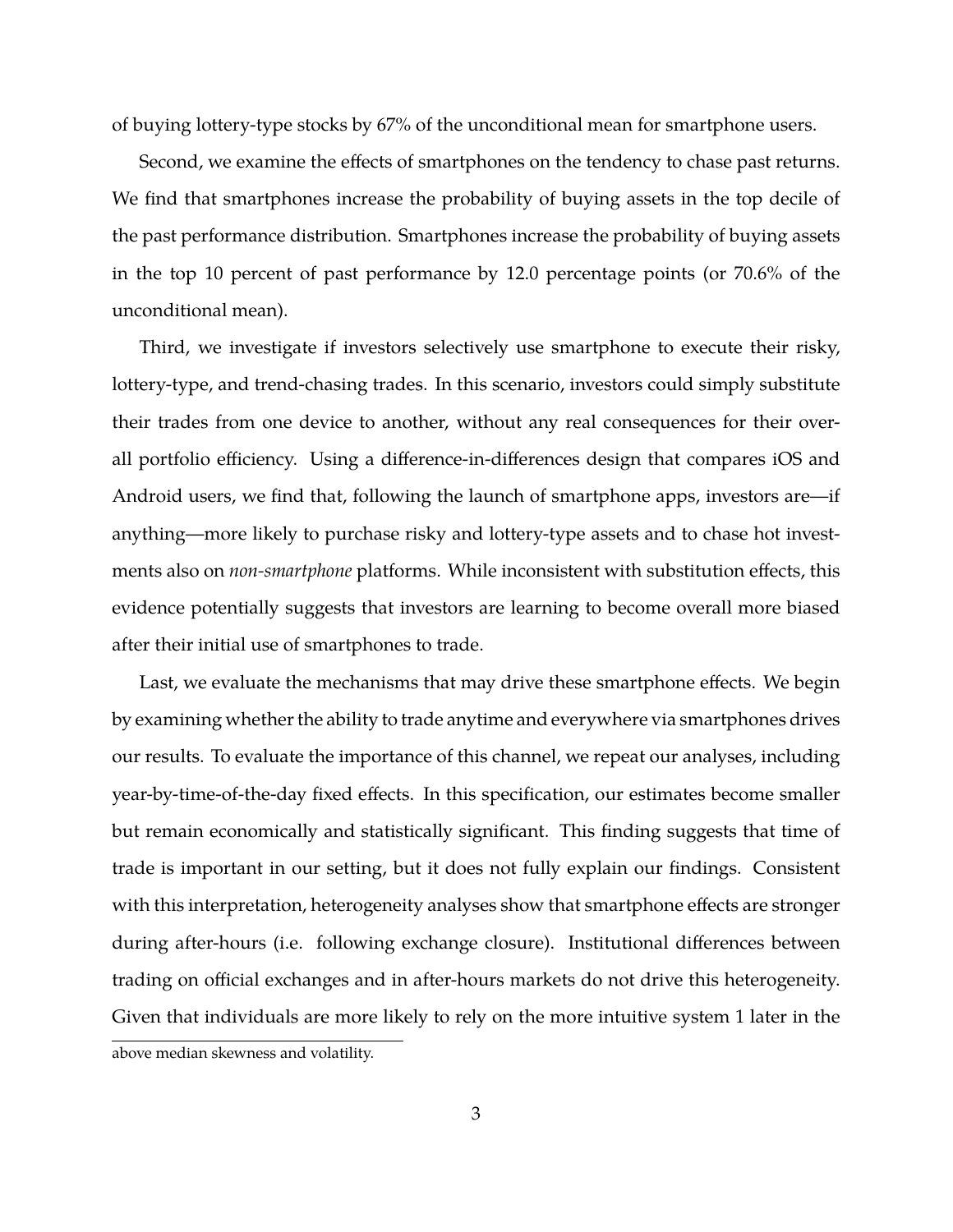day (Kahneman,2011), stronger effects during after-hours are consistent with smartphones facilitating trades based more on system 1 thinking.

Alternatively, investors may use smartphones to trade different investments and this selection of riskier asset classes may drive our results. We re-estimate our main analyses, including year-by-asset-class fixed effects. We find again smaller but still strong smartphone effects, suggesting that the choice of asset classes doesn't fully explain our findings.

Another possibility is that digital nudges might contribute to our results. Smartphone trading apps in fact prominently feature stocks that have experienced dramatic positive (and negative) performance in the recent past. If these stocks are riskier and with higher skewness, digital nudges could mechanically influence investor behavior. To test for this hypothesis, we re-run our main specifications separately for different asset classes: individual stocks, mutual funds, and other investments (options, certificates, and warrants). We find that our results are strong across all asset classes and not just for individual stocks that can be more prominently featured in the smartphone trading app. Additionally, we test if a physical attribute of smartphones—their smaller screen—contributes to our findings. To explore this mechanism, we separately investigate the effects of trading via devices with different screen sizes (iPhones vs. iPads). Given that we do not find stronger results for trades via iPhones, we conclude that this physical attribute is not likely to drive our findings. Last, our results do not appear to be short-lived and driven by the initial enthusiasm or the learning curve of the new technology. Our estimates do not change significantly between the first quarter up to the tenth quarter after the initial use of the smartphone app.

Our findings contribute to literature on the effects of technology on investor behavior. Barber and Odean (2002) document that investors who switched from phone-based to online trading start trading more frequently, but less profitably than before. Choi, Laibson,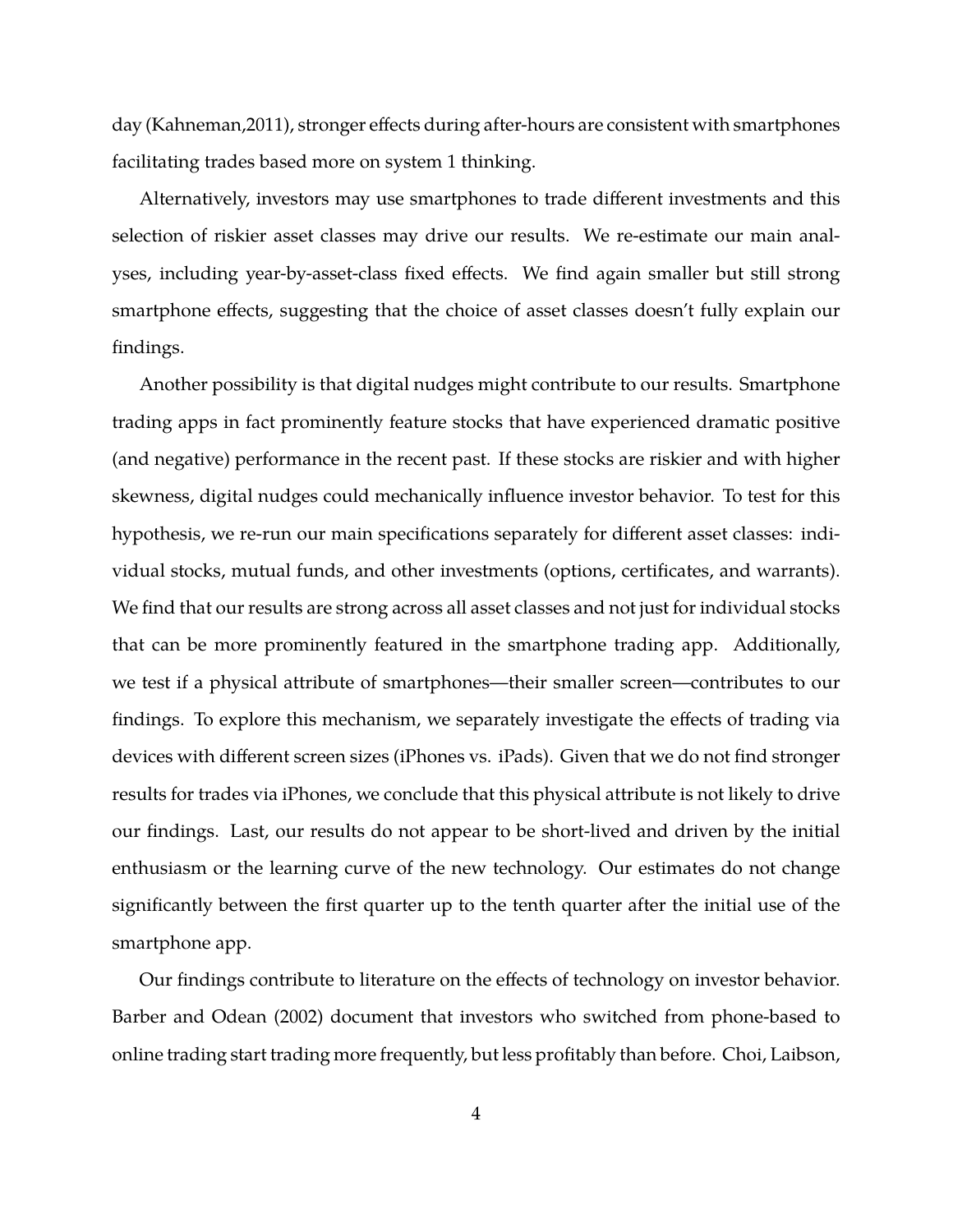and Metrick (2002) document similar results in 401(k) plans. Our evidence complements these studies by documenting that smartphones increase the purchases of lottery-type stock and trend-chasing. More importantly, we document different behaviors within the same investor *and* same month, but across platforms. This identification strategy enables us to more convincingly address selection effects when examining how a new technology impacts investor behavior.

Given the large diffusion of robo-advisers in the past decade, D'Acunto, Prabhala and Rossi (2019) and Loos et al. (2020) have investigated the effects of this innovation on investor behavior. Both studies highlight that robo-advice has the potential to reduce investment biases and improve portfolio performance. Our evidence provide a more nuanced picture of the effects of new technologies on investor behavior. Smartphones appear to foster investment biases such as investing in lottery-type and hot stocks. Our paper contributes also to the recent literature on the effect of mobile apps on financial behaviors. Levi and Benartzi (2020) and D'Acunto, Rossi, and Weber (2020) study the effects of mobile applications on spending behaviors. We contribute to these studies by investigating investment decisions. Our setting provides a nice laboratory to understand the consequences of providing constant feedback and ease of execution of trades to retail investors.

More recently, a series of studies have investigated the effects of trading smartphone apps on aggregate markets. Using data from the US retail brokerage company Robin Hood, Welch (2020) finds that a portfolio mimicking the aggregate holdings of Robin Hood investors did not underperform standard academic benchmarks.<sup>[5](#page-6-0)</sup> Using the same data, Barber et al. (2020) document that episodes of intense buying activity by Robinhood users are followed by negative returns. Using data from a leading investment adviser in China,

<span id="page-6-0"></span><sup>5</sup>Robin Hood operates entirely online via a website and mobile apps. The vast majority of its trades are made using the smartphone apps.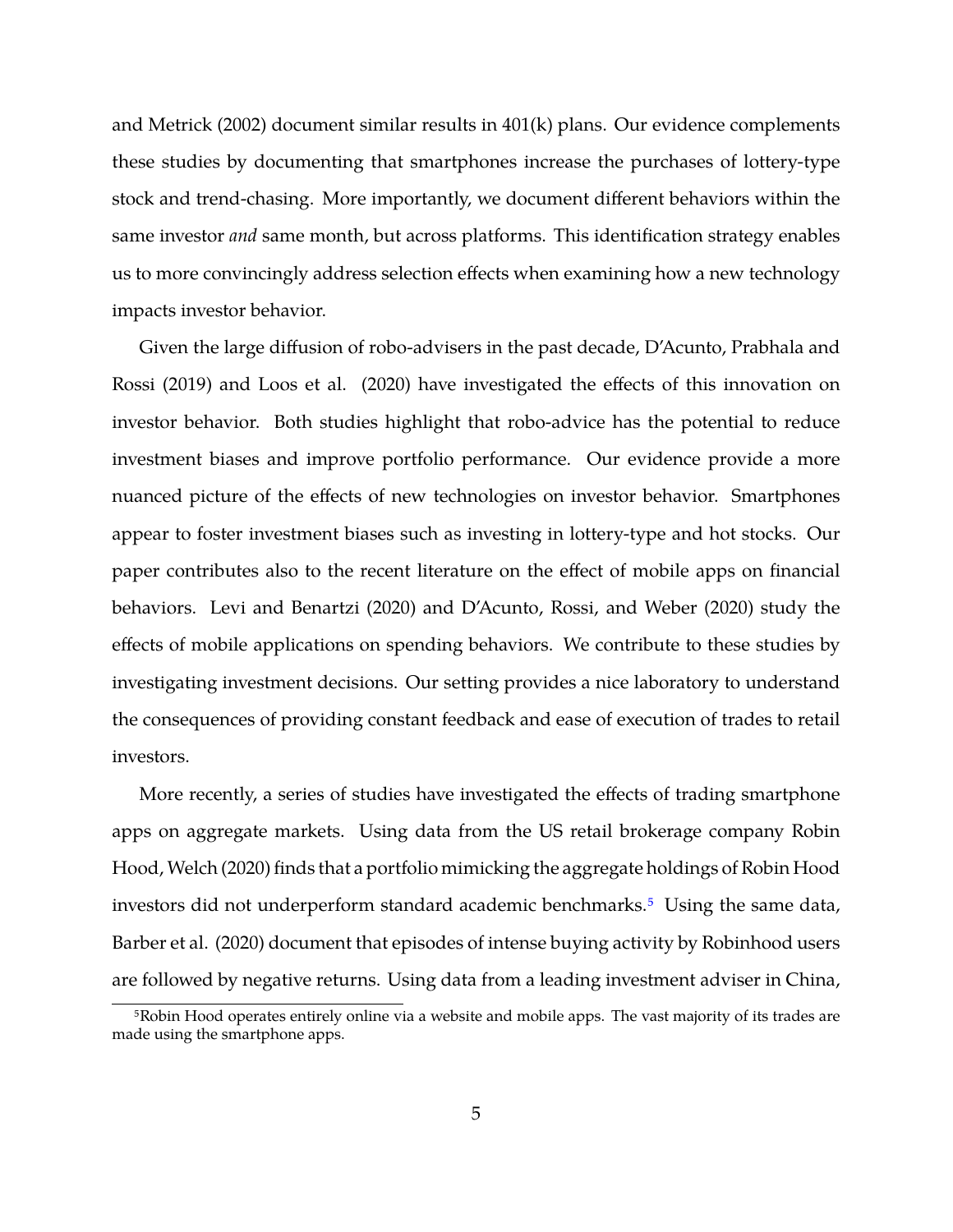Cen (2019) shows that, after the mobile app introduction, investors flows into mutual funds become more volatile and more sensitive to short-term fund returns and market sentiment. Our results nicely dovetail with the findings in these studies and make three distinctive contributions. First, we focus on the consequences of smartphones on retail investors, and not aggregate markets. Aggregate effects might mask substantial investor heterogeneity, making it difficult to understand potential redistributive effects of this technology. Second, our investor trading data allow to sharpen the causal interpretation of smartphone effects and to investigate the mechanisms driving them. Third, while Robinhood investors are Millennials with little or no trading experience, the German investors that adopt smartphone trading are, on average, 45 years old with nine years of experience investing with the banks. Therefore, we can capture the effects of smartphone trading on more experienced users and a more representative sample of traders.

# <span id="page-7-1"></span>**2 Hypotheses Development**

New technologies can change the way households make economic decisions, from labor supply, to borrowing, to investor behavior.<sup>[6](#page-7-0)</sup> Broadly speaking, we investigate if smartphones influence financial risk-taking and investment biases. The effects of smartphones in both settings are not obvious ex-ante. By facilitating searching and monitoring efforts, smartphones can reduce the participation costs in the stock market and promote financial risk-taking. If investors are, instead, sensitive to short-term losses, the more frequent feedback via smartphones could reduce risk-taking, as predicted in the framework of myopic loss aversion by Benartzi and Thaler (1995). Consistent with myopic loss aversion, Haigh and List (2005) document that professional option traders take less risk

<span id="page-7-0"></span><sup>6</sup>For example, Fos et al (2019), Jackson (2019) and Koustas (2018) document the effect of ride-sharing apps on labor market decisions; Di Maggio and Yao (2019), Buchak, Matvos, Piskorski and Seru (2018) and Fuster et al. (2018) document the effect of Fintech lending on borrowing decisions; and D'Acunto, Prahabala, and Rossi (2019) document the effect of robo-advising on investment decisions.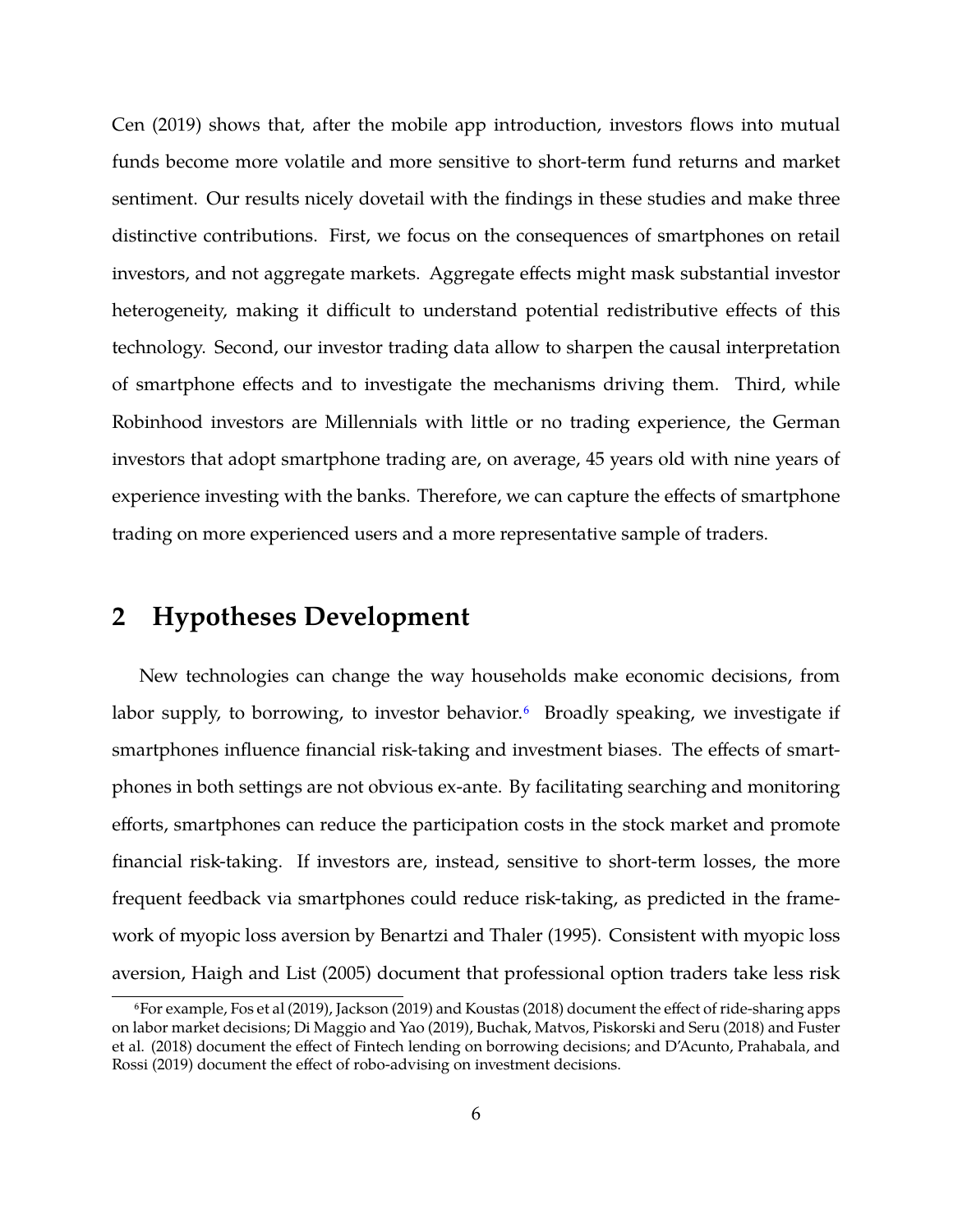when randomly assigned to the treatment of receiving more frequent feedback.

Psychologists hypothesize that we have two modes of thinking: system 1, which is fast, instinctive and emotional, and system 2, which is slower, more deliberative, and more logical (Stanovich and West, 2000; Kahneman, 2003). By providing the ability to almost instantaneously trade in more relaxed environments, smartphones may potentially allow more impulsive, system 1 trades. System 1 reasoning is associated with preference for lotteries (see Kahneman, 2011). Kumar (2009) documents that preference for gambling are correlated with lottery-type stocks with positively skewed payoffs. Moreover, Bali et al. (2019) find that investor preferences for lottery stocks are amplified by attention and social interaction. Collectively, this evidence suggests that smartphones might have a strong effects on preferences for lottery-type investments with positive skewness.

New technologies have the potential to reduce investment biases. While human advisors might make the same investment mistakes of their clients (Linnainmaa, Melzer, and Previtero, 2020), robo-advisers are a potential cost-effective solution that could increase portfolio efficiency (e.g., D'Acunto, Prahabala, and Rossi, 2019; Loos et al., 2020). Smartphones could grant ubiquitous access to information and high speed of execution of trades. Gargano and Rossi (2018) document the more attention to investment lead to higher profits. On the other hand, as previously discussed smartphones could promote more intuitive/ system 1 thinking and, possibly, higher reliance on value-destroying investment heuristics. For example, consumers are more inclined to make impulsive purchases such as ordering more unhealthy food when using mobile devices. Benartzi and Lehrer (2015) review of the effects of smartphones on consumer choices.

Given that their effects are ambiguous, we test if smartphones influence financial risktaking, preferences for lottery stocks, and the well-documented investment bias to chase past returns.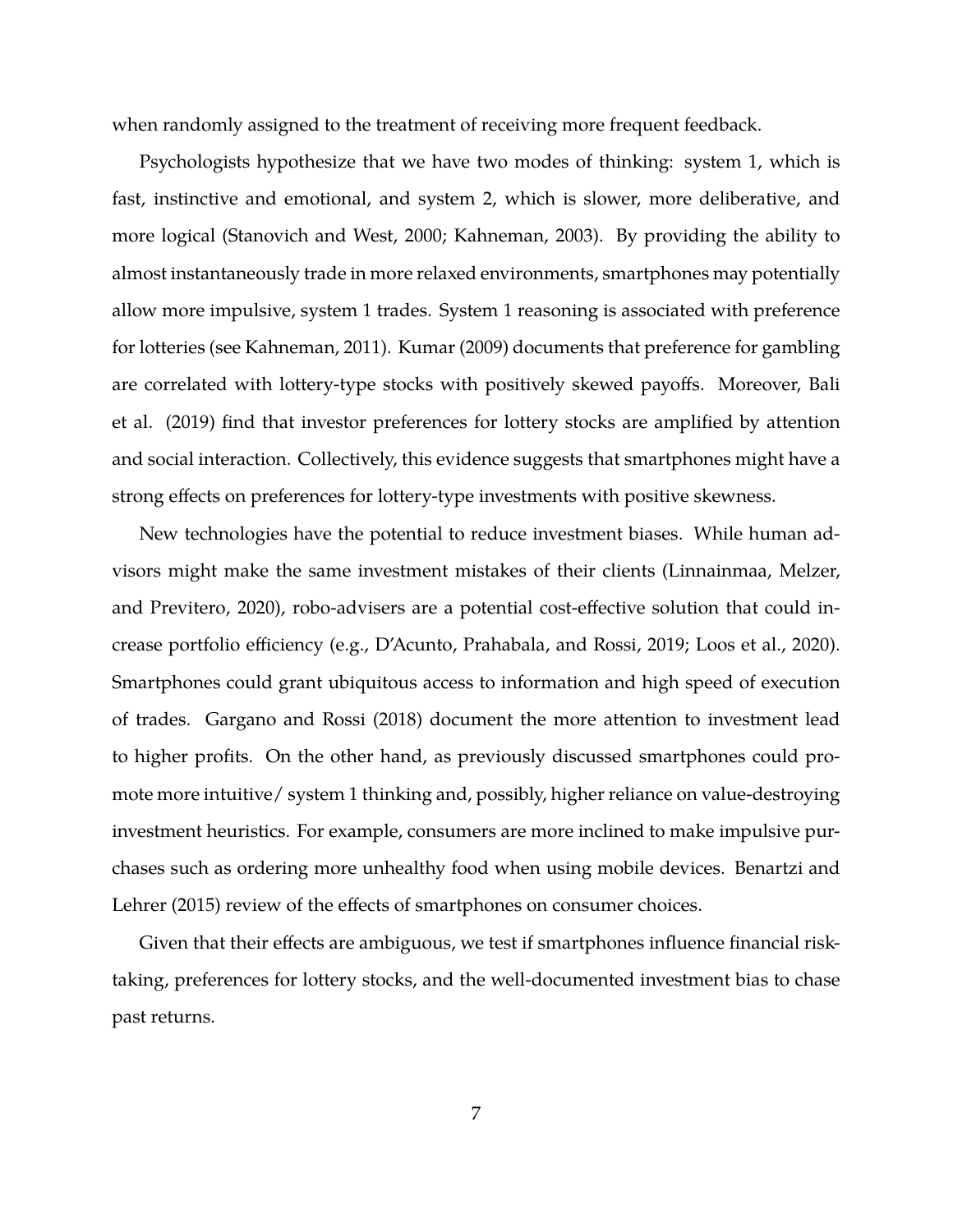# **3 Data & Empirics**

This section describes the data used in the analyses, discusses our sample and details our empirical strategy.

# **3.1 Data & Summary Statistics**

We use comprehensive investor transaction-level data from two large German retail banks. For a large random sample of clients at the banks, we observe the securities traded, the type of trade (buys vs. sell), day and time of the trade execution, price and units of each transaction, and, more important for our analysis, the platform used for each trade. The customers in our data hold their primary accounts with these two banks and use them for most of their transactions. This data covers about sixty five million transactions over the years from 1999 to 2017 by over two hundred and twenty five thousand investors. The data from first bank covers information on over forty five million transactions by one hundred and ten thousand investors from 1999 to 2016. The data from the second bank covers close to twenty million transactions by one hundred and sixteen thousand investors from 2003 to 2017. At the investor level, we observe monthly snapshots of portfolio holdings and demographic characteristics such as gender, age, wealth, and income.[7](#page-9-0)

Most of our analyses uses transaction data where we impose three sample filters. First, we limit our sample between 2010 and 2016 for one bank and from 2013 to 2017 for the other bank. We choose these years to reflect the earliest smartphone apps introduction for each bank. <sup>[8](#page-9-1)</sup> Second, we drop trades associated with savings plans and wealth management services because these are automated or don't involve an active choice from investors. Finally, we drop trades without information on the asset traded (e.g., asset class). Applying these filters results in a sample of over twenty two million transactions

<span id="page-9-0"></span><sup>7</sup>Wealth and income are only recorded at the account opening.

<span id="page-9-1"></span><sup>8</sup>Our results are robust if we separately estimate them for each bank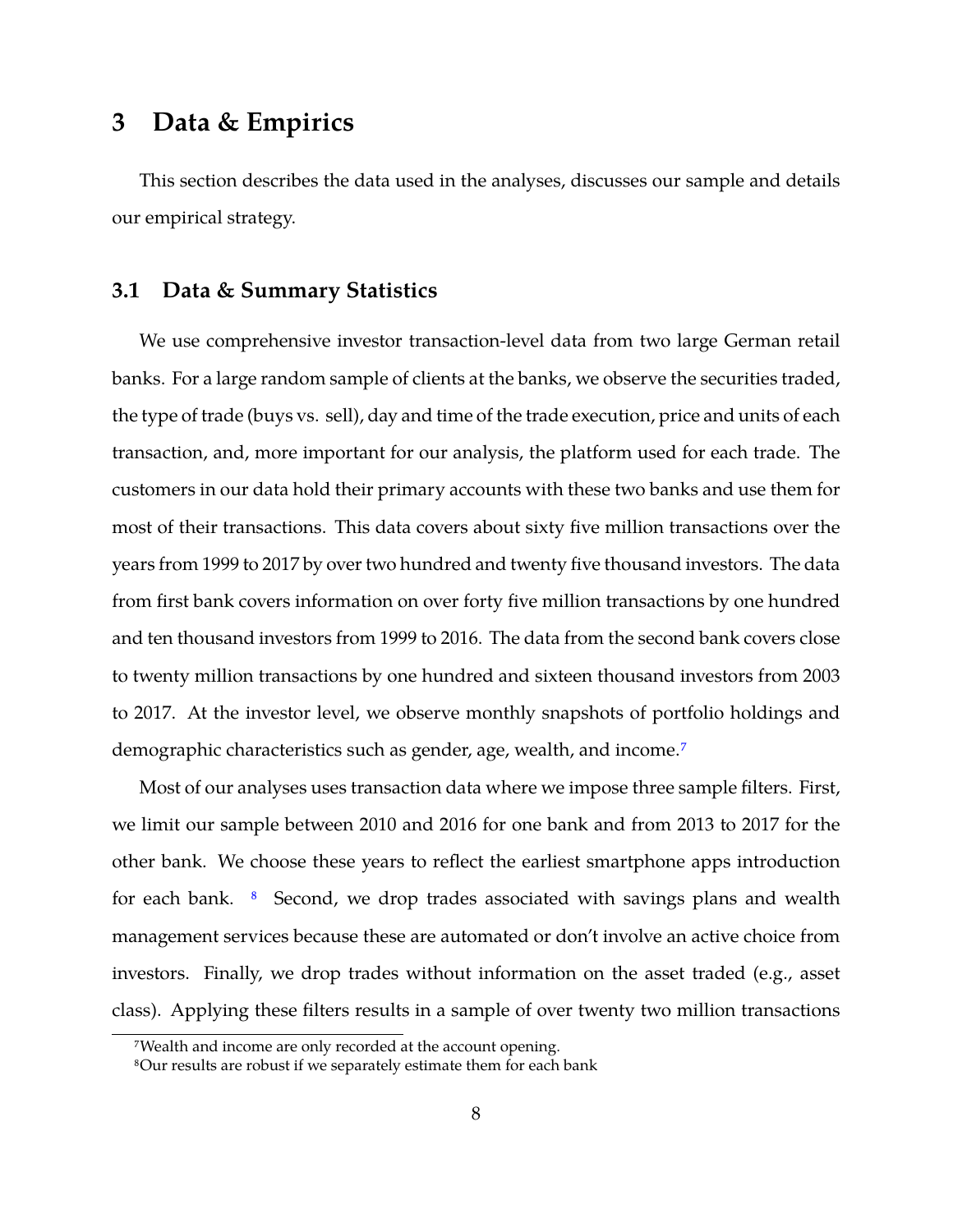by roughly one hundred and eighty thousand investors. Over eighteen thousand of these investors use smartphone trading apps at least once.

We complement the proprietary data from the two banks with publicly available data on prices, returns, and other characteristics for all securities traded within Germany. Table [1](#page-39-0) reports summary statistics for variables used in our analyses within our sample. Smartphone is a dummy variable that takes a value of one for trades executed using smartphones. On average, 2% of trades in our sample are placed using smartphones (standard deviation of 0.15). However, conditional on ever using them, investors execute over 15% of their trades via smartphones. We first measure risk taking as the probability of purchasing risky assets (i.e., direct and indirect equity holdings) . The average probability of purchasing risky assets in our sample is 93%.We also measure risk taking as the volatility of the assets purchased, measured as the annualized standard deviation over a trailing 12-month rolling window. The mean volatility in our sample is 17.27% with a standard deviation of 13.14%.

Our measures for gambling preferences include investment skewness, calculated on a 12-month rolling window, and the probability of purchasing lottery type assets. Following Kumar (2009), we define lottery-type assets as those with below median price, and above median volatility and skewness. The mean probability of purchasing a lottery-type asset within our sample is 7%. To examine trend chasing, we use the probability of purchasing assets in the top decile of the past return distribution (we use a trailing 12-month window). Finally, we use the bank-reported risk categories of the assets purchased and the probability of purchasing warrants or certificates. The banks' risk-categories apply to all the assets traded by the clients and range between one and five, with higher values representing greater risks. The average risk category for the assets purchased in our sample is 3.99. The mean probability of purchasing a warrant is 9% (3% for a certificate).

In Figure [1,](#page-32-0) we explore the evolution of the usage of smartphones over our sample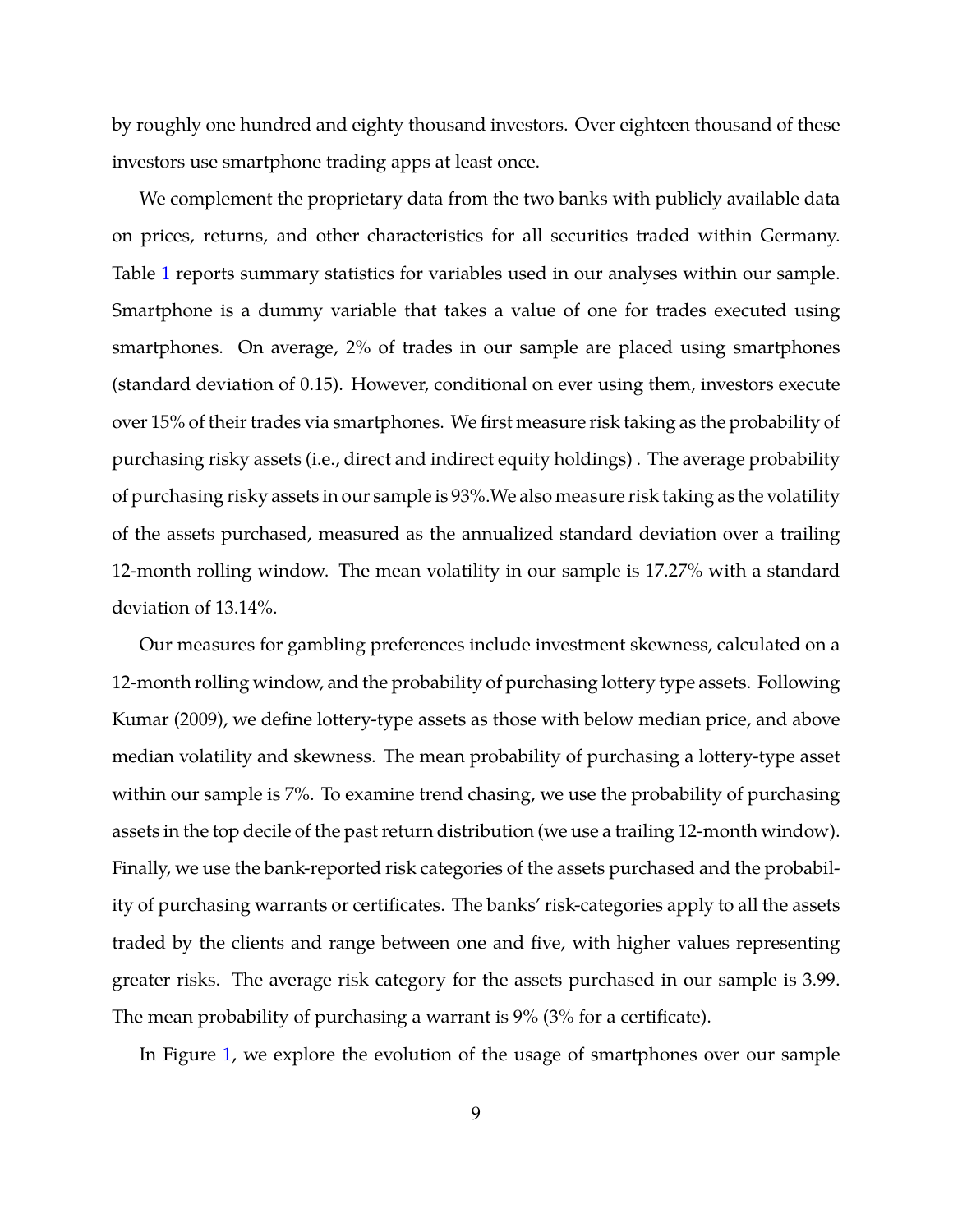period. Panel A plots the percentage of trades that occur via smartphones on the Y-axis against calendar year on the X-axis. One of the two banks in our sample launched a smartphone trading app in 2010. By 2017, the end of our sample, over 2.5% of all trades were occurring over smartphones. The average usage drops in 2013 because we add to our data a second bank which launched its own trading app in 2013. Among investors with the bank that first introduced the trading app, 4% of all trades were via smartphones in 2017. Although the overall fraction of total trades might appear small, the adoption rates are steadily increasing with over 10% of all investors using smartphone trading by 2017. Panel B plots the percentage of trades that occur via smartphones only for those investors who have used the smartphone app at least once. Among these investors, the fraction of smartphone trades is much higher, reaching over 20% of all their trades by 2017. Thus, if smartphone trades differ from other trades, they might have a significant impact on the overall portfolio efficiency.

Since investors endogenously choose to use smartphones, adopters might be inherently different from non-adopters. In Table [2,](#page-40-0) we compare trading behavior (Panel A) and investor characteristics (Panel B) across smartphone users and non-users. For non-users, we compute summary statistics over all the years in our sample. For smartphone users, instead, we use only information until their first smartphone trade. Therefore, trading statistics for adopters do not reflect the effects of smartphones. Compare to non-users, adopters trade more frequently (10 vs. five trades per month) and place larger trades (4,477 vs. 3,813 euros in average trades). Smartphone users are also more likely to buy riskier assets (95% vs. 92%) and purchase more volatile assets (22% volatility vs. 16.52%). Finally, adopters display a higher probability of buying lottery-type assets and investments in the top decile of the past return distribution.

Panel B reports investor-level characteristics for smartphone users and non-users. While there are no differences in terms of income and wealth, adopters tend to be younger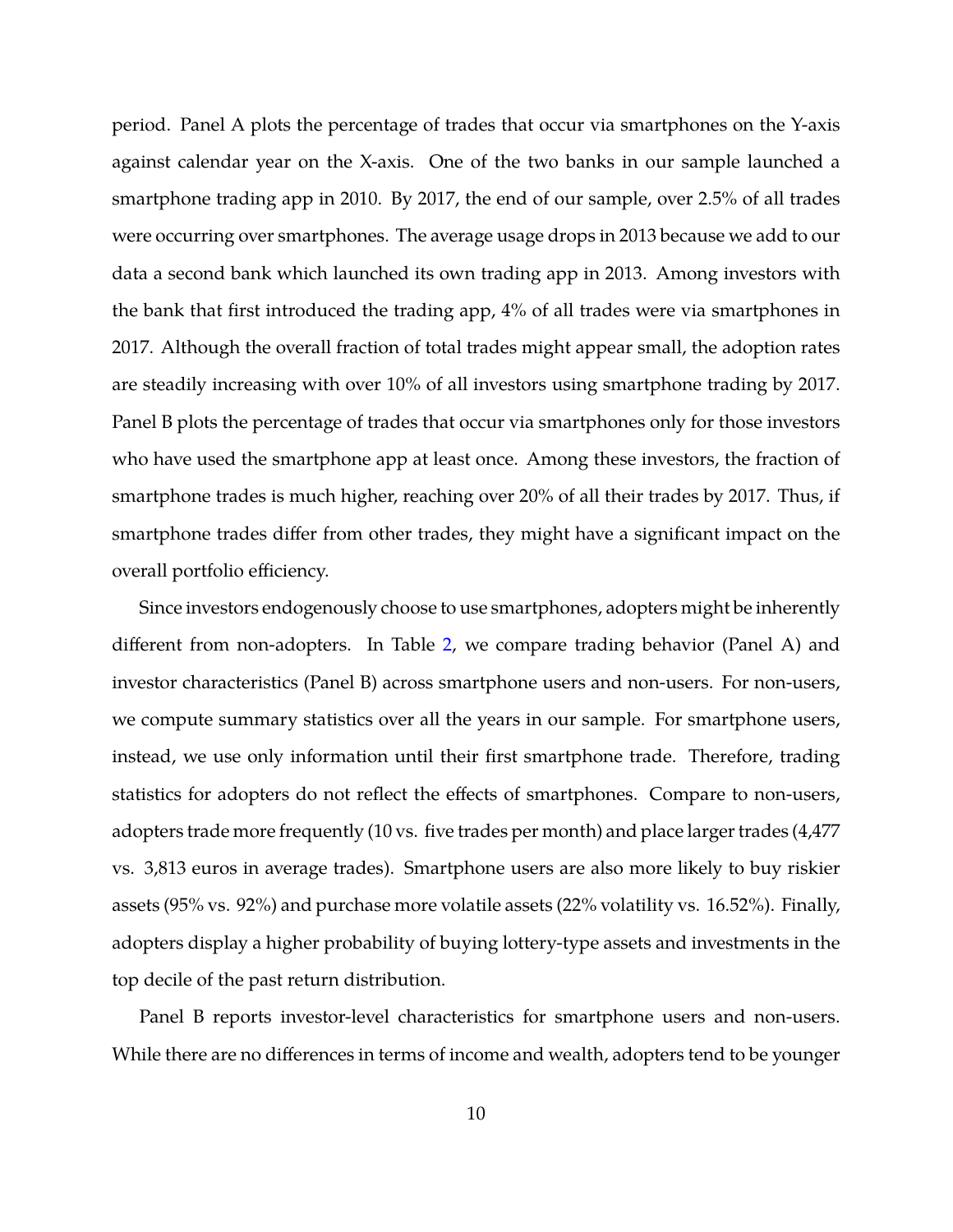males with shorter tenure at the bank. <sup>[9](#page-12-0)</sup> Specifically, smartphone users have one year shorter tenure at the bank, are about 8 years younger, and 13% more likely to be males compared to non-users.

#### <span id="page-12-2"></span>**3.2 Empirical Challenges and Methodology**

Investigating the effects of new technologies on trading activity poses significant empirical challenges, because of selection and substitution effects. Individuals who use smartphones to trade could be different from investors that use other platforms. In our sample, smartphone users are more active, more likely to buy higher volatility and lotterytype assets, and to chase past top performers. These differences highlight the importance of conducting within-investor analyses. While a within-investor analysis could address this type of selection, investor characteristics could also change over time. For instance, individuals can become more sophisticated or start trading more actively over time. These changes might drive their choice of the trading platform. Therefore, the selection effects could operate at the investor-time level.

Thanks to the richness of our data, we are able to go one step further in addressing this concern. We exploit within individual-by-time variation, by including in our estimations individual-by-month (or by-year) fixed effects. By comparing trades across different platforms made by the same investor within the same month (or year), we can account for time-varying investor characteristics and selection at the investor-time level. Specifically, we estimate the following model:

<span id="page-12-1"></span>
$$
y_{i,j,t} = \beta \times Smarithmetic_{i,j,t} + \delta_{i,t}(\delta_i) + \epsilon_{i,j,t}
$$
 (1)

where  $y$  measures behaviors (such as risk-taking, preference for lottery stocks and trend

<span id="page-12-0"></span><sup>&</sup>lt;sup>9</sup>Income and wealth bins are measured at the time investors begin their relationship with the bank.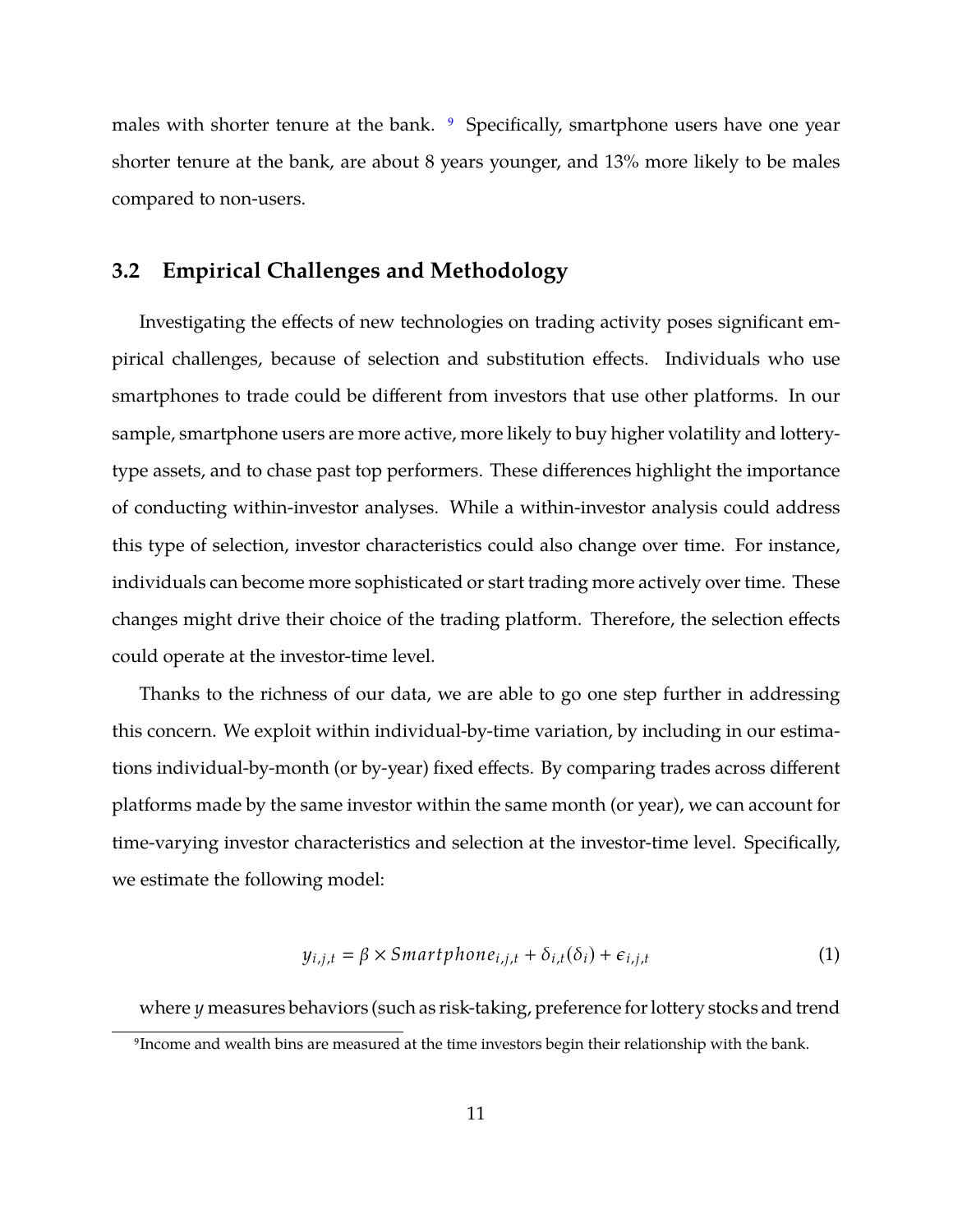chasing) by investor *i* using platform *j* during year-month *t*. *Smart phone*<sub>i,j,t</sub> is an indicator variable equal to one for investor *i* for smartphone trades in month *t*.  $\delta_{i,t}$  are investorby-month (year) fixed effects that account for time-varying unobserved differences at the investor level. To evaluate the importance of across- and within- investor heterogeneity in our setting, we also estimate the model without any fixed effects and with the inclusion of investor fixed effects  $(\delta_i)$  for all our main results. Robust standard errors are doubleclustered at the investor and year-month level.

For estimating these regressions, we collapse our sample to the investor by month by trading platform level. For this purpose, we categorize the trading platforms in two groups: smartphones vs. all other devices. After collapsing the data, the unit of analysis in our regressions is the mean value of all trades by the same investor in the same month, using the same trading platform. This estimation strategy allows us to control for both across- and within- investor heterogeneity that may bias estimates (by having investorby-time f.e.), while allowing trades within the same investor and the same month to be correlated (by double clustering the standard errors).

There is a potential trade-off when using investor-by-time fixed effects. We gain benefits in term of identification at the expenses of external validity of our results. With these fixed effects we can achieve better identification by accounting for time-varying unobserved differences at the investor level. Nonetheless, our results come only from those investors that trade using both platforms within the same year or month. These investors might or might not be a representative sample of all the smartphone traders. To be transparent about this trade-off, we run all our major analyses using different specifications. First, we report results without any fixed effect. Then, we include investor and time fixed effects. Last, we introduce results with investor-by-year and investors-by-month fixed effects. As we introduce more and more restrictive specifications, we move towards better identification but possibly away from more external validity.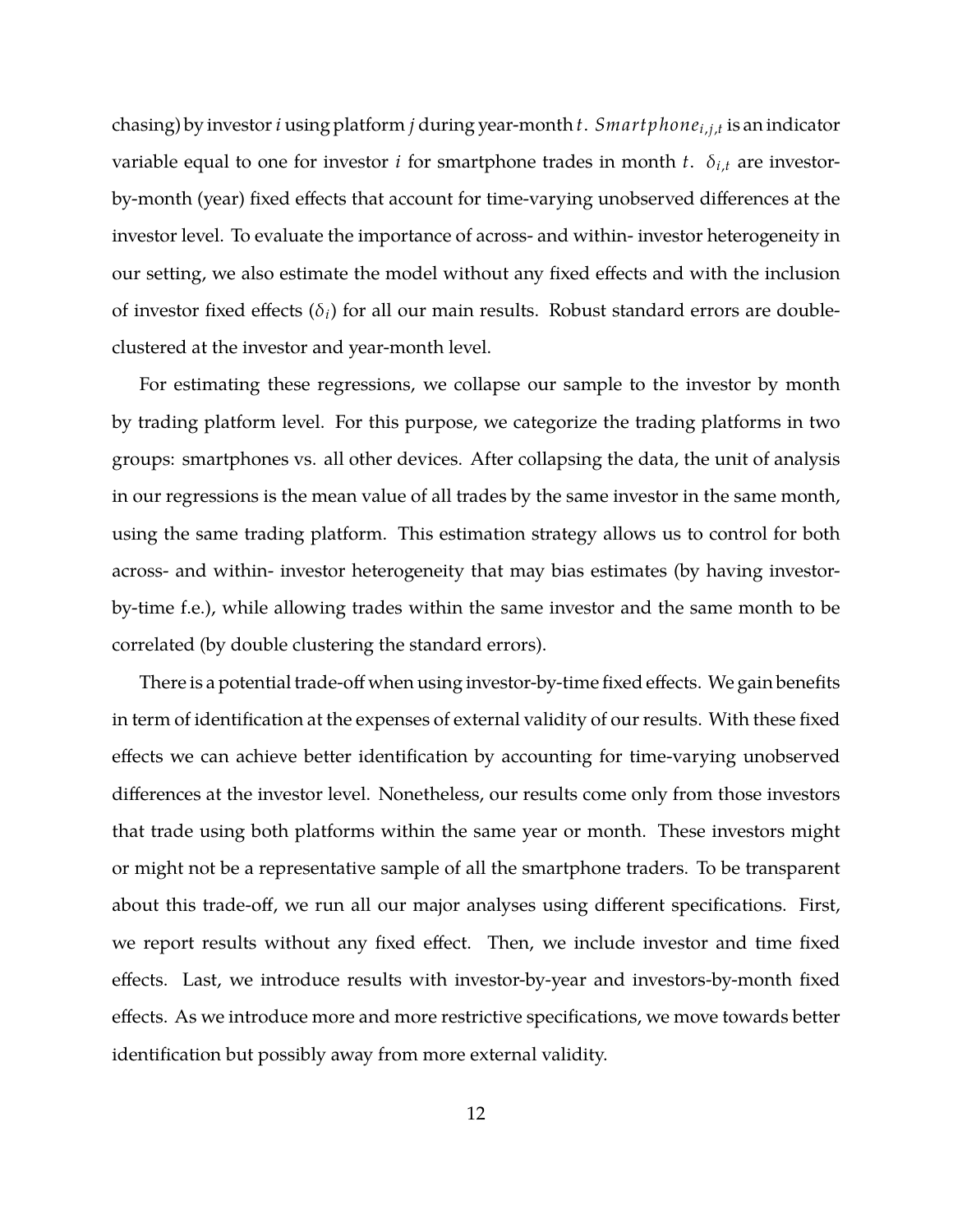Another concern when estimating the effects of new technologies is that investors could use the new platform to execute specific types of trades (e.g., buying riskier investments), substituting away from other platforms. In the presence of substitution effects, we might mistakenly attribute variation in trading strategies to the use of smartphones, when indeed investors are just reallocating their trades across platforms. To test for this possibility, we conduct a difference-in-differences analysis, exploiting the staggered introduction of mobile apps across different operating systems (iOS vs. Android). By comparing *nonsmartphone* trades for smartphone users before and after the launch of different trading apps, we can establish how prevalent spillover and substitution effects are. Section [5](#page-21-0) discusses this analysis and its results in detail.

# **4 Main Results**

We examine the association between the use of smartphones and three trading behaviors: risk-taking, preferences for lottery-type assets, and trend chasing. As discussed in Section [2,](#page-7-1) the effects of smartphones on these behaviors are not obvious ex-ante. By facilitating more timely information acquisition, smartphones can reduce participation costs and, therefore, increase financial risk-taking. Analogously, by reducing monitoring costs, smartphones can promote more efficient trades and potentially reduce investment biases. Smartphones, however, provide also ubiquitous access and high speed of execution of trades. This constant feedback might discourage risk-taking, if investors are very sensitive to their losses (as in the myopic loss-aversion framework by Benartzi and Thaler, 1995). Additionally, access anywhere and anytime might foster more system 1 thinking (Kahneman,2011). System 1 has long been associated with more intuitive and impulsive actions, preferences for gambling and, consequently, lottery-type assets and could exacerbate biases, such as trend chasing.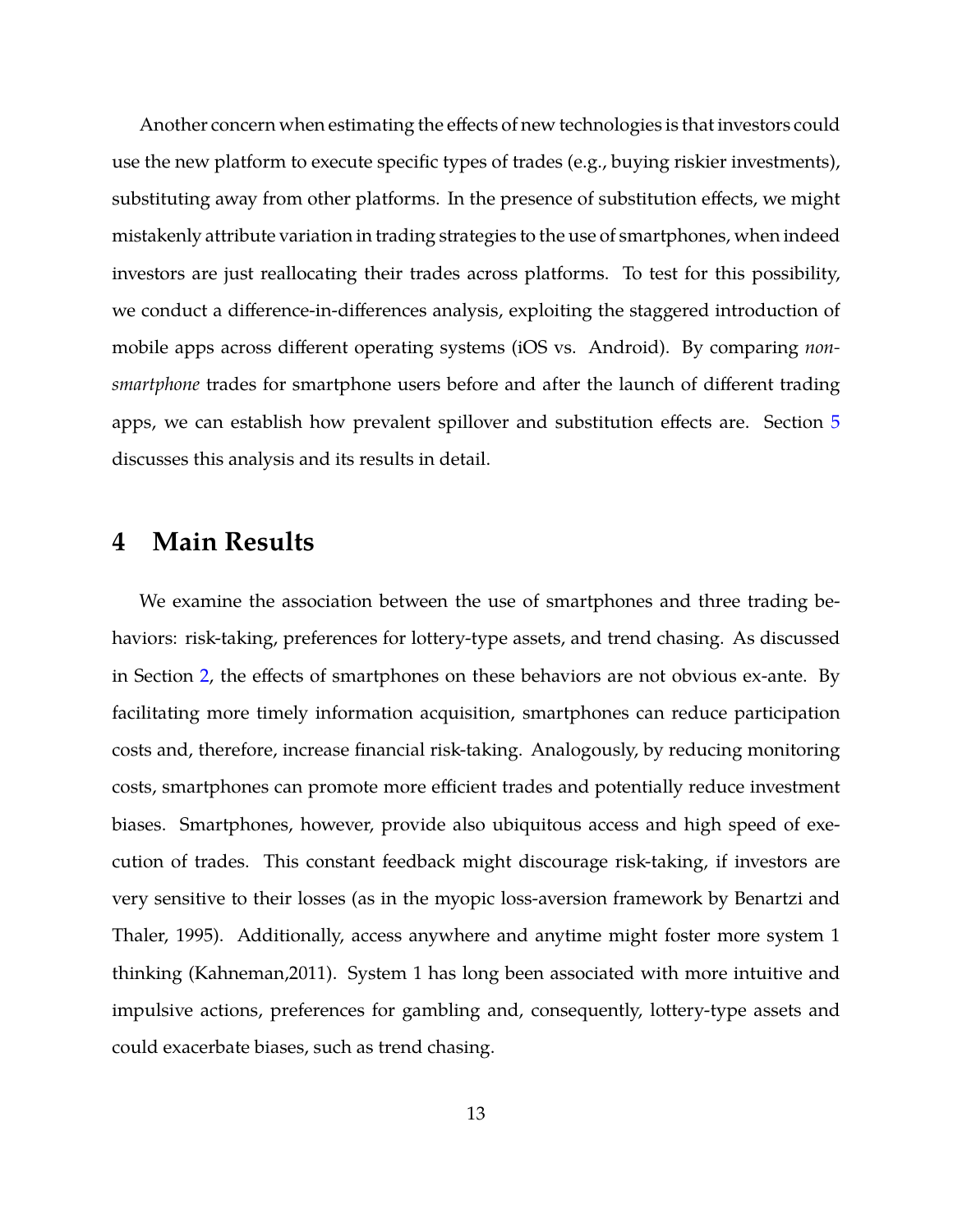# **4.1 Risk Taking**

We first analyze the effects of smartphones on financial risk-taking. In table [3,](#page-41-0) we report results for this analysis, estimating different versions of Equation [1.](#page-12-1) Our outcome is an indicator variable that captures the probability of purchasing risky assets. We define as risky assets direct and indirect stock holdings, that is stocks and equity mutual funds. Bonds, bond funds or gold-related funds are treated as non-equity investments.<sup>[10](#page-15-0)</sup> In Column (1) we do not include fixed effects. In this specification we find that the probability of purchasing risky assets is five percentage points (pp) higher for trades done using smartphones relative to other trades. This effect corresponds to an increase of 5.2% of the unconditional sample mean for smartphone users (0.95). While we find a significant effect of smartphones, unobservable (to us) heterogeneity between smartphone users and non-users can drive this result. In Column (2), we control for time-invariant investor heterogeneity by including investor fixed effects. We also account for nation-wide time trends by including year fixed effects. Consistent with these factors playing a role, our estimates are smaller—2.11% of the sample mean—but still statistically significant at 1% level.

Our estimates in Column (2) could also be biased because of omitted time-varying investor characteristics. For example, investor risk preferences could vary over time and this variation could be correlated with the decision to adopt smartphone trading. We control for this possibility in Column (3) by including investor-by-year fixed effects in our estimation. This specification compares trades done by the same investor within the same year, using smartphones versus other platforms. Using this specification, we find that investors are three pp more likely to purchase a risky asset when trading using smartphones. Finally, in Column (4) we use our most stringent specification by including

<span id="page-15-0"></span><sup>&</sup>lt;sup>10</sup>In this analysis, we omit trades in other assets such as certificates and warrants that cannot be easily classified.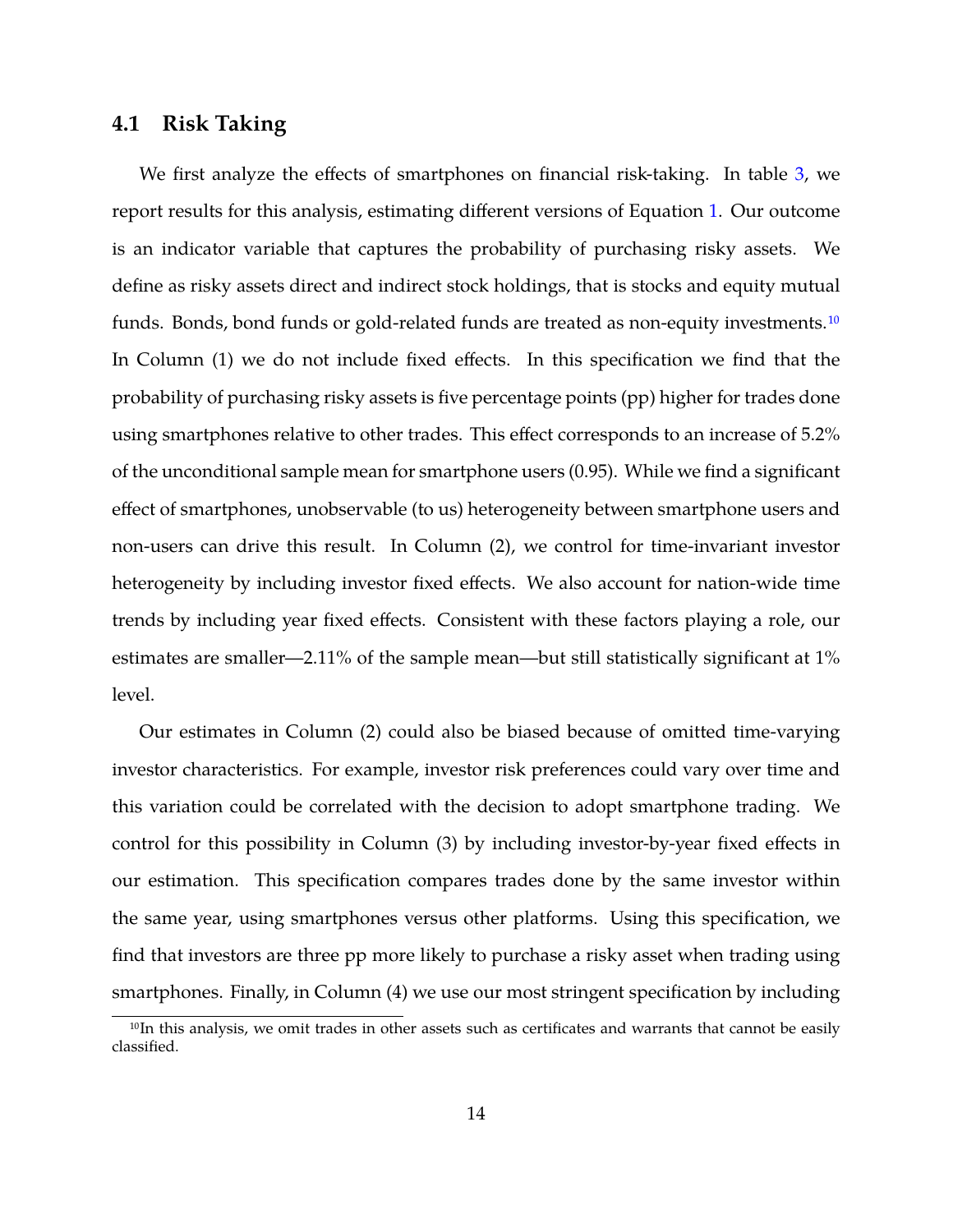investor-by-month fixed effects and comparing trades done by the same investor within the same year-month. Following the discussion in subsection [3.2,](#page-12-2) we recall that while this more stringent specification allows for better identification, these results are based solely on those investors that execute multiple trades across different platforms during the same month. Using this specification, we find that the probability of purchasing a risky asset increases by four pp—4.3% of the sample mean—when using the smartphone versus other platforms.

Since the unconditional mean of purchasing risky assets for smartphone users is high (0.95), the effects previously estimated might not fully capture the increased risk taking induced by smartphone use. Therefore, we use the volatility of the assets purchased as a second complementary measure of risk-taking. We measure this volatility as the annualized standard deviation of returns over the past 12 months. We report the volatility results in Table [4.](#page-42-0) Using a specification without any fixed effects (Column 1), we find that the volatility of assets purchased using smartphones is 12.07pp higher compared to the volatility of other assets. This magnitude is economically large as it corresponds to 54.8% of the sample mean. However, both across- and within- investor heterogeneity might drive this estimate. When we control for both investor and year fixed effects in Column (2), we estimate a smaller effect for smartphones, equal to 4.43pp. In our most stringent specification in Column (4), we find that volatility of assets purchased using smartphones is 9.28pp higher than the volatility of other assets purchased by the same investor within the same year-month. This magnitude is economically large as it corresponds to 42.2% of the unconditional mean.

# **4.2 Preferences for lottery-type stocks**

We start the investigation of preferences for lottery-type assets by studying the skewness of the assets purchased. Retail investors generally prefer positively skewed assets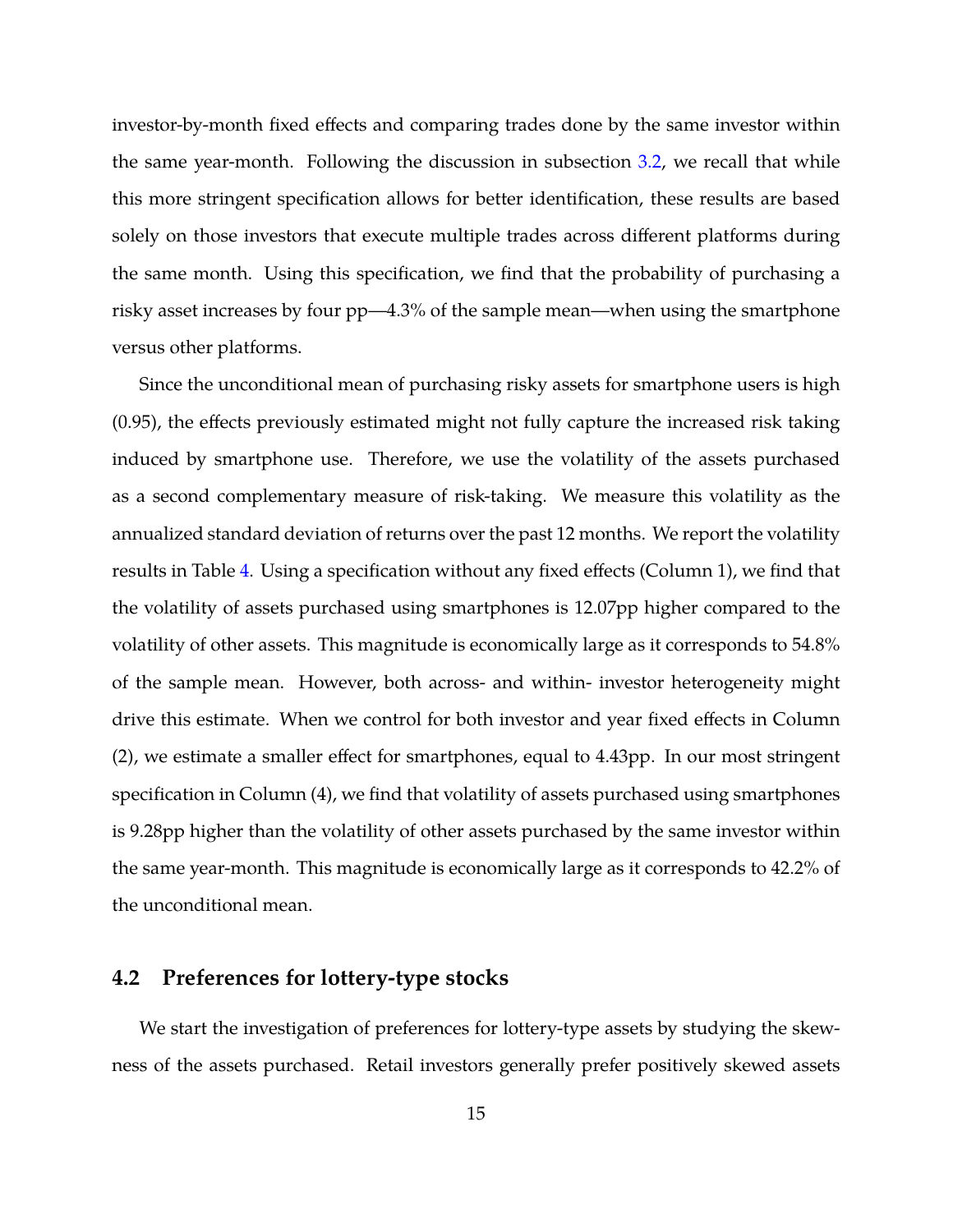(e.g., Kumar, 2009). We present these results in table [5.](#page-43-0) In Column (1), we find that smartphone use increases the skewness of investments by 19.23pp or 33.4% of the standard deviation of the skewness for phone users (57.58). As in previous tables, this first column does not include any fixed effects. When we add fixed effects, we estimate smaller, but still economically and statistically significant results, consistently with previous results. For example, in Column (4) we find that after controlling for investor-by-month fixed effects smartphone use increases skewness of asset purchased by 14.40, or 25% of the standard deviation of the skewness for phone users.

In table [6,](#page-44-0) we measure more directly preferences for lottery-type assets. Following Kumar (2009), we define as lottery-type those assets that have in their asset classes below median prices, above median volatility, and above median skewness. In Column (1), we find that—without including any fixed effects—smartphone trades increase the probability of purchasing lottery-type assets by 10 pp, or 83% of the unconditional mean for smartphone users. We still find statistically and economically significant results, even after the inclusion of the same fixed effects previously used. Under the most restrictive specification with investor-by-month fixed effects, we find that smartphone trades increase the probability of purchasing lottery-type assets by 8 pp, or 67% of the unconditional mean.

#### **4.3 Trend Chasing**

Smartphones allow investors to access information on their investments on a more timely basis. We investigate if smartphone influence the tendency of investors to chase past returns and buy "hot" investments, or assets that have performed unusually well in the recent past. In our overall sample 68% of purchases involve assets that earned above median returns in the recent past. Even before adopting the smartphone app, users have 17% of their trades concentrated in the top 10th percentile of past performers.

In table [7,](#page-45-0) we find that smartphone trades increase this tendency of buying assets in top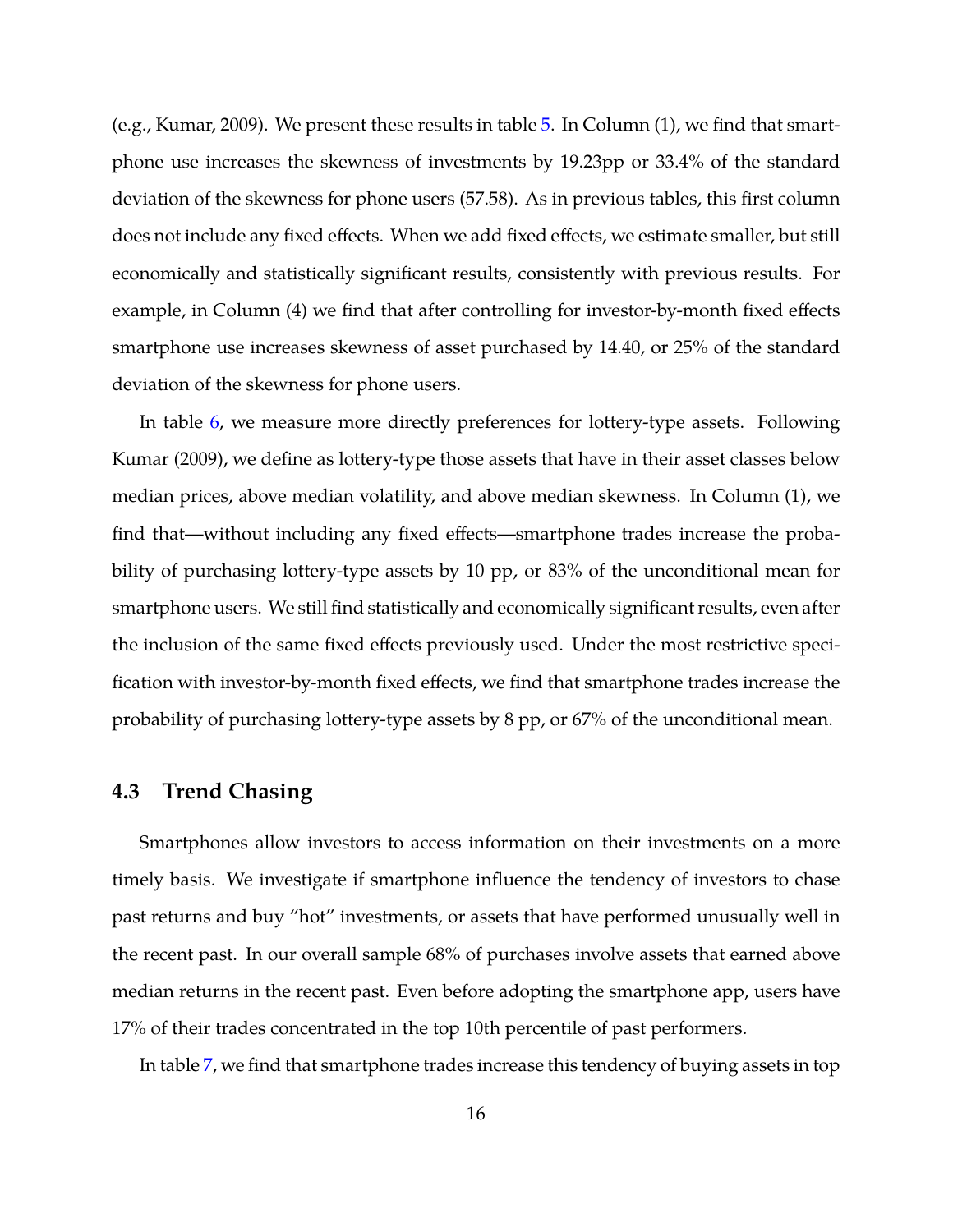10th percentile of past performance. Without fixed effects, in Column (1), we find that the probability of buying past winners goes up by 16.4 pp. After controlling for individual-bymonth fixed effects, we still find an economically and statistically significant result. Smart phone trades increase the likelihood of purchasing past winners by 12.0 pp or 70.6% of the unconditional mean.

Overall, our results suggest that smartphones affect investor trades. Even comparing trades within the same investor-month, we still find that investors buy more volatile and higher skewness assets using smartphones. These tendencies result in a significant increase in the probability of purchasing lottery-type assets. Moreover, investors become significantly more likely to chase past returns.

### **4.4 Do investors substitute their trades using smartphones?**

While our within investor-time analyses make progress in addressing potential selection problems, investors still endogenously decide which trading platform to use for each of their trades. They can predominantly execute on smartphones their high-volatility, high skewness, lottery-type of trades. In this case, smartphone trades are just substituting trades that would have occurred anyway in different platforms. In the presence of substitution effects, we should expect non-smartphone trades to display lower volatility, lower skewness, and to be less likely to involve lottery-type assets or past winners. Our data with information on both smartphone and non-smartphone trades allow us to directly test for substitution effects.

To identify these spill-over effects, we use a difference-in-differences approach that exploits the staggered adoption of the smartphone app by different clients of the two banks. This empirical approach allows us to compare different users before and after they start using the trading app. In practice, in this empirical design we compare early vs. late smartphone users. Empirically, we estimate the following equation: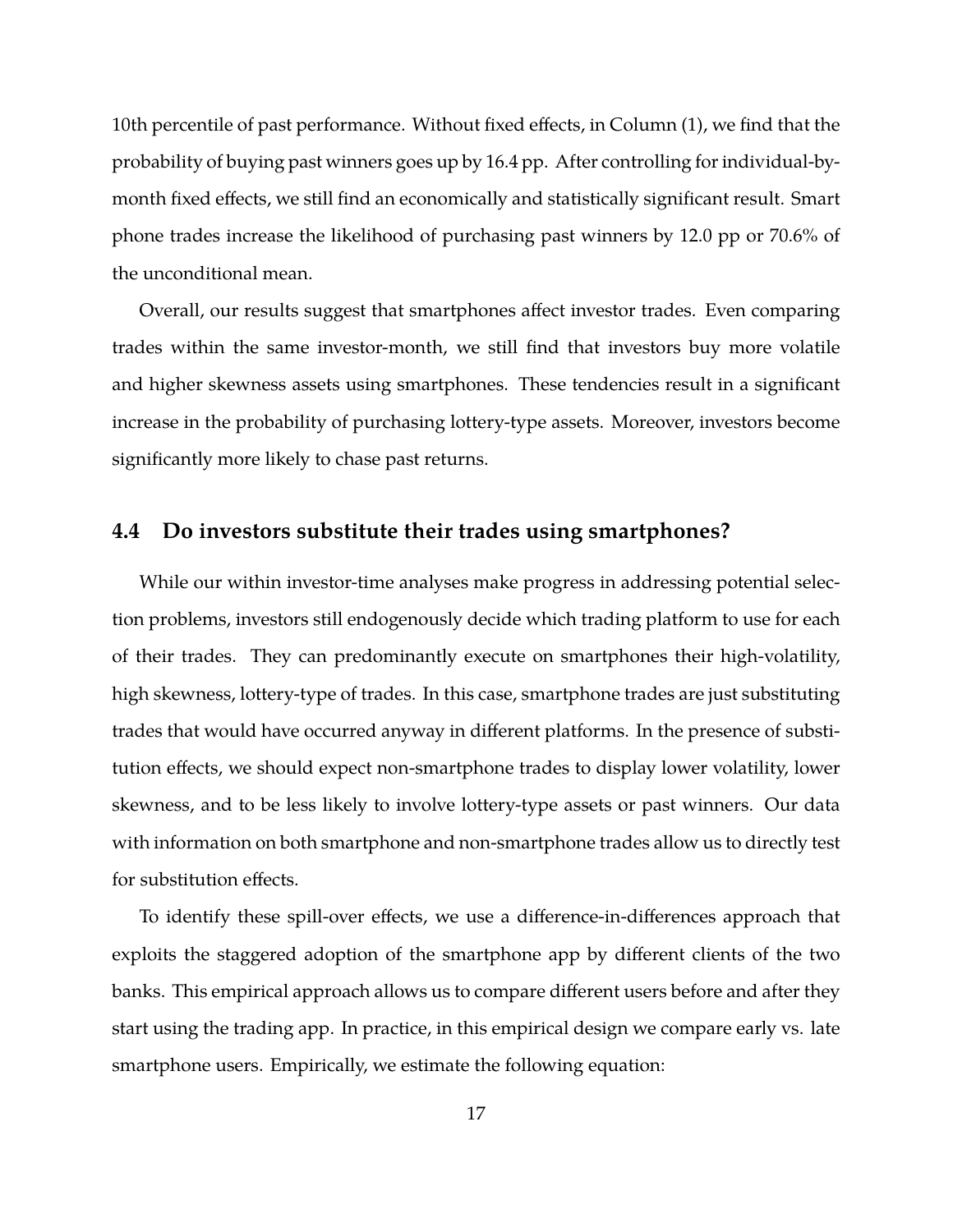$$
y_{i,t} = \beta \times SmartphoneUse_{i,t} + \delta_i + \gamma_t + \epsilon_{i,j,t}
$$
 (2)

where y measures risk-taking, volatility, skewness, preferences for lottery-type assets and past winners for trades in *non-smartphone platforms* by investor *i* during year-month t. SmartphoneUse<sub>i,t</sub> is an indicator variable equal to one for investor *i* in the months following the first trade using the smartphone app.  $\delta_i$  represents investor fixed effects that control for non time-varying unobserved differences at the investor level.  $\gamma_t$  represents year-month fixed effects.

We present these estimates in table [8,](#page-46-0) panel A. The coefficient of interest,  $\beta$ , is positive for all outcomes and statistically significant for four out of the five outcome variables (with the sole exception being the probability of buying risky assets). After using the smartphone app, investors start buying also on non-smartphone platforms assets with higher volatility and more positive skewness, and become more likely to purchase lotterytype assets and past winners. Although smaller in economic magnitude than our main effects, we find positive spillover effects on non-smartphone trades. This evidence goes against substitution effects and the hypothesis that investors largely select smartphones to execute their high volatility, high skewness trades. These results are consistent with investors learning from smartphone trading to other platforms.

A potential concern with this design is that investors endogenously choose to adopt the smartphone trading app. In other words, this analysis suffers from the potential selection effects between early and late users. To overcome this limitation, we run an additional difference-in-differences analysis that exploits the staggered launch of trading apps for different smartphone operating systems (iOS vs. Android).<sup>[11](#page-19-0)</sup> This empirical approach allows us to compare different users before and after the trading app for their smartphone

<span id="page-19-0"></span><sup>&</sup>lt;sup>11</sup>This data is only available for one of the two banks in our sample. Hence, we limit this analysis to this one bank.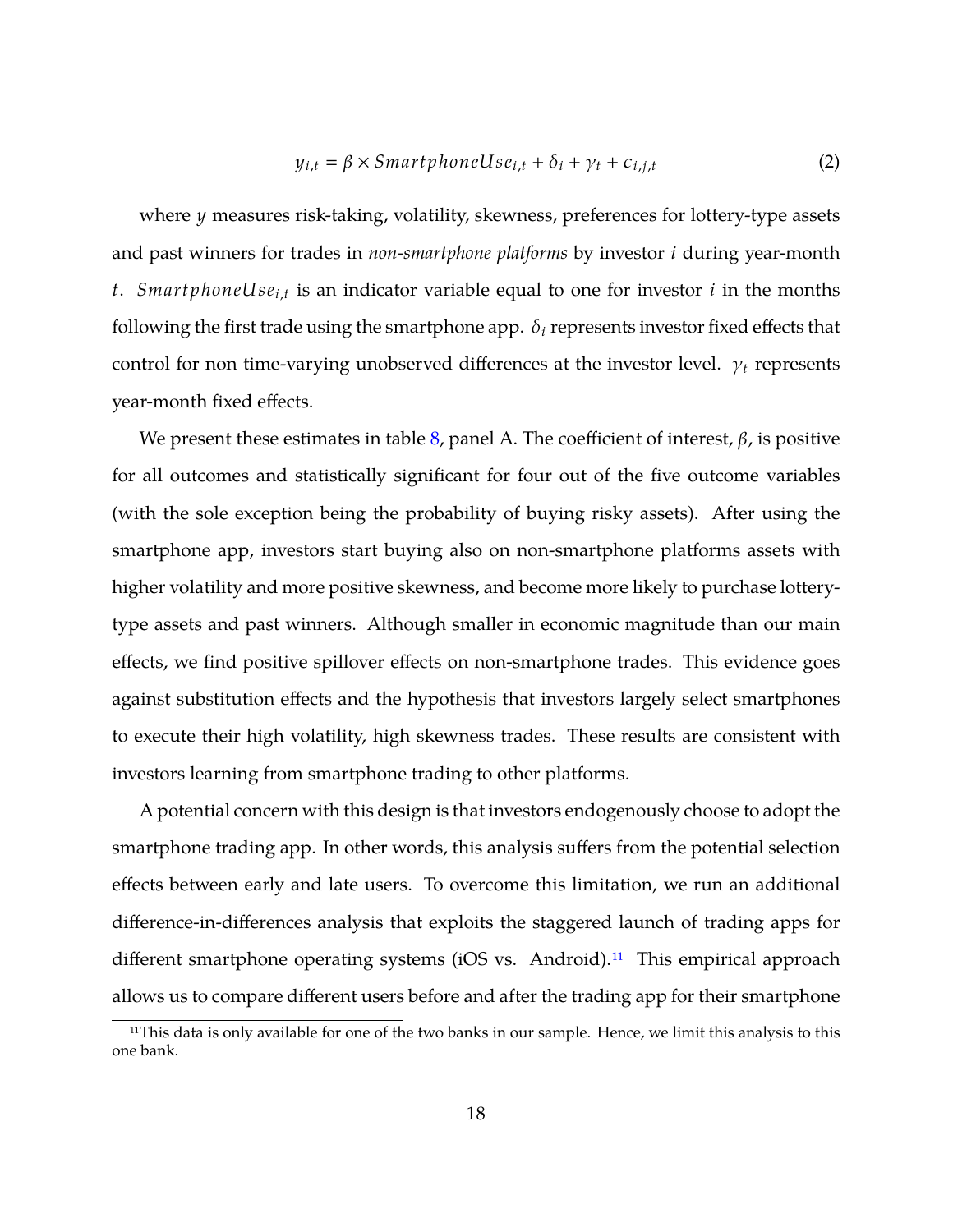operating system is launched. In practice, we estimate the following equation:

$$
y_{i,t} = \beta' \times Smarphonelaunch_{i,t} + \delta'_i + \gamma'_t + \epsilon'_{i,j,t}
$$
 (3)

where *y* measures our outcome of interest for trades in *non-smartphone platforms* by investor *i* during year-month *t*. *SmartphoneLaunch*<sub>*i*,t</sub> is an indicator variable equal to one for investor  $i$  in the months following the launch of the trading app for their smartphone operating system.  $\delta_i'$  represents investor fixed effects and  $\gamma_i'$  represents year-month fixed effects. We present these estimates in panel B of table [8.](#page-46-0) Consistent with the results in panel A, we also find positive spillover effects for all the outcome variables, with three out of five variables being statistically significant.

The identification assumption for this analysis is that of parallel trends, i.e. in the absence of the app launch, the trading behavior of investors owning different types of smartphones—iOS vs. Android devices—would have evolved in a parallel way. Although this assumption cannot be fully tested, we examine its validity in the pre-period by estimating the dynamics of smartphone effects over time. Figure [4](#page-37-0) plots the coefficients of specifications in which the smartphone type is interacted with event-time in quarters. We plot estimates for the probability of purchasing risky asset (panel A), volatility (panel B), skewness (panel C), and trend-chasing (panel D). Across all outcomes, we find no statistically significant differences for investors owning different smartphones in the twoyear period before the app launch. After the launch, we do not detect negative effects, a finding that is inconsistent with substitution effect. If anything, we observe delayed positive spillover effects on non-smartphone trades. In this specification, the effects on non-smartphone trades are further delayed by the fact that not all the investors start using the app immediately after its launch. Moreover, if investors learn from smartphone trades, spillover effects could take time to manifest. Overall, this evidence is consistent with in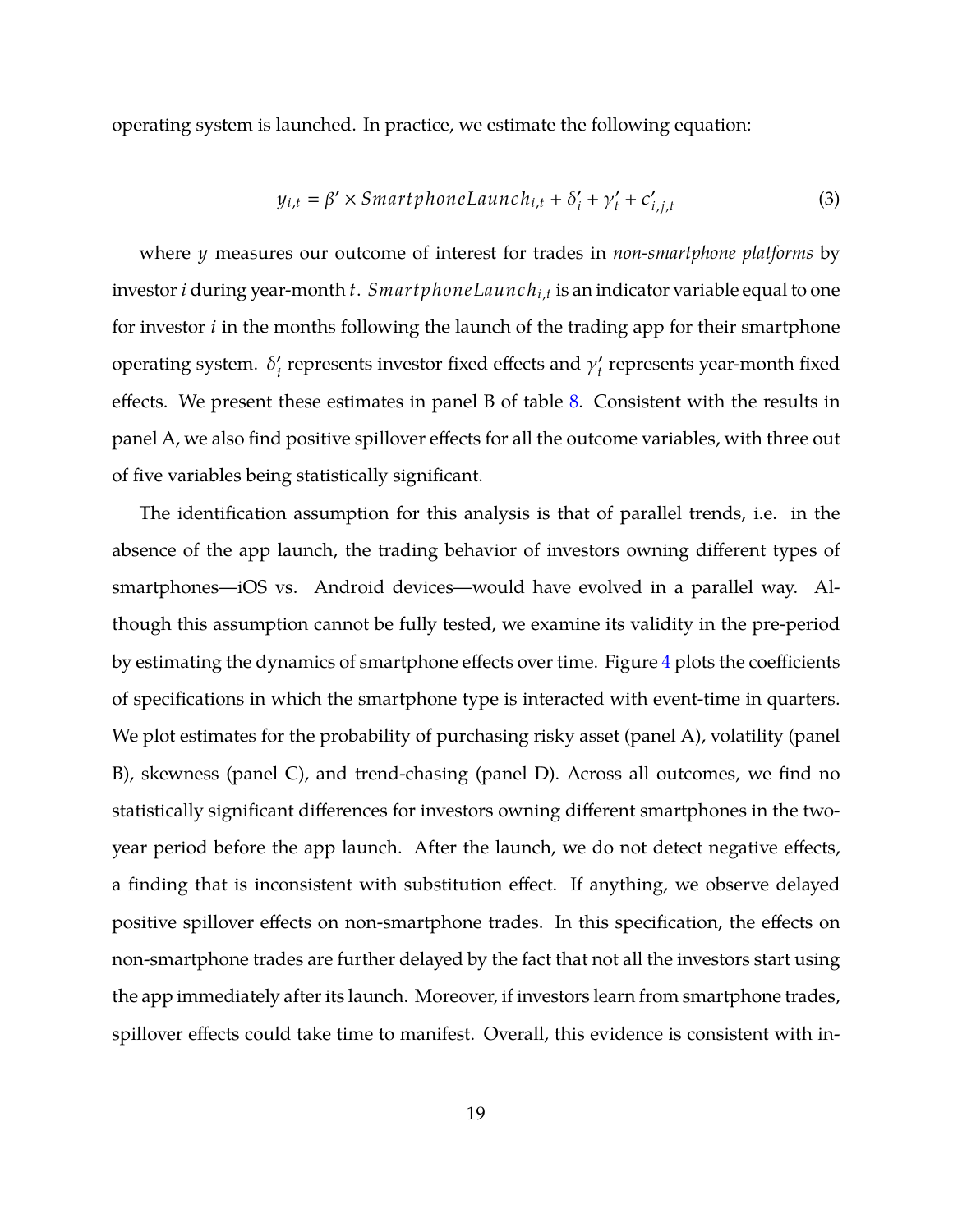vestors learning from smartphone trades and adopting similar behaviors also when not trading using smartphones.

Overall, our results are inconsistent with substitution effect playing a role. If anything, our evidence suggest that there are positive spillover and that investors learn from their smartphone trading.

# <span id="page-21-0"></span>**5 Mechanism**

In this section we investigate what drives the differential trading behavior associated with smartphones. First, we test if using smartphones to trade at specific times of the day or to trade specific assets can explain our results. Then, we study if digital nudges or the device screen size generate our results. Last, we investigate if smartphone effects are short-lived or more permanent.

## **5.1 Do investors use smartphones to trade during different hours?**

Smartphones potentially allow an immediate access to trading over an extended period of time. To evaluate if this extended access to trading drives our results, we first investigate trading dynamics over different hours of the day. In figure [2](#page-33-0) panel A, we plot the density of trades per hour of the day for our entire sample, including both smartphone and nonsmartphone users. There are two peaks in trading activity. They coincide with the opening (9:00 to 10:00am) and the closing of the financial markets in Germany (4:00 to 5:00pm). In panel B we plot the same density separately for smartphone and non-smartphone users. The two density plots largely overlap, with smartphone users marginally more likely to trade around closing hours. In panel C, we limit our analysis to smartphone users and plot separately their smartphone vs. non-smartphone trades. Again, there is no apparent difference in the two density plots. Traders use with similar frequency smartphones and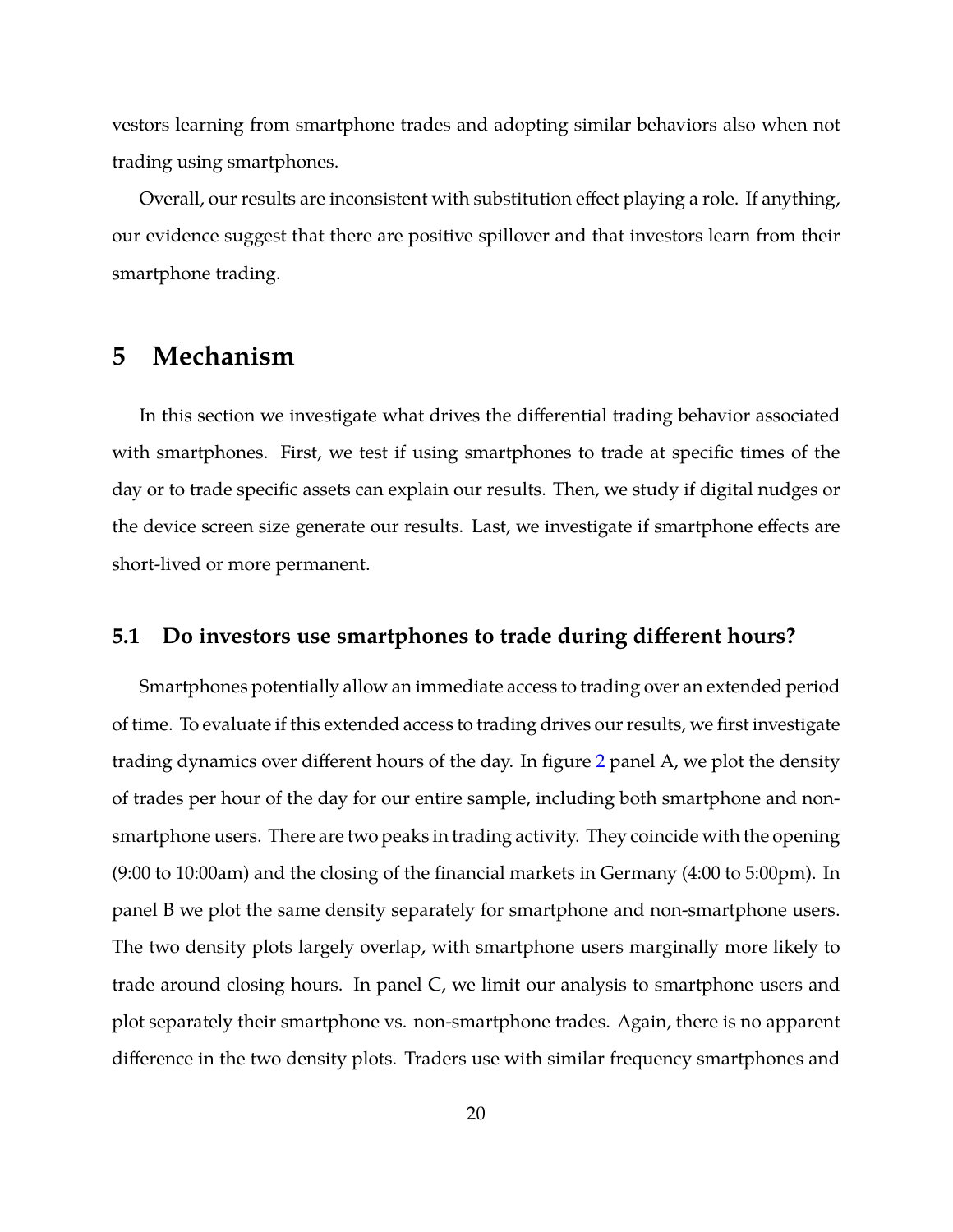other trading platforms during the day.

In table [9,](#page-47-0) we investigate more formally the effects of trading hours on our results, by including in our analyses both investor-by-month and trading hour-by-year fixed effects. This specification allows us to compare also trades made during the same hour of the day (e.g., 9:00am) in the same year. All our previous results are robust to this additional specification. Investors on smartphone are more likely to buy risky, lottery-type, and top-performing assets, and invest in more volatile and higher skewness assets. Compared to our previous results in tables [3](#page-41-0) to [7,](#page-45-0) the economic magnitudes are attenuated. They range from 35% of the previous estimate for the probability of purchasing risky assets  $(1.4 \text{pp vs. 4pp})$  to 52.6% for the volatility of the assets purchased  $(7.6\% \text{ vs. } 14.4)\%$ ). All the results remain economically significant. For example, the probability of buying lottery-type assets via smartphone increase by 3.2 pp, or 26.7% of the unconditional mean for smartphone users (12%).

Although investors do not use smartphones more frequently than other platforms at specific hours of the day, the effects of smartphones on trading appear mitigated when we compare trades executed during similar hours (by including trading hour-by-year fixed effects). This evidence suggests that the effects of smartphones might vary across different hours of the day. We directly test this hypothesis by rerunning our main specifications separately for trades during market-hours (9am to 5pm) vs. trades during after-hours (5pm to 10pm). We define the after-hour window based on the fact that local German market makers allow investors to trade between 5pm and 10pm, even if national stock exchanges are closed. We report the results of this analysis in table [10.](#page-48-0) The effects of smartphones vs. other trading platforms are significantly stronger during after-hours (panel B) as compared to market-hours (panel A). Averaging across all outcomes, our estimates are 80% higher during after-hours, ranging from a 27% increase for skewness of assets purchased to a 175% increase for the probability of buying lottery stocks.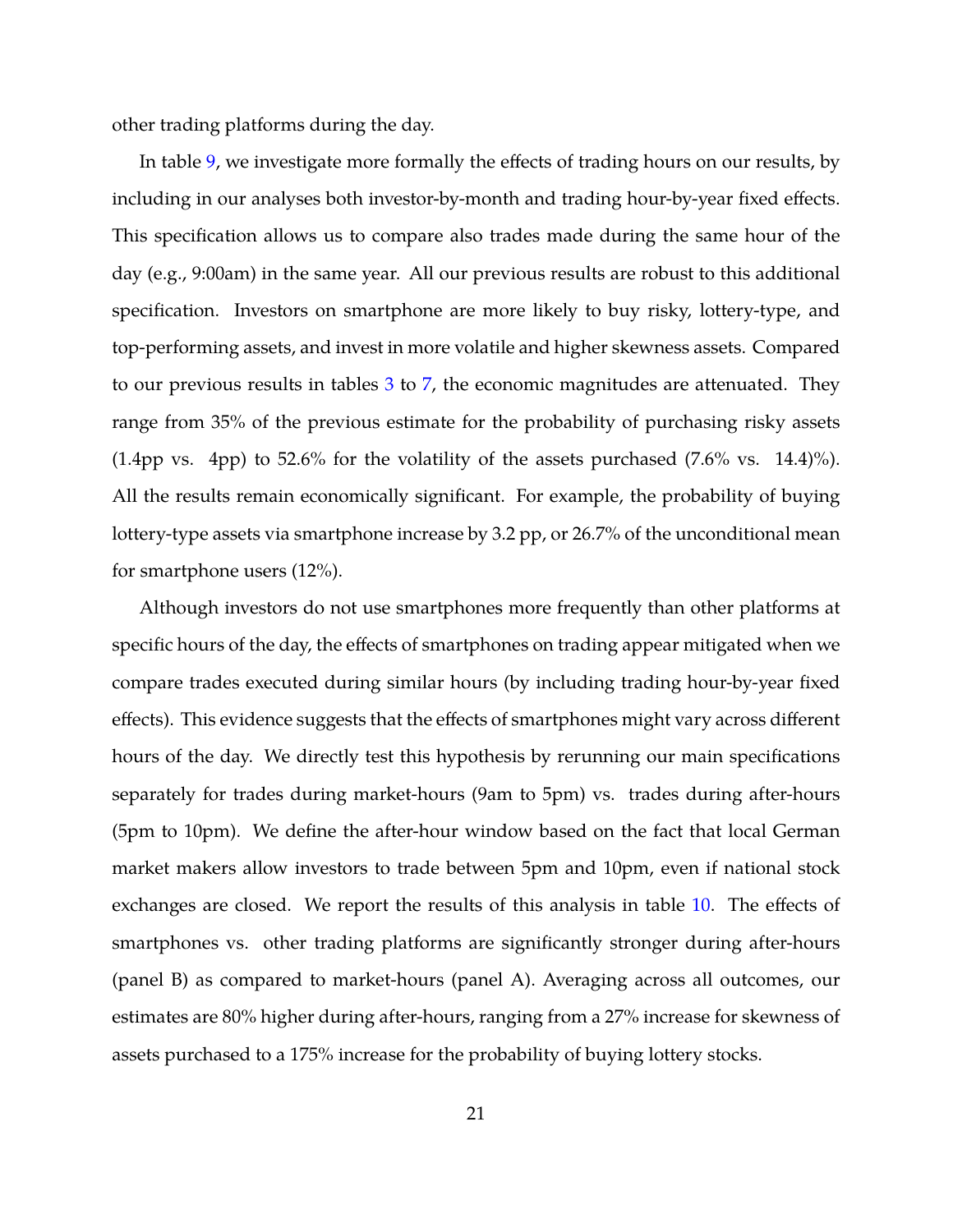Stronger effects during after-hours are consistent with smartphones facilitating trades based more on system 1 thinking (Kahneman,2011). During after-hours, investors are more likely to be out of the workplace and in more informal locations such at home or at restaurants. Moreover, later in the day investors are also more prone to the effects of decision fatigue (Baumeister et al., 1988). For these reasons, investors could be more likely to rely on the more immediate and automatic system 1 thinking and to avoid system 2 thinking that requires more conscious effort, energy and attention. Smartphones appear to facilitate or foster this higher reliance on system 1.

A potential concern with this interpretation of our evidence is that institutional features could be systematically different when trading during market hours vs. after-hours, when markets are closed. These different institutional features—and not a higher reliance on system 1—could drive our results. To help address this concern, we run a falsification test by estimating smartphone effects in the morning, between 8am and 9am. During this hour markets are still closed in Germany. Nonetheless, earlier in the morning investors are less likely to be in more relaxed environments and should not suffer decision fatigue. If institutional features drive our results we would expect to find similar results during after-hours and this morning hour. Alternatively, if higher reliance on system 1 drives our results, we would expect stronger smartphone effects during after-hours. Consistent with this latter interpretation, we document in panel C that smartphone effects are very similar in the morning hour and in market hours, but weaker than the effects of trades during after-hours.

Although investors do not trade via smartphones more frequently at specific hours, the effects of this new technology are stronger in trades during after-hours, when investors rely more on system 1 thinking. Collectively, this evidence suggests that hours-of-the-day effects can contribute to explain, but not fully account for our evidence. That is, even within the same trading hours, investors are more likely to buy riskier, lottery-type, and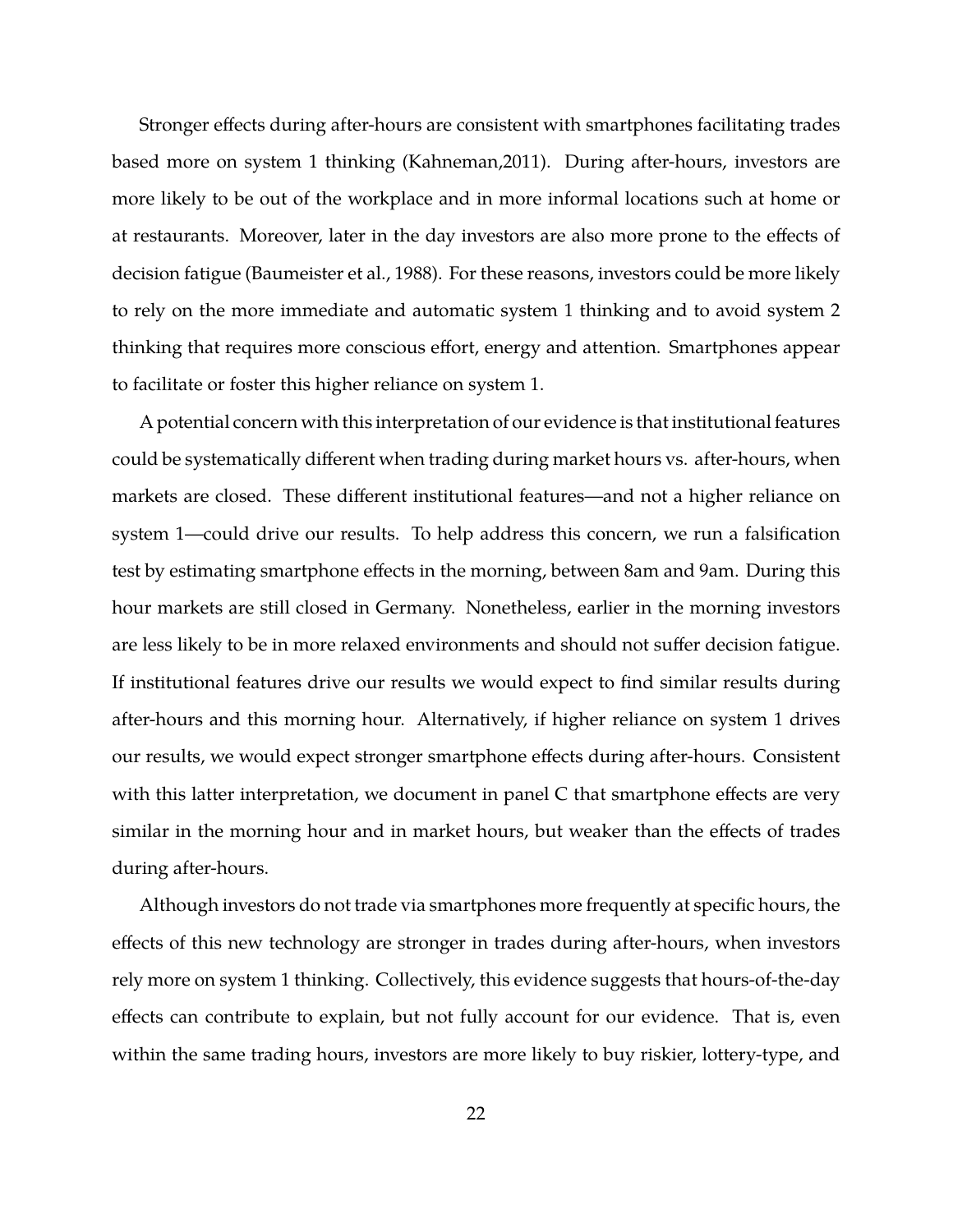hot assets.

#### **5.2 Do investors use smartphones to trade different asset classes?**

Investors could use smartphones to trade specific asset classes. This selection effect could drive our results. We test for this possibility by including in our main specifications asset-class-by-year fixed effects. For this analysis, we classify assets into six categories: individual stocks, bonds, mutual funds, warrants, certificates, and options. While the economic magnitudes are attenuated, smartphone effects are economically and statistically significant also in trades within the same asset class, in the same year. For example, the volatility of the assets purchased increases by 2.5% or 11.4% of the unconditional mean for smartphone users (22%). Analogously, the probability of buying lottery-type assets increases by 2.4 pp, or 20.0% of the unconditional mean. Although important, asset-class effects cannot fully account for our results. Even within the same asset class, investors when using smartphones are more likely to purchase assets that are riskier, with lottery-type characteristics, and that have recently performed very well.<sup>[12](#page-24-0)</sup>

## **5.3 Do digital nudges drive our results?**

Choice architecture and nudges can significantly affect economic decisions, from personal investments to saving for retirement, from credit cards to mortgages (for a review see Thaler and Sunstein, 2008). Smartphone apps are very effective in nudging consumers and changing their consumption and spending behaviors (Levi and Benartzi, 2020; D'Acunto, Rossi, and Weber, 2020). Analogously, investing apps can influence behaviors by using push notifications or by giving more salience to specific information. For example, the

<span id="page-24-0"></span><sup>12</sup>When we run specifications with both hour-of-the-day and asset-class fixed effects, we find smaller but still economically and statistically significant smartphone effects. We report these results in the Appendix Table [A3.](#page-57-0)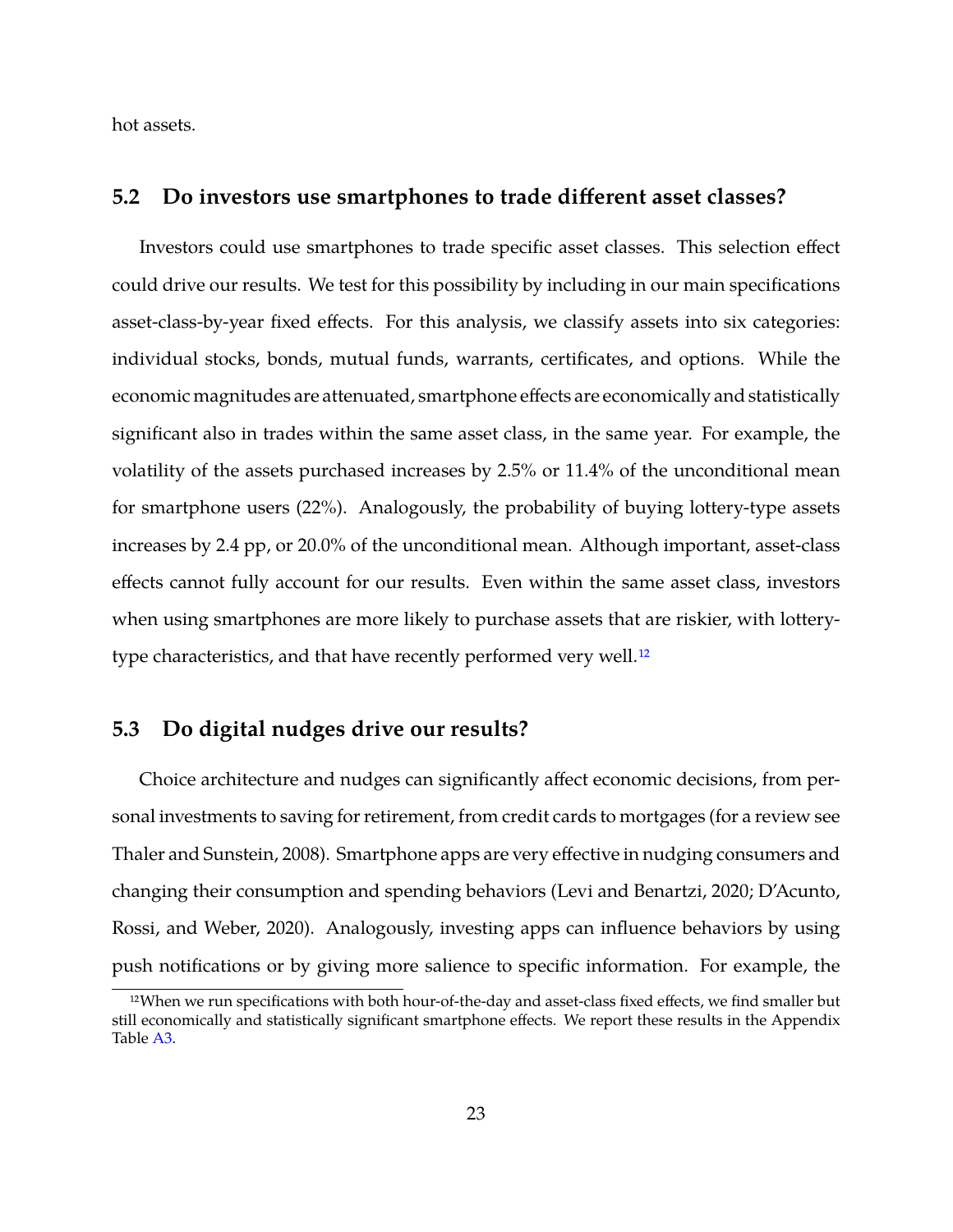Robinhood trading app prominently features the winning and losing stocks of the previous day.[13](#page-25-0) Welch (2020) and Barber et al. (2020) document that Robinhood investors are more likely to buy top winners and top losers. Thus prominently displaying "top mover" stocks in the app could contribute to generate these trading patterns. Similarly, in our setting information displayed in the smartphone app could mechanically generate trades that favor riskier and lottery-type assets, and past winners.

To directly test for the effects of digital nudges on our results, we would need to observe how information is displayed on the mobile apps vs. on other platforms. This information is only partially available to us.<sup>[14](#page-25-1)</sup> Therefore, we overcome this data limitation by running a falsification test. Given that smartphone apps tend to prominently feature only individual stocks, we investigate if our smartphone effects are present also in other asset classes such as mutual funds and options. If digital nudges drive our results, we would expect smartphone effects to be stronger or only present in individual stocks and weaker or not present at all in the other asset classes.

Our findings in table [11](#page-49-0) document that the inclusion of asset-class-by-year fixed effects does not fully explain our results. While this evidence is consistent with not one specific asset class driving our results, we cannot rule out that smartphone effects are stronger in individual stocks vs. other asset classes. In table [12,](#page-50-0) we more directly test for these heterogeneous effects. In practice, we run our main specifications with investor-by-month fixed effects separately for different asset classes: individual stocks, mutual funds, and other classes (certificates, options and warrants). In panel A, we document that smartphone effects are economically and statistically significant for all our outcomes in trades related to individual stocks. More importantly, in panel B, we document similarly strong—if

<span id="page-25-0"></span><sup>13</sup>Under the recent news, Robinhood display the "*Top Movers*" list which presents the four stocks with highest absolute return since the market close of the previous day. By clicking on the "*Show More*" option, the investors could see an expanded list of the 20 stocks with the largest price movements.

<span id="page-25-1"></span><sup>&</sup>lt;sup>14</sup>While we are able to observe the current app for one of the two banks, we don't know the information display when the app was first introduced and if any meaningful change has happened.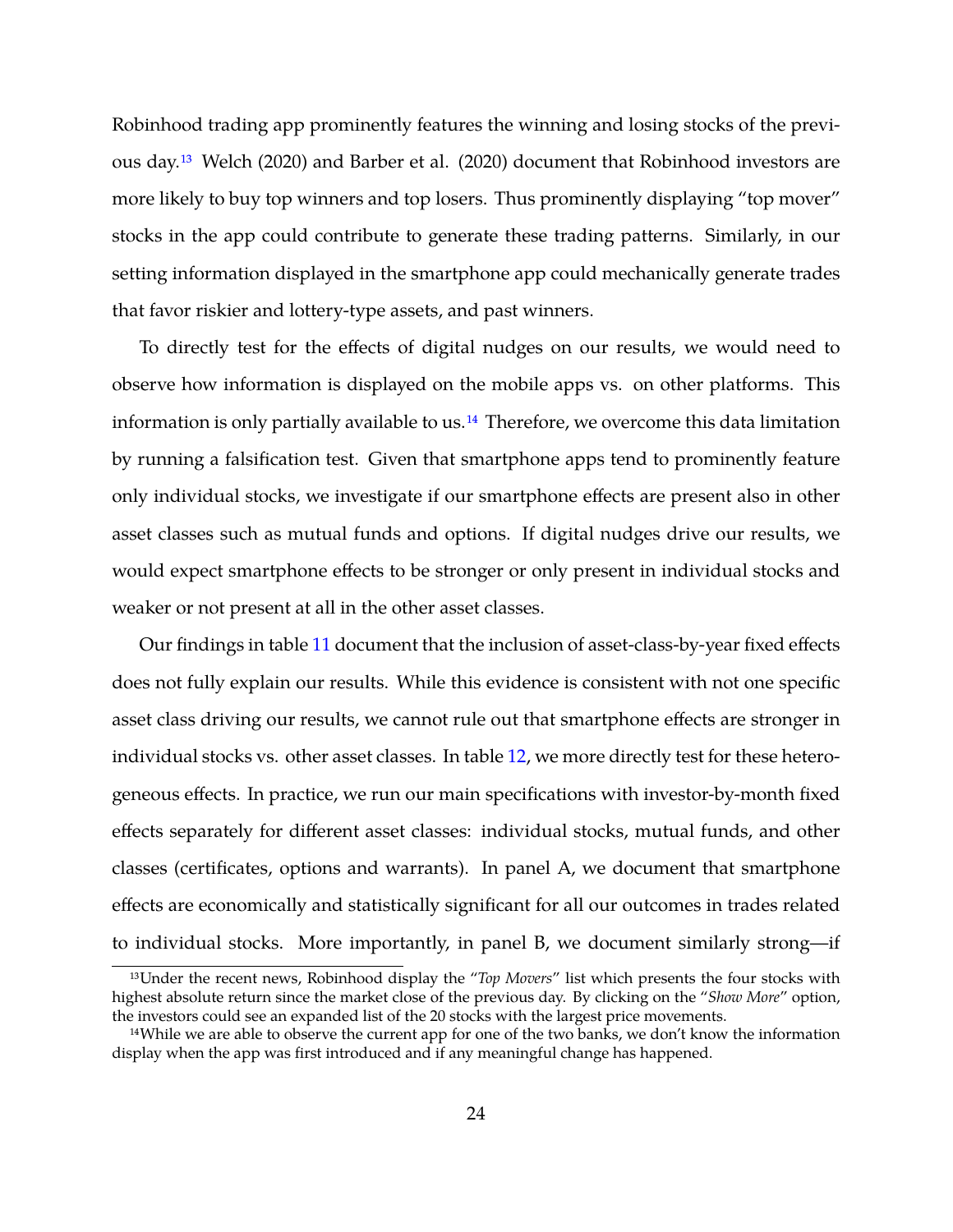anything stronger—effects for trades in mutual funds. This evidence suggests that digital nudges, such as saliently featuring winner stocks, are not likely to drive our results. Evidence from trades in other asset classes such as options and warrants confirm this interpretation. Although our sample is limited to few thousand observations and only one of the results (volatility of assets purchased) is statistically significant at the 1% level, our point estimates are all positive and similar in magnitude to the estimates in other asset classes.

Collectively, these findings suggest that digital nudges do not drive the smartphone effects we document. One could argue that even if these nudges were to mechanically drive our results, they are features of the smartphone app and, ultimately, just the channel through which smartphones influence trading behavior. While documenting this channel would still be interesting, showing that smartphones have effects above and beyond automatic nudges has more profound implications. First, given that each smartphone app has specific features and potentially employs different nudges, our results—not being driven by any specific nudge—are more likely to generalize to smartphone trading apps in general. Second, the policy implications are starkly different. If digital nudges drive trading behavior, regulating them could limit the effects of smartphones. Alternatively, if these nudges are not the only major driver of trading behaviors, any policy intervention regulating the choice architecture in these apps might not be as effective as hoped.

# **5.4 Does device screen size drive our results?**

Smartphones have a smaller screen, where information can be more difficult to navigate and where more prominent features can capture much of the investor attention. This physical attribute of smartphones can exacerbate existing trading biases or create new ones (for a review see Benartzi and Lehrer, 2015). Therefore, we test if smartphone smaller screen size contributes to our results.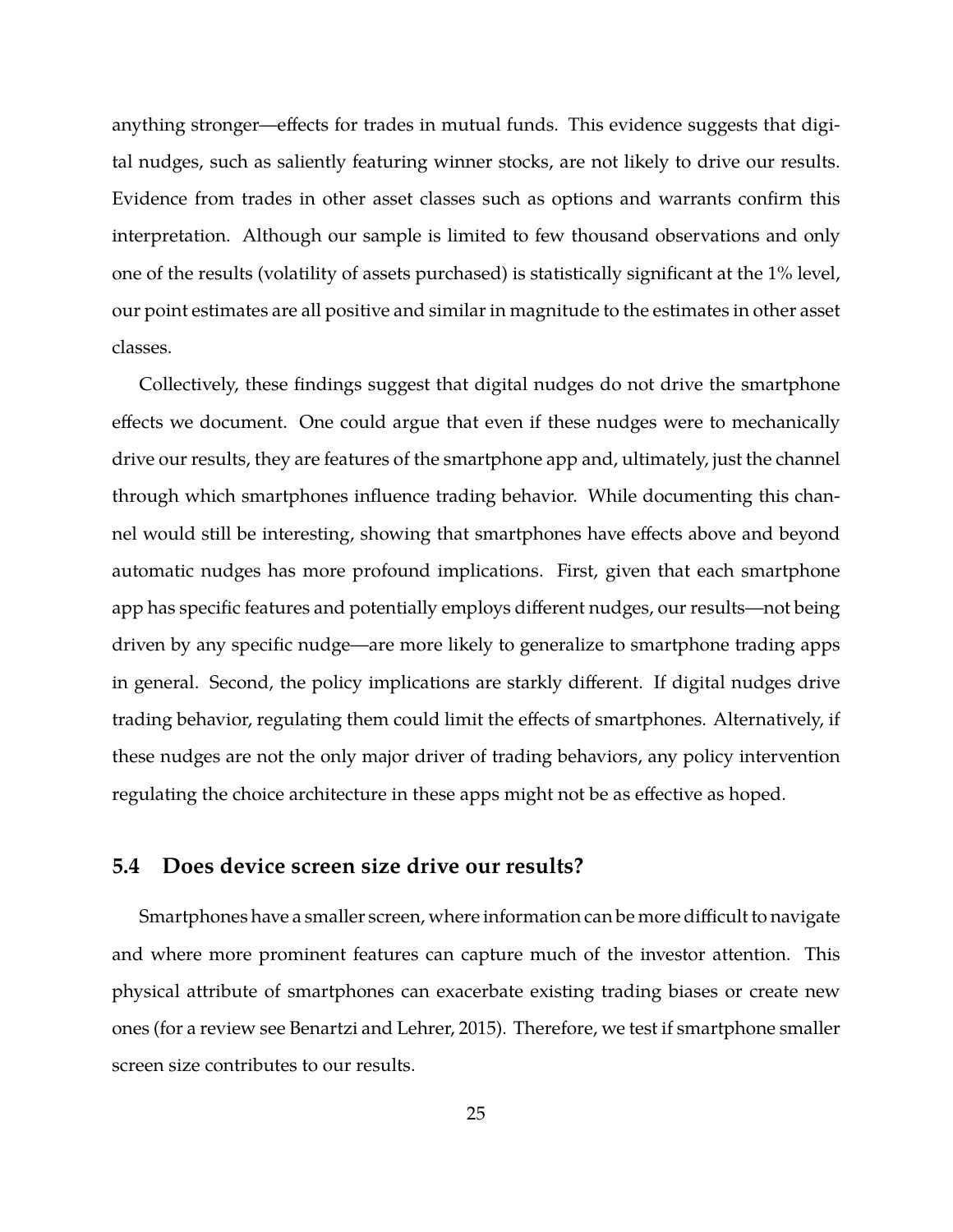For the years 2010 to 2014 for one bank, we can observe if trades occur through smartphone (iPhone), iPad, or desktop, thus providing variation in the device screen size. In this analysis, we estimate the effect of smartphones and iPads separately by comparing them to other platforms.<sup>[15](#page-27-0)</sup> We report our results in table  $13$ . In panel A we include individual and year fixed effects, while in panel B we include only year fixed effects. We do not have enough power to include individual-by-month fixed effects as in our previous analyses, because such estimates would be based only on those investors who trade in the same month using at least three platforms, that is a smartphone, an iPad, and a desktop (or other platform). The estimates in panel A are less restrictive as they use only variation from those investors who make at least one trade across the three different platforms anytime during our sample period. Using this specification, we find that both iPhones and iPads increase the likelihood of buying riskier and lottery-type assets, and trend chasing. The magnitudes are very similar for risky assets and, possibly, stronger in iPad trades for lottery-type assets and past winners.

The estimates in panel A are identified by comparing trades of the same investors across devices with different screen sizes. Nonetheless, investors that use three different platforms could be a non-representative sample of the other traders at the two banks. In other words, gains in terms of identification could come at the expense of external validity of these results. To address this trade-off, in Panel B we include only year fixed effects and we exploit both within- and across-individual variation. Consistent with out results in panel A, we find also in this specification that the effects of iPhones and iPad are very similar across all our outcome variables.

Collectively, this evidence suggests that the smaller screen size of smartphones does not drive our main results. Our findings are consistent with evidence in Liao et al. (2020) that differences in the devices' physical attributes per se do not drive investor behavior in

<span id="page-27-0"></span><sup>15</sup>In our main analyses, the smartphone platform included both smartphones and tablets such as iPads.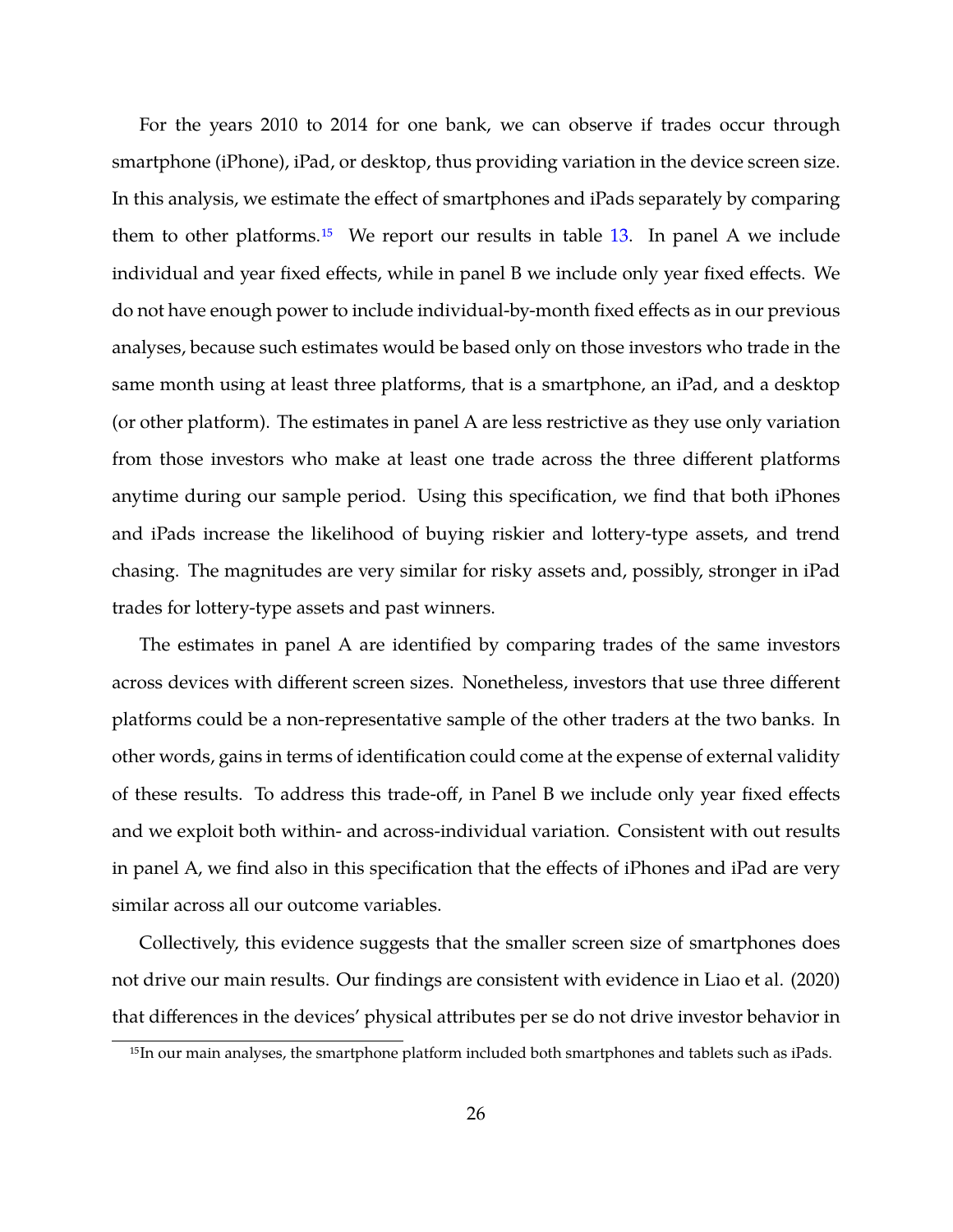a peer-to-peer lending platform.

# **5.5 Are smartphone effects transitory?**

Last, we investigate the dynamics of smartphone effects. Do investors get excited about this new technology and temporarily change their behavior? Or are smartphone effects persistent over time? If investors heavily rely on this new technology just in the few months after the adoption, our estimates might overstate the relevance of smartphone effects. By relying on investor-by-time fixed effects, our results reflect in fact only trading behavior in those months when investors actively use smartphones to trade.

We provide a graphical representation of the results of this analysis in figure [4.](#page-37-0) We plot the interaction of the indicator for smartphone trades in equation [1](#page-12-1) with indicators for the quarters after the adoption of smartphone trading. We include in all our specifications investor-by-month fixed effects. In panel A, we report results for the probability of buying risky assets. The effects of smartphones are stable from the first quarter of usage up to quarter nine or afterwards. The effects on volatility (panel B) and skewness of trades (panel C), and probability of purchasing past winners (panel D) are also stable over time.

Overall, this evidence suggests that investors' initial excitement or willingness to experiment riskier and more gambling-type trades via smartphones are not driving our results. The effect of smartphones does not appear to be short-lived and transitory.

# **6 Conclusion**

Smartphones represent one of the most widely used technologies, with over 250 million devices in the US alone. Large online brokers report that over 20% of all retail investor annual trades have been executed using mobile devices and estimate this percentage to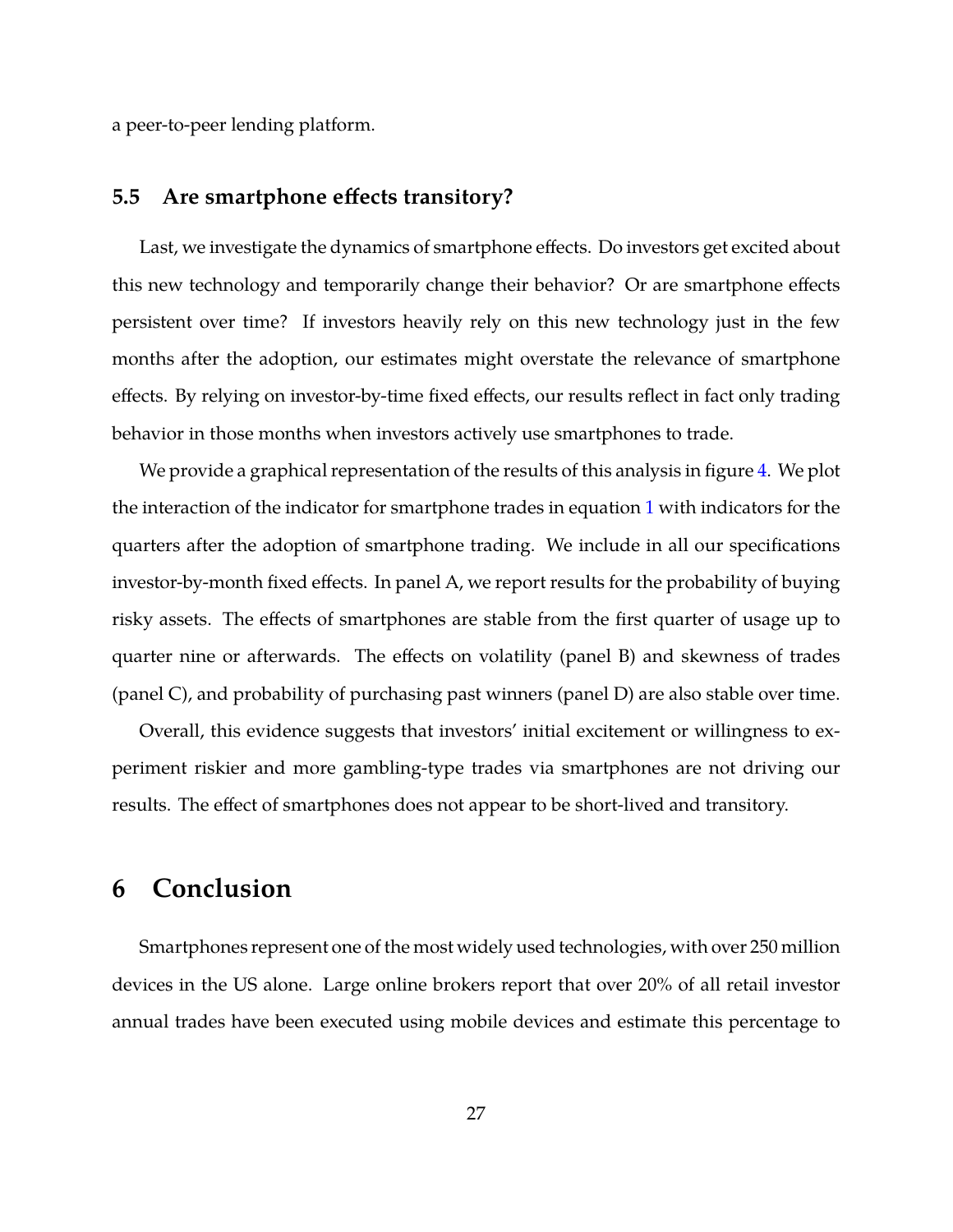double in the next few years.[16](#page-29-0)

Using a novel data set from two large German retail banks, we investigate if and how smartphones influence investors. Comparing trades done by the same investor in the same month across different platforms, we document that traders on smartphone buy more risky assets, chase higher volatility and higher skewness investments, and lotterytype assets. Moreover, investors are more likely to buy past winners.

We conduct several additional analyses to better understand the mechanism behind these results. Although investors are not more likely to use this new technology at specific hours of the day, smartphone effects are stronger during after-hours. The selection of specific times of the day or specific asset classes when using smartphones contribute—but do not fully explain—our results. After using smartphones, investors start buying higher volatility, higher skewness, more lottery-type assets also in their non-smartphone trades. This evidence helps to rule out substitution effects across different platforms.

Collectively, our evidence suggests that investors make more intuitive (system 1 type) decisions while using smartphones. This tendency leads to increased risk-taking, gambling-like activity, and more trend chasing. Previous studies have linked these trading behaviors to lower portfolio efficiency and performance. Therefore, the convenience of smartphone trading might come at a cost for many retail investors.

<span id="page-29-0"></span><sup>16</sup>Sources:https://www.statista.com/topics/2711/us-smartphone-market/;

https://www.cnbc.com/2018/11/29/td-ameritrade-sees-more-people-trading-on-their-phones.html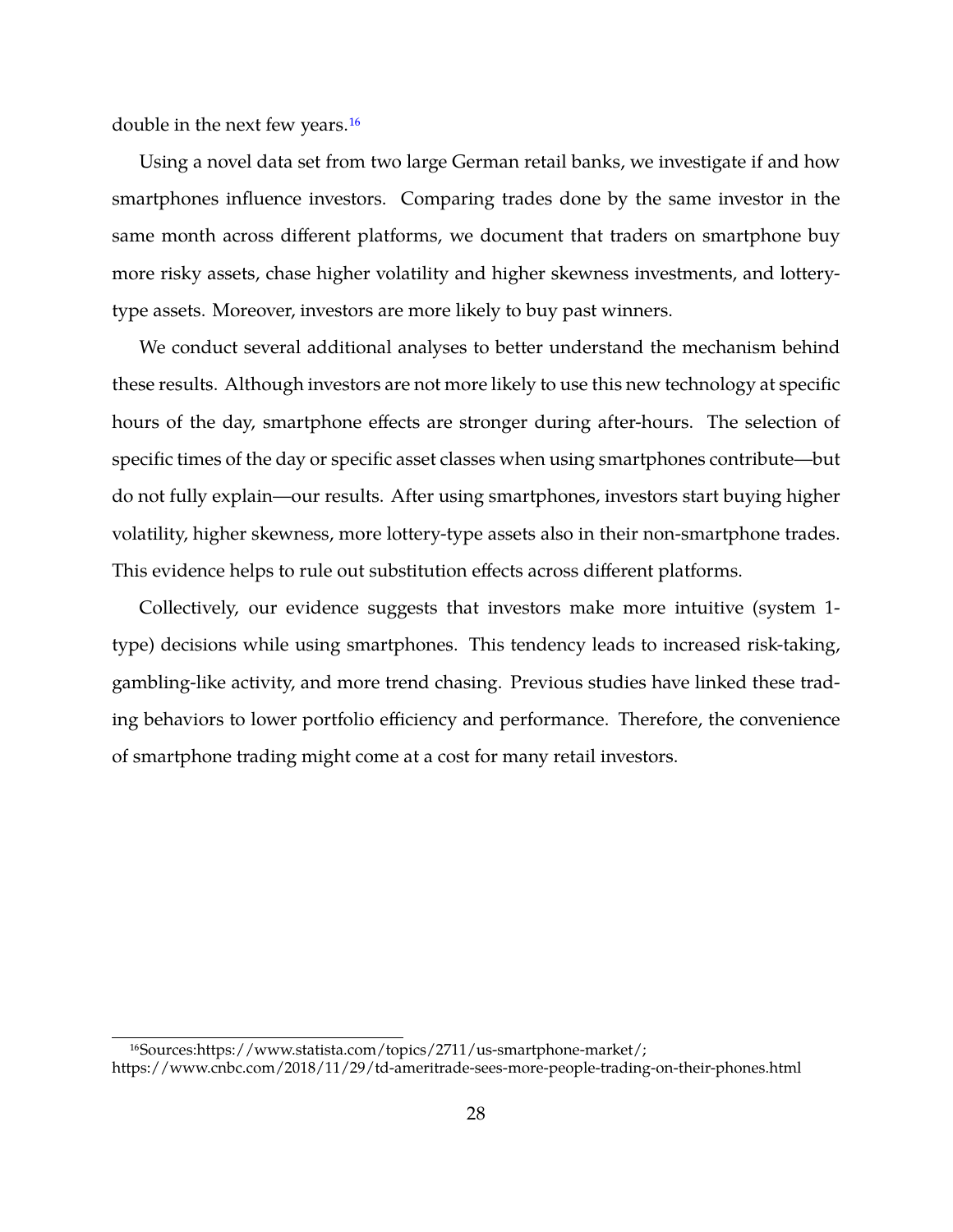# **References**

- [1] Bali, T., D. A. Hirshleifer, L. Peng and Y. Tang. 2019. Attention, Social Interaction, and Investor Attraction to Lottery Stocks *Working Paper*.
- [2] Barber, B. M., and T. Odean. 2002. Online Investors: Do the slow die first? *Review of Financial Studies* 15:455–87.
- [3] Barber, B. M., X. Huang, T. Odean, and C. Schwarz. 2020. Attention Induced Trading and Returns: Evidence from Robinhood Users *Working Paper*.
- [4] Baumeister, R., Bratslavsky,E., Muraven, M., and D. M. Tice. 1988. Ego depletion: Is the active self a limited resource? *Journal of Personality and Social Psychology* 74(5):1252– 1265.
- [5] Benartzi, S. and J. Lehrer. 2015. The Smarter Screen: Surprising Ways to Influence and Improve Online Behavior. *Penguin Books, New York*.
- [6] Benartzi, S. and R. H. Thaler. 1995. Myopic Loss Aversion and the Equity Premium Puzzle. *The Quarterly Journal of Economics*, 110(1),73–92.
- [7] Buchak, G., G. Matvos, T. Piskorski, and A. Seru. 2018. Fintech, Regulatory Arbitrage, and the Rise of Shadow Banks. *Journal of Financial Economics*, forthcoming.
- [8] Cen, X., 2019. Going Mobile, Investor Behavior, and Financial Fragility (December 15, 2019). *Working Paper*, Available at SSRN: https://ssrn.com/abstract=3312411
- [9] Choi, J. J., D. Laibson, and A. Metrick. 2002. How does the Internet affect trading? Evidence from investor behavior in 401(k) plans, *Journal of Financial Economics* 64:397– 421.
- [10] D'Acunto, F., N. Prabhala and A. Rossi. 2019. The Promises and Pitfalls of Robo-Advising *The Review of Financial Studies*, Forthcoming.
- [11] D'Acunto, F., Rossi, A. G., and M. Weber. 2020. Crowdsourcing Peer Information to Change Spending Behavior. *Chicago Booth Research Paper No. 19-09, Fama-Miller Working Paper*, Available at SSRN: https://ssrn.com/abstract=3339335 or http://dx.doi.org/10.2139/ssrn.3339335
- [12] Di Maggio, M., and V. Yao. 2019. FinTech Borrowers: Lax-Screening or Cream-Skimming? *Working Paper* .
- [13] Fos, V., N. Hamdi, A. Kalda, and J. Nickerson. 2019. Gig-Labor: Trading Safety Nets for Steering Wheels. *Working Paper*.
- [14] Fuster, A., Plosser, M., Schnabl, P. and J. Vickery. 2018. The role of technology in mortgage lending. *The Review of Financial Studies*, forthcoming.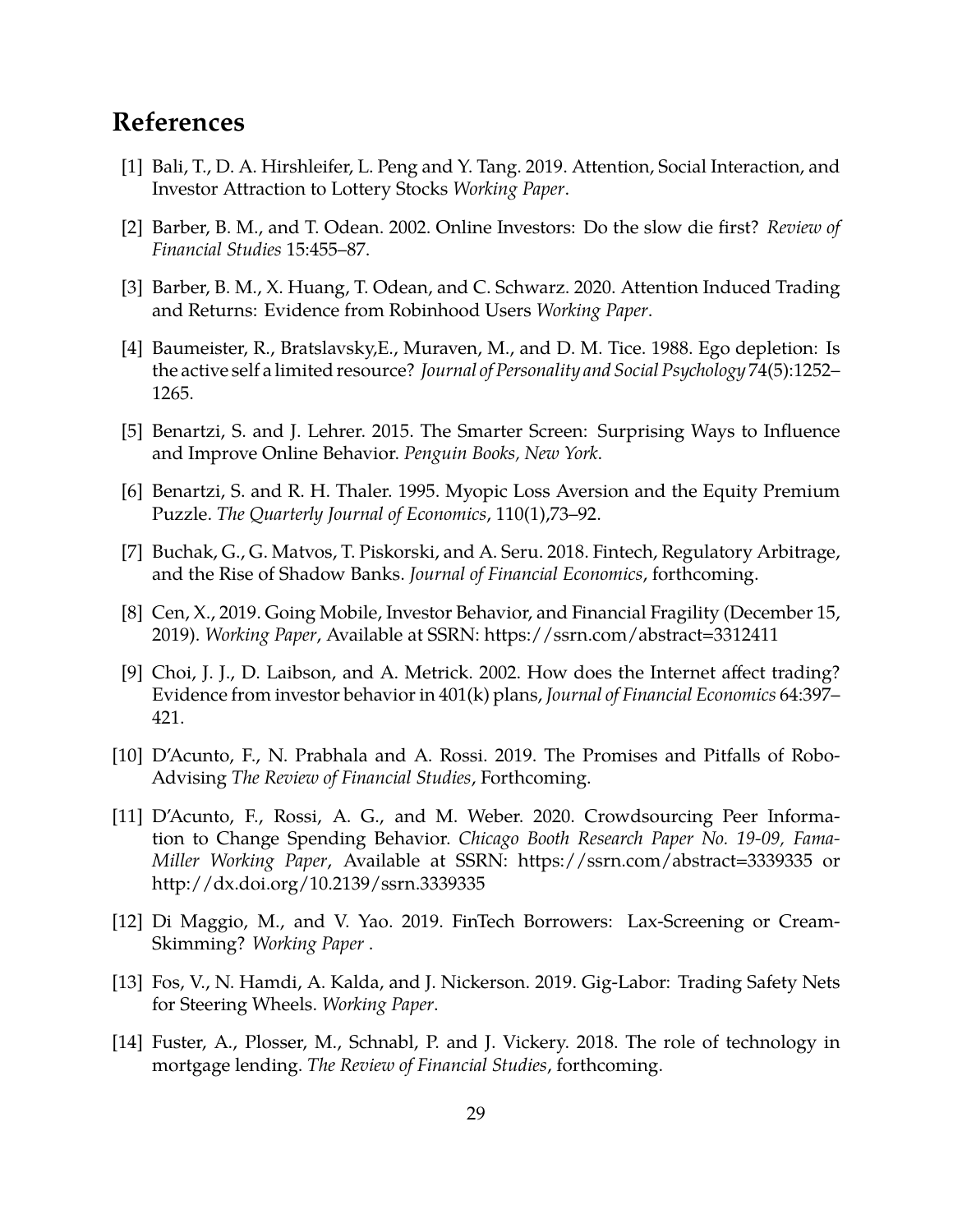- [15] Gargano, A. and A. Rossi. 2018. Does It Pay to Pay Attention?, *Review of Financial Studies* 31,12:4595–4649.
- [16] Haigh, M. S. and J. A. List. 2005. Do Professional Traders Exhibit Myopic Loss Aversion? An Experimental Analysis, *Journal of Finance* 60,1:523–534.
- [17] Jackson, E., 2019. Availability of the gig economy and long run labor supply effects for the unemployed, *Working Paper*.
- [18] Kahneman, D., 2003. A perspective on judgement and choice. *American Psychologist* 58(9):697–720.
- [19] Kahneman, D., 2011. Thinking, Fast and Slow. *New York :Farrar, Straus and Giroux*.
- [20] Koustas, D., 2018, Consumption insurance and multiple jobs: Evidence from rideshare drivers. *Working Paper*.
- [21] Kumar, A. 2009. Who Gambles in the Stock Market?, *Journal of Finance* 64,4:1889–1933.
- [22] Levi, Y. and S. Benartzi, 2020. Mind the App: Mobile Access to Financial Information and Consumer Behavior. *Working Paper*, Available at SSRN: https://ssrn.com/abstract=3557689 or http://dx.doi.org/10.2139/ssrn.3557689
- [23] Liao, L., Wang, Z., Xiang, J., Yan, H., and J. Yang. 2020. User interface and firsthand experience in retail investing. *The Review of Financial Studies*, forthcoming.
- [24] Loos, B., Previtero, A., Scheurle, S., and A. Hackethal, 2020. Robo-advisers and investor behavior. *Working Paper*.
- [25] Linnainmaa, J., B. Melzer, and A. Previtero,. 2020. The Misguided Beliefs of Financial Advisors, *Journal of Finance* forthcoming.
- [26] Stanovich, K. E. and R. F. West, 2000. Individual difference in reasoning: Implications for the rationality debate?. *Behavioral and Brain Sciences* 23(5):645–726.
- [27] Thaler, R. H., and C. R. Sunstein. 2008. Nudge: Improving decisions about health, wealth, and happiness. *Yale University Press*.
- [28] Welch. 2020. Retail Raw: Wisdom of the Robinhood Crowd and the Covid Crisis. *Working Paper*.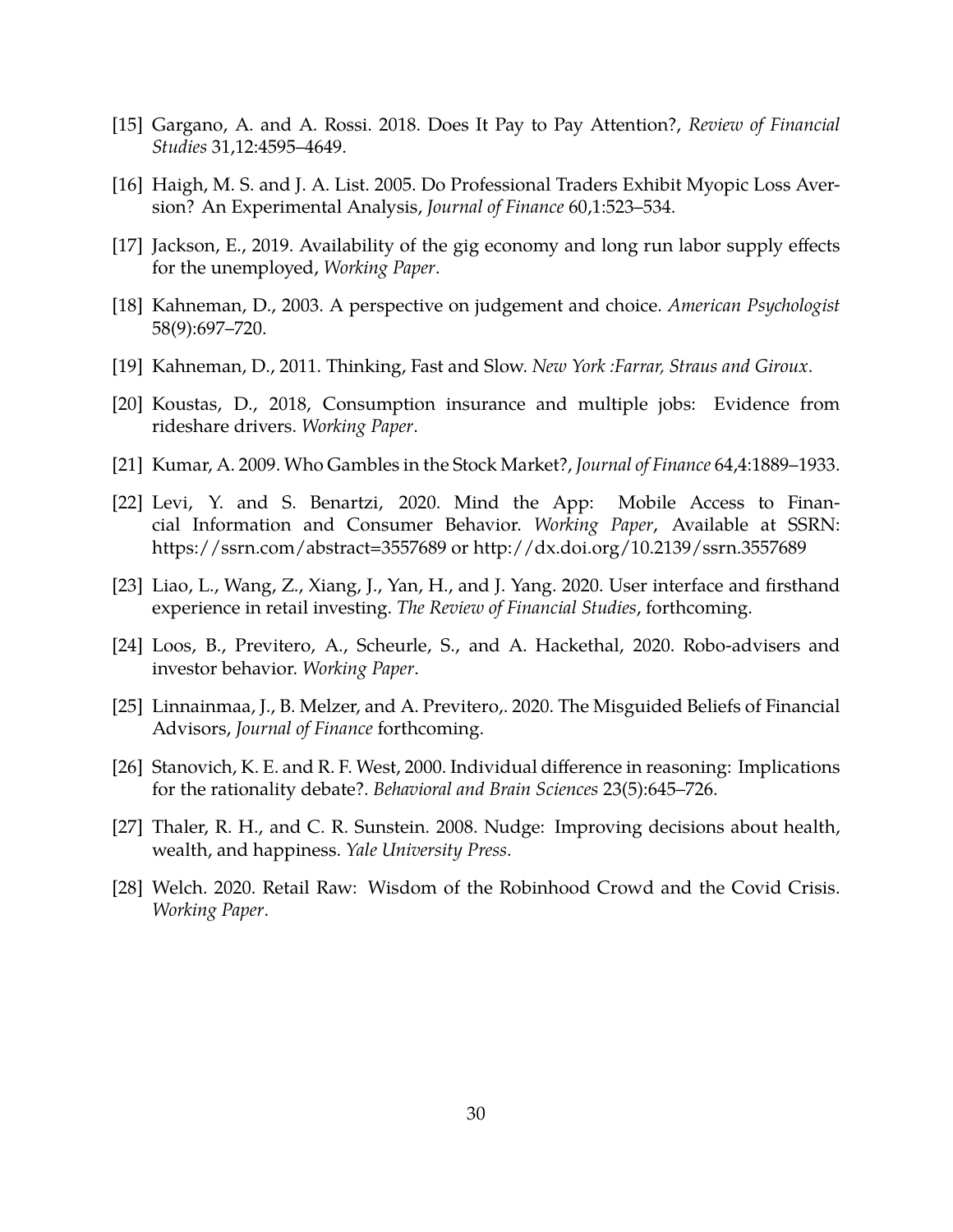# <span id="page-32-0"></span>**Figure 1:**

Smartphone Usage

This figure plots the fraction of trades that occur over smartphones through time. Panel A plots this usage for the entire sample while Panel B plots this conditional for investors who use the smartphone.







Panel B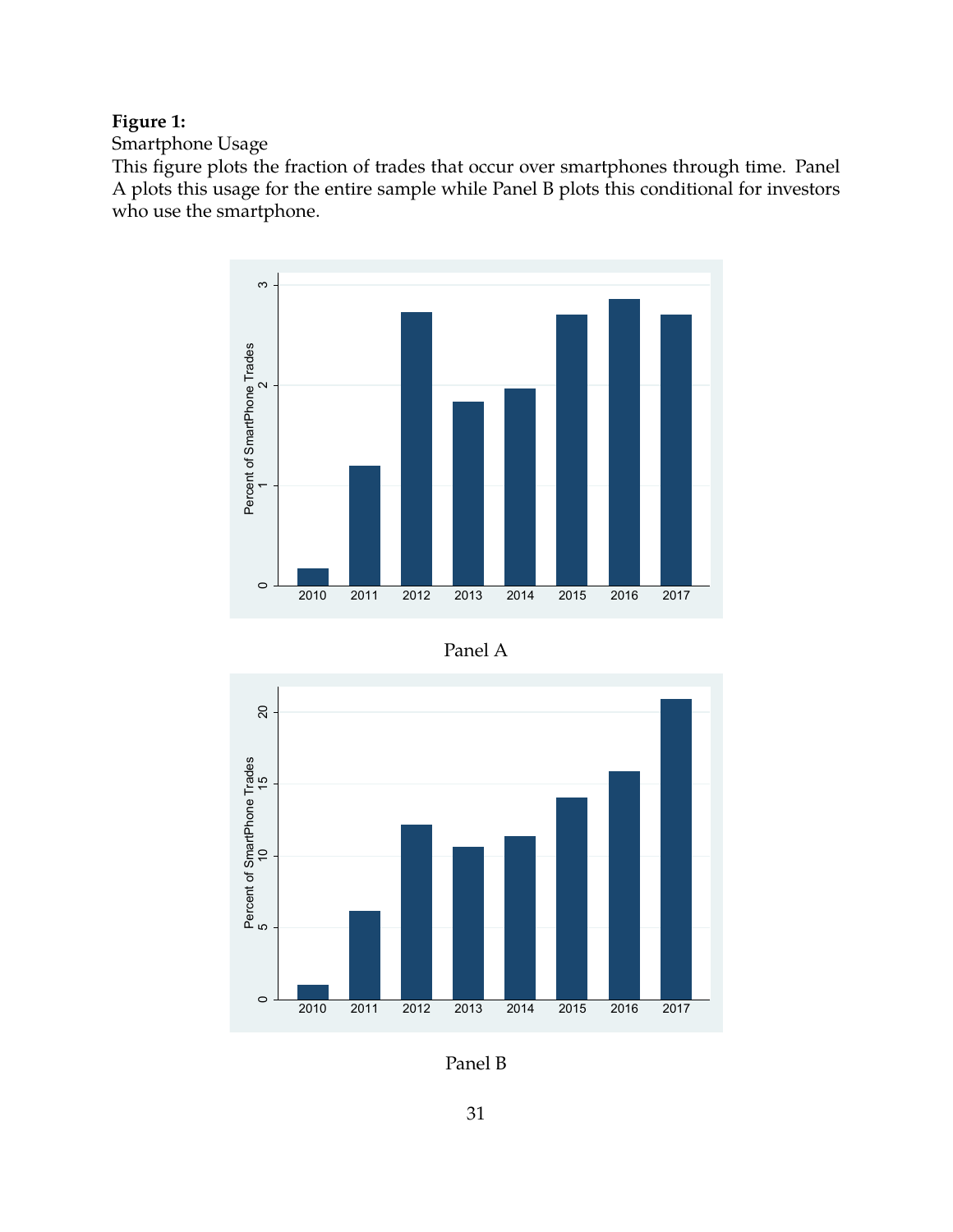# <span id="page-33-0"></span>**Figure 2:**

Trading Hour Density

This figure plots density for hour of the day that trade occurs. Panel A plots this for the sample while Panel B compares this density for phone users versus non-users. Panel C plots this density for phone users and compares smartphone and non-phone trades.



Panel A



Panel B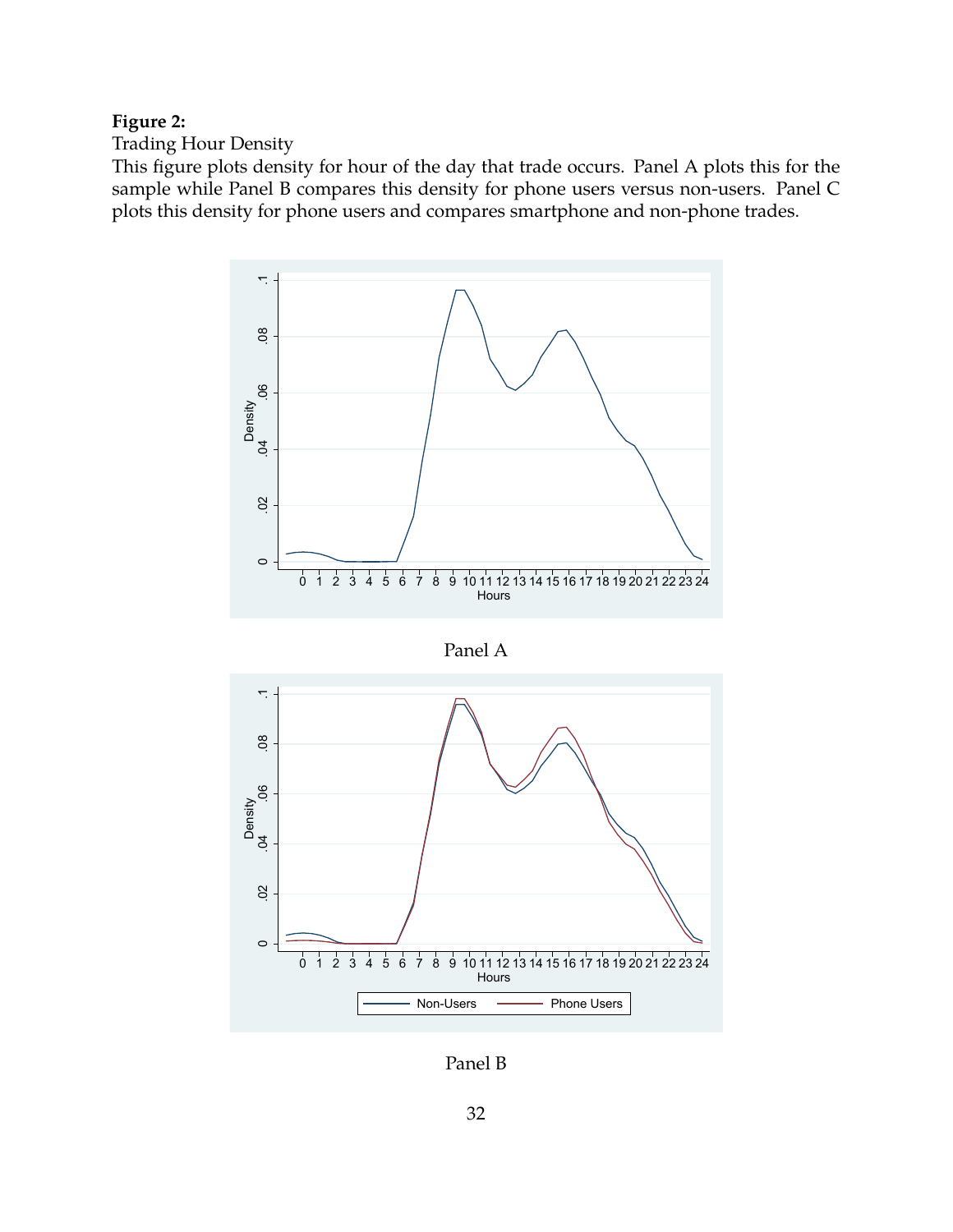

Panel C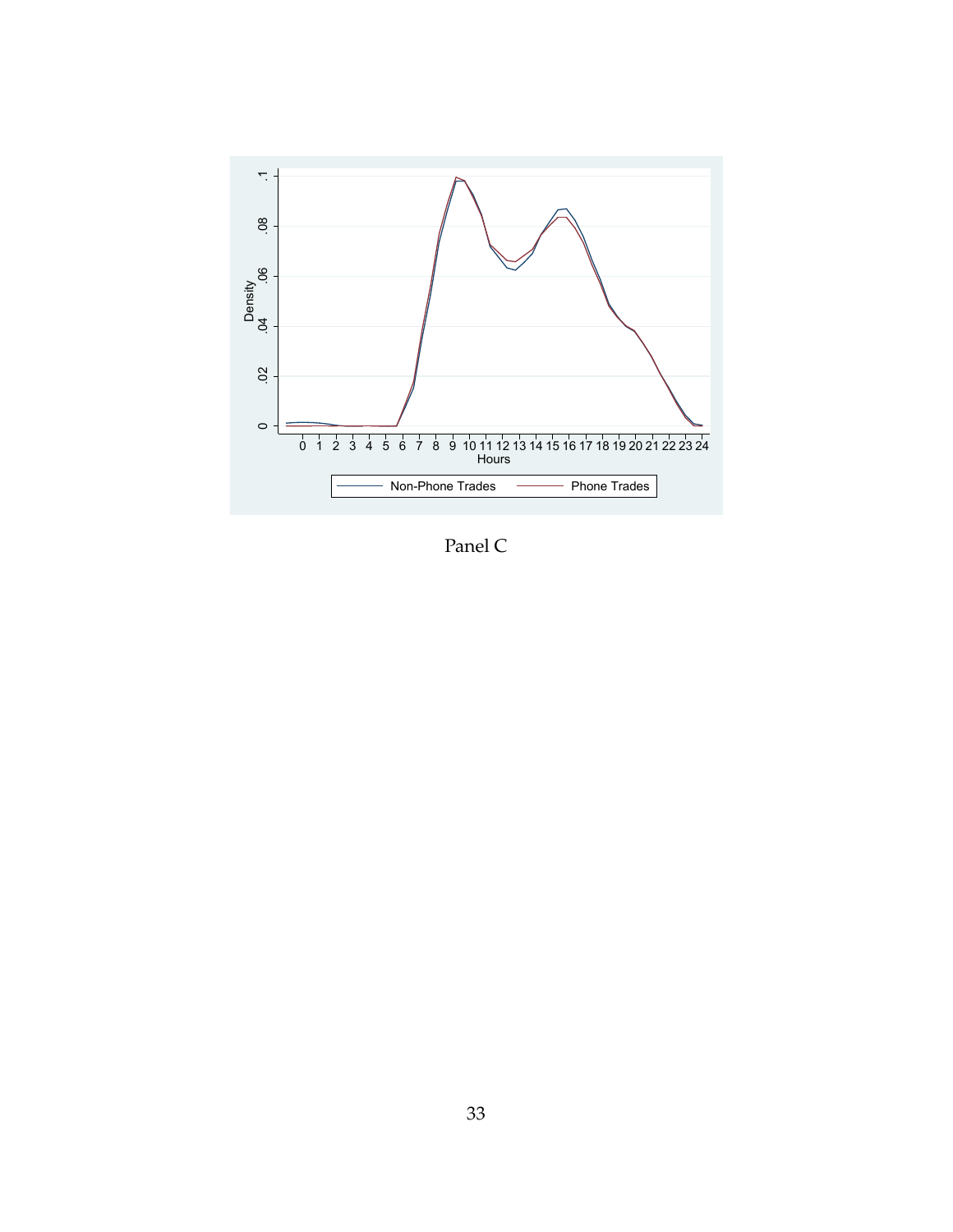#### **Figure 3:**

#### Spillover Effects: Dynamics

This figure plots the dynamics of the spillover effects on other trades estimated using difference-in-differences regressions. The first difference comes from before and after launch date of smartphone app while the second difference comes from the type of smartphone an investor owns (e.g. iPhone vs android). Each coefficient represents the effect of the use of smartphone on risk taking by the same individual on other platforms for different quarters relative to the launch date of the trading app. The outcome variables include Probability of purchasing risky assets (panel A), volatility (panel B), skewness (panel C) of assets purchased, and probability of purchasing top 10 percentile performers (panel D). The confidence intervals are plotted at 5% levels.



Panel A



Panel B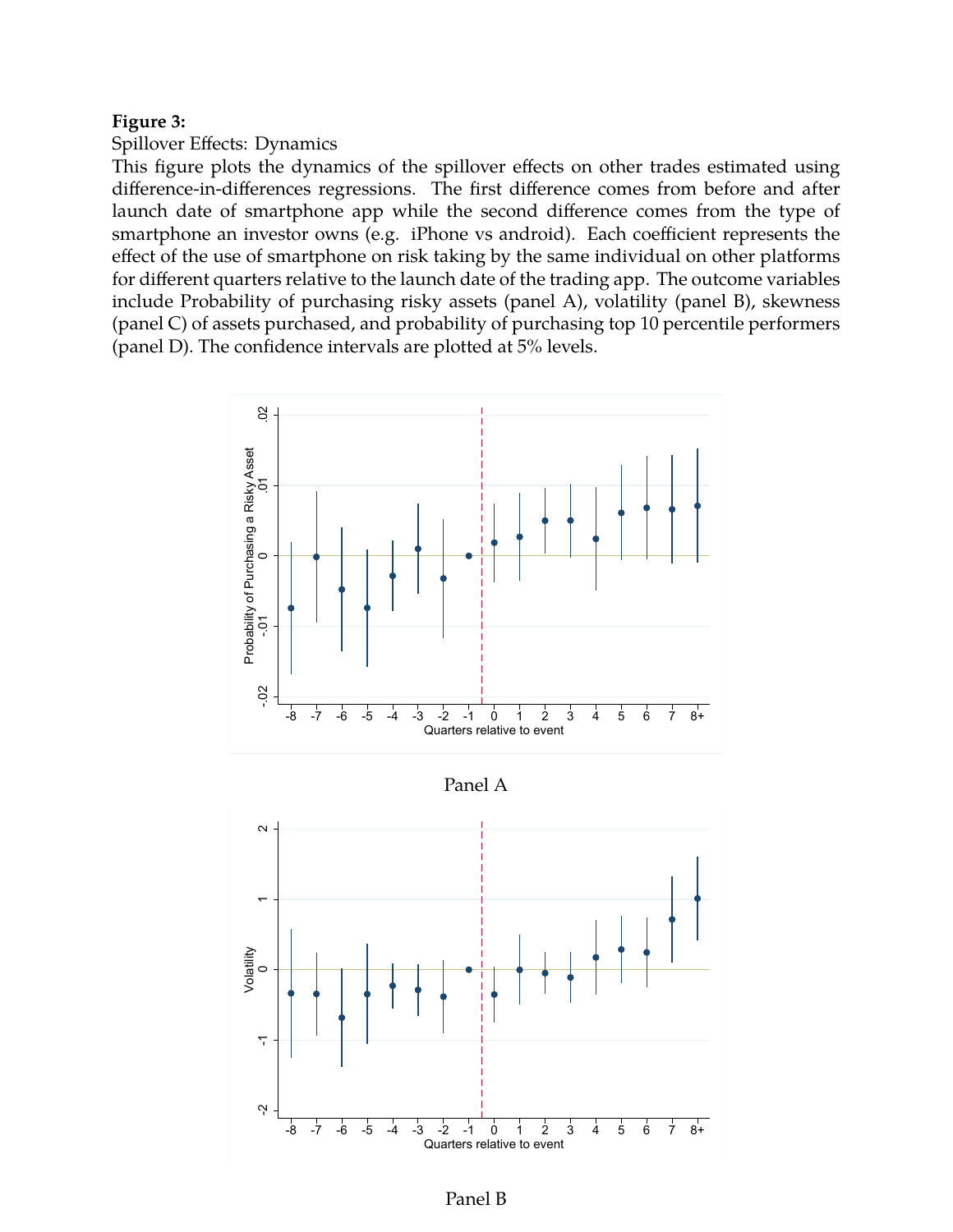





Panel D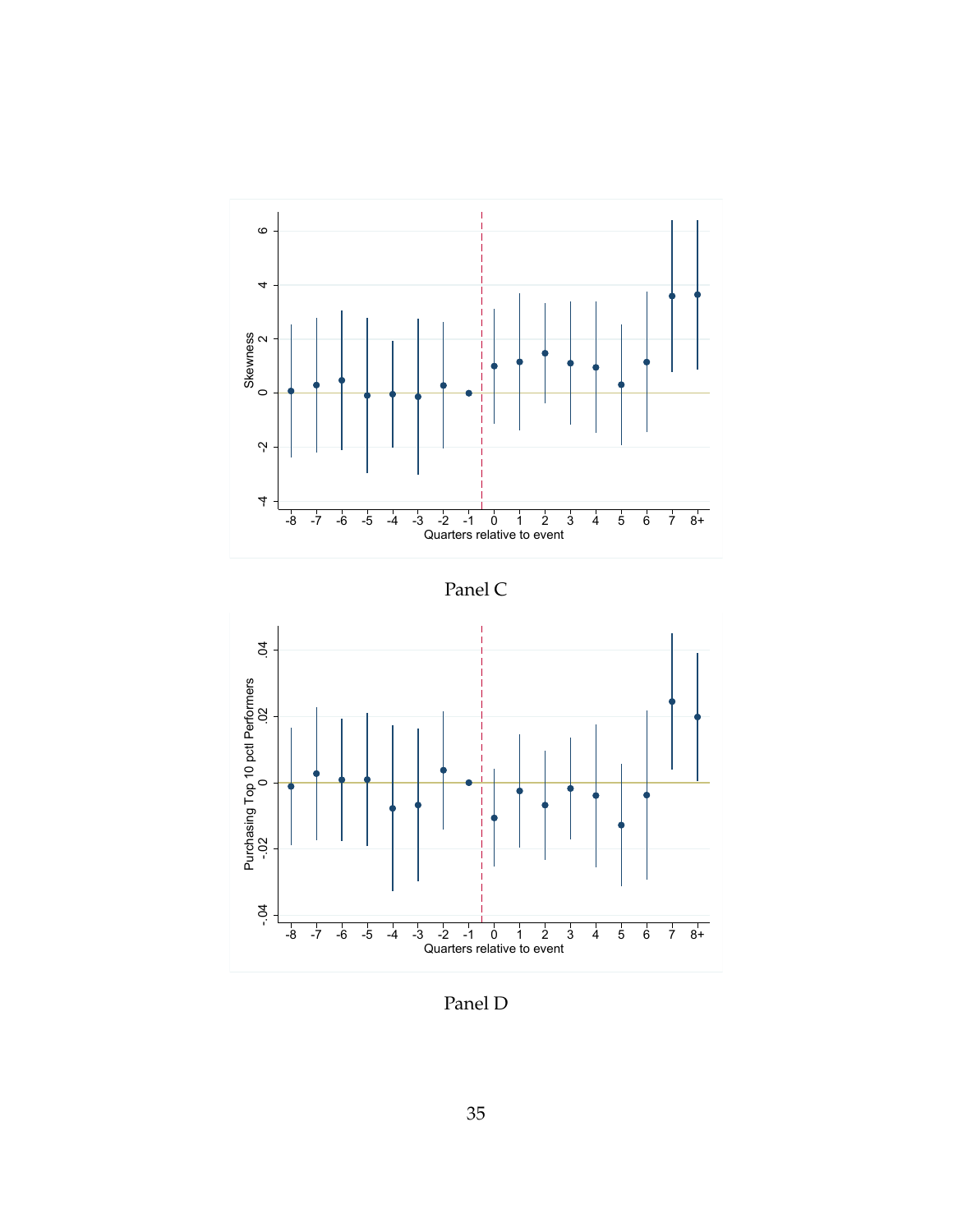## <span id="page-37-0"></span>**Figure 4:**

## Dynamics of Smartphone Effects

This figure plots the dynamics of our effects relative to the first use of smartphone. Each coefficient represents the effect of the use of smartphone on risk taking for different quarters relative to the first use. The outcome variables include Probability of purchasing risky assets (panel A), volatility (panel B), skewness (panel C) of assets purchased, and probability of purchasing top 10 percentile performers (panel D). The confidence intervals are plotted at 5% levels.





Panel B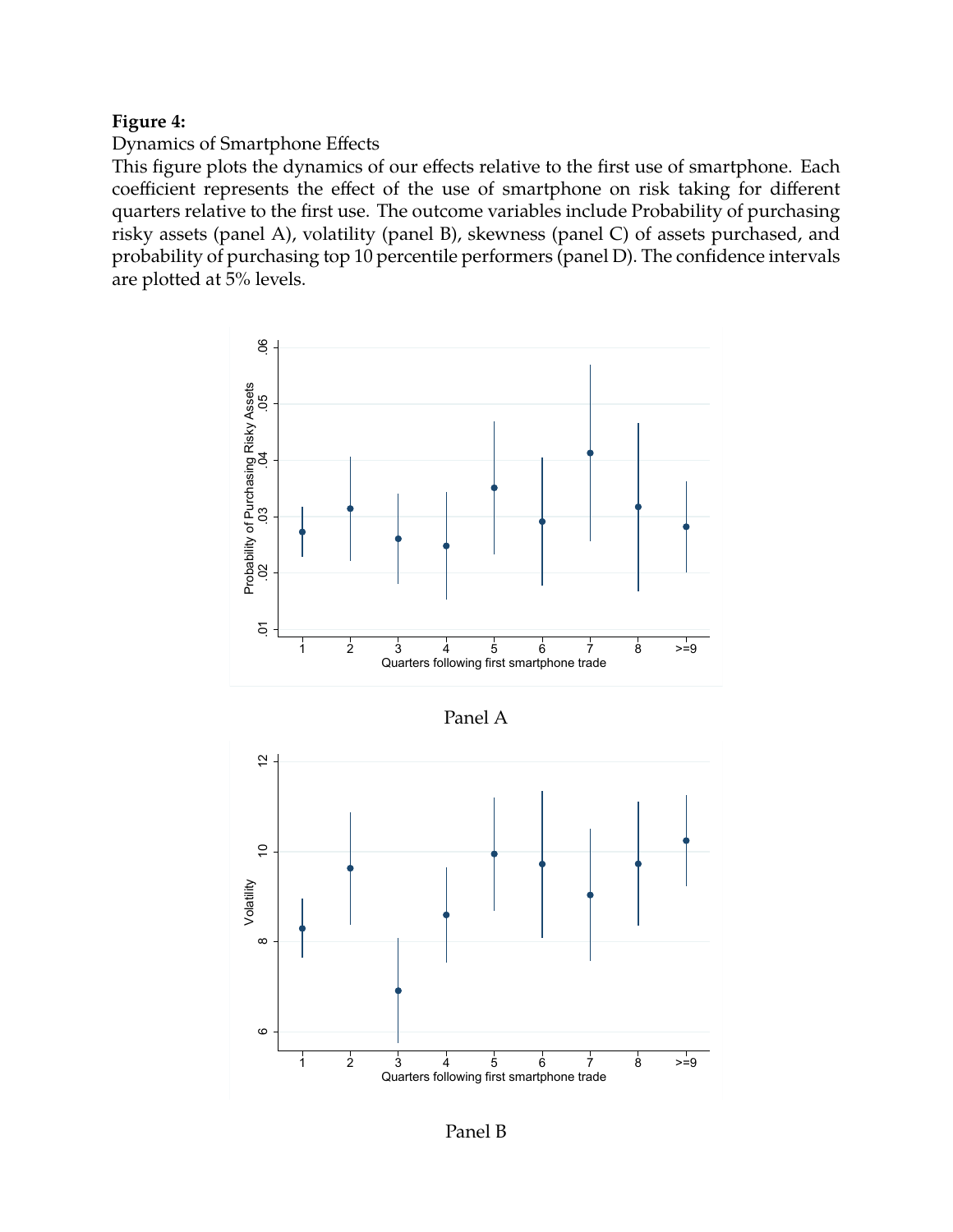

Panel C



Panel D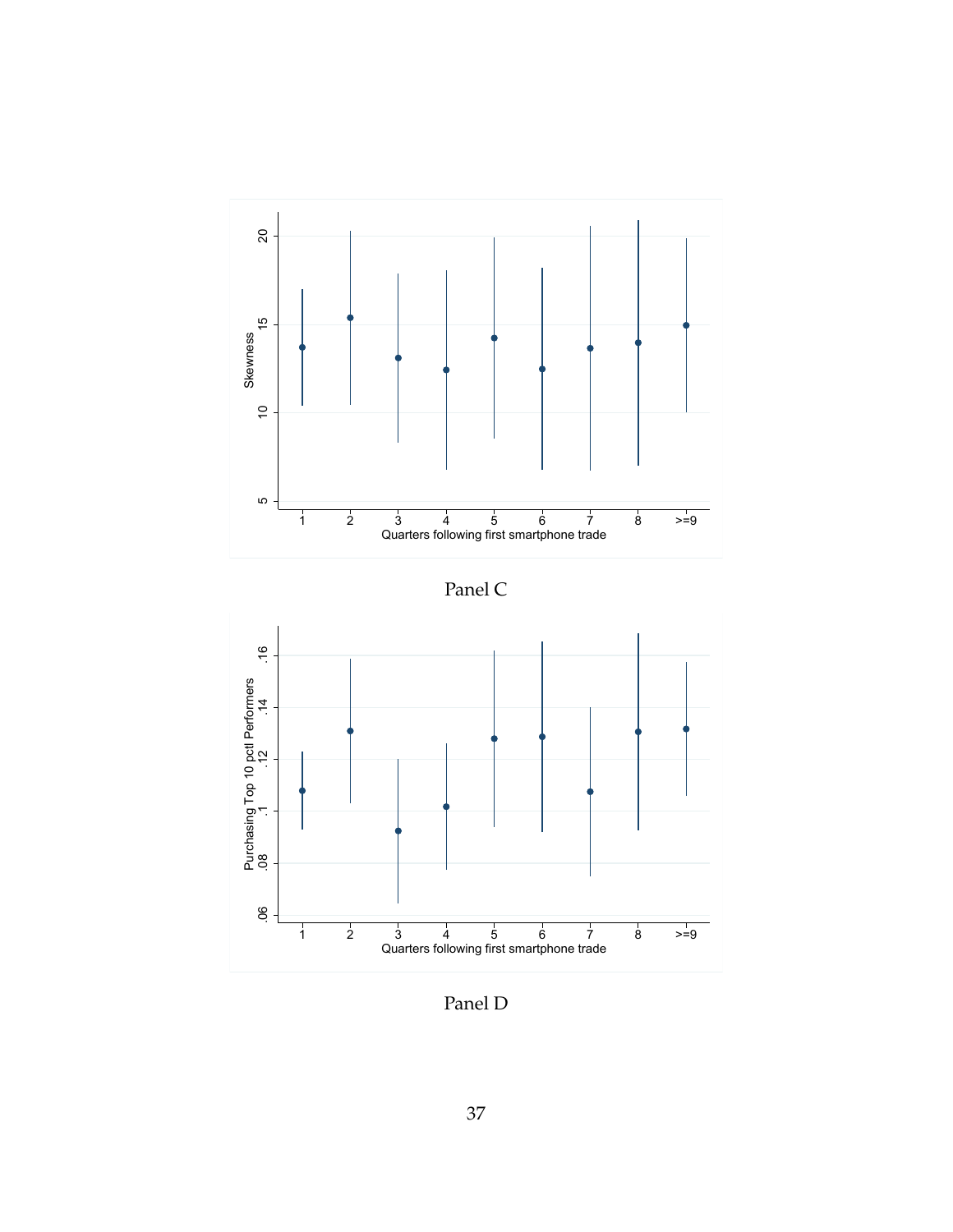# <span id="page-39-0"></span>**Table 1:**

#### Summary Stats

This table reports the summary statistics of variables used in our analysis.

|                                            | Mean    | Std.Dev. | p25      | Median  | p75   |
|--------------------------------------------|---------|----------|----------|---------|-------|
| Smartphone                                 | 0.02    | 0.15     | 0.00     | 0.00    | 0.00  |
| Prob of Purchasing Risky Assets            | 0.93    | 0.23     | 1.00     | 1.00    | 1.00  |
| Volatility of Assets Purchased             | 17.27   | 13.14    | 8.71     | 13.70   | 21.32 |
| <b>Skewness of Assets Purchased</b>        | $-7.92$ | 55.56    | $-38.64$ | $-7.46$ | 24.16 |
| Prob of Purchasing Lottery type Assets     | 0.07    | 0.23     | 0.00     | 0.00    | 0.00  |
| Prob of Purchasing Top 50 pctl performers  | 0.68    | 0.40     | 0.38     | 1.00    | 1.00  |
| Prob of Purchasing Top 40 pctl performers  | 0.61    | 0.42     | 0.00     | 0.75    | 1.00  |
| Prob of Purchasing Top 30 pctl performers  | 0.46    | 0.42     | 0.00     | 0.50    | 1.00  |
| Prob of Purchasing Top 20 pctl performers  | 0.29    | 0.38     | 0.00     | 0.00    | 0.50  |
| Prob of Purchasing Top 10 pctl performers  | 0.11    | 0.27     | 0.00     | 0.00    | 0.00  |
| <b>Risk Categories of Assets Purchased</b> | 3.99    | 0.72     | 3.50     | 4.00    | 4.50  |
| Prob of Purchasing a Warrant               | 0.09    | 0.26     | 0.00     | 0.00    | 0.00  |
| Prob of Purchasing a Certificate           | 0.03    | 0.16     | 0.00     | 0.00    | 0.00  |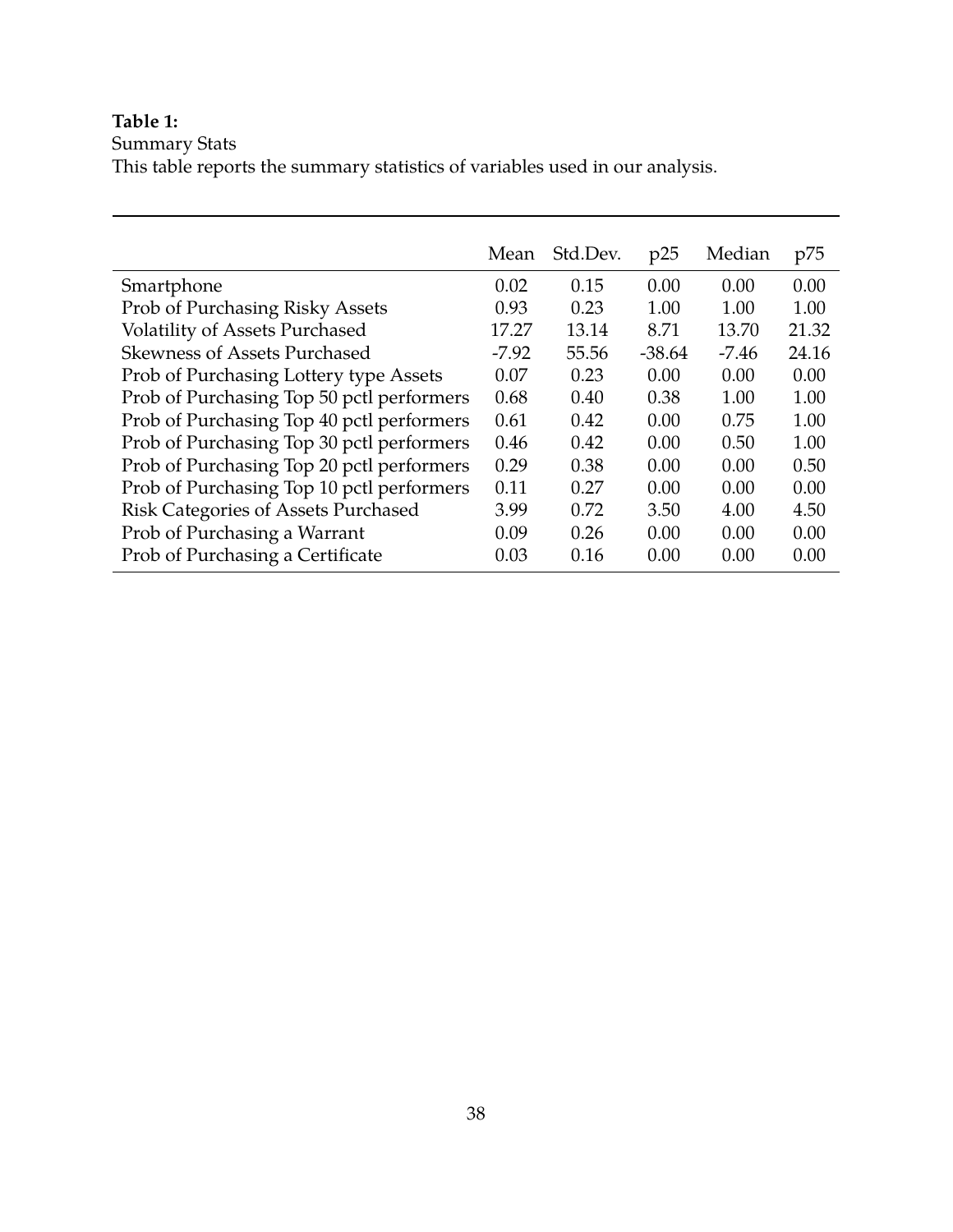# <span id="page-40-0"></span>**Table 2:**

Who uses Smartphones?

This table compares investors who used smartphones to trade to those who never used smartphones to trade.

|                                           |          | <b>Phone Users</b> |          | <b>Non Users</b> |
|-------------------------------------------|----------|--------------------|----------|------------------|
|                                           | Mean     | Median             | Mean     | Median           |
| Avg No of Trades per Month                | 10.01    | 3.00               | 5.32     | 2.00             |
| Avg Value of Trades                       | 4,477.11 | 1,895.00           | 3,812.90 | 1,000.00         |
| Prob of Purchasing Risky Assets           | 0.95     | 1.00               | 0.92     | 1.00             |
| <b>Volatility of Assets Purchased</b>     | 22.01    | 17.78              | 16.52    | 13.13            |
| <b>Skewness of Assets Purchased</b>       | $-5.61$  | $-5.09$            | $-9.02$  | $-8.48$          |
| Prob of Purchasing Lottery type Assets    | 0.12     | 0.00               | 0.07     | 0.00             |
| Prob of Purchasing Top 10 pctl performers | 0.17     | 0.00               | 0.10     | 0.00             |
| Risk Categories of Assets Purchased       | 4.12     | 4.00               | 3.97     | 4.00             |
| Prob of Purchasing a Warrant              | 0.19     | 0.00               | 0.07     | 0.00             |
| Prob of Purchasing a Certificate          | 0.04     | 0.00               | 0.03     | 0.00             |

|                                  |       | <b>Phone Users</b> |       | Non Users |
|----------------------------------|-------|--------------------|-------|-----------|
|                                  | Mean  | Median             | Mean  | Median    |
| Income Bin $[20k,60k)$           | 0.60  | 1.00               | 0.60  | 1.00      |
| Income Bin $[60k,100k]$          | 0.32  | 0.00               | 0.32  | 0.00      |
| Income Bin $\left[>=100k\right]$ | 0.09  | 0.00               | 0.08  | 0.00      |
| Wealth Bin [20k,60k)             | 0.75  | 1.00               | 0.80  | 1.00      |
| Wealth Bin [60k,100k)            | 0.09  | 0.00               | 0.08  | 0.00      |
| Wealth Bin $[-100k]$             | 0.17  | 0.00               | 0.12  | 0.00      |
| Years since Member               | 8.71  | 9.32               | 9.82  | 9.32      |
| Age                              | 44.85 | 45.00              | 52.61 | 52.00     |
| Female                           | 0.05  | 0.00               | 0.18  | 0.00      |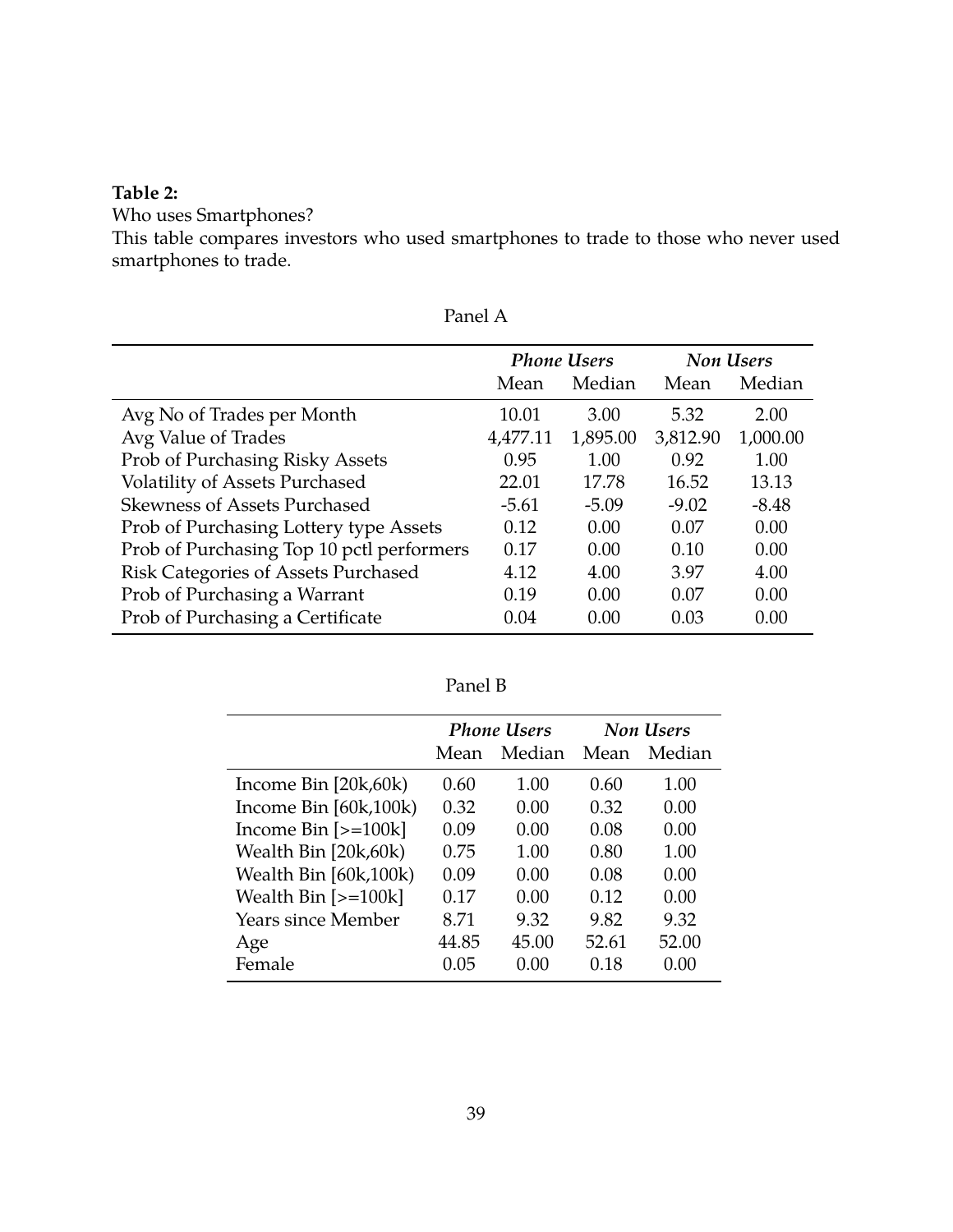## <span id="page-41-0"></span>**Table 3:**

#### Probability of Purchasing Risky Assets

This table reports estimates of the regressions that examine the effect of the use of smartphones on risk taking as measured by the probability of purchasing risky assets. Each observation corresponds to individual x month x trading device level where trading device has been categorized into two groups - smartphone and all other devices. All outcome variables are aggregated from the trade-level data to the observation-level as average values and different columns include different fixed effects as indicated. Standard errors are double-clustered at individual and month level, and t-statistics are reported in parentheses. \*, \*\* and \*\*\* represent significance at 10%, 5% and 1% level, respectively.

|                       |           |           | Probability of Purchasing Risky Assets |           |
|-----------------------|-----------|-----------|----------------------------------------|-----------|
|                       | (1)       | (2)       | (3)                                    | (4)       |
|                       |           |           |                                        |           |
| Smartphone            | $0.05***$ | $0.02***$ | $0.03***$                              | $0.04***$ |
|                       |           |           |                                        |           |
|                       | (20.22)   | (13.07)   | (15.54)                                | (17.73)   |
| Individual FE         | No        | Yes       | No                                     | No        |
|                       |           |           |                                        |           |
| Year FE               | No        | Yes       | No                                     | No        |
|                       |           |           |                                        |           |
| Individual x Year FE  | No        | No        | Yes                                    | No        |
|                       |           |           |                                        |           |
| Individual x Month FE | No        | No        | No                                     | Yes       |
|                       |           |           |                                        |           |
| Observations          | 1595097   | 1575443   | 1524956                                | 636922    |
| $R^2$                 | 0.001     | 0.684     | 0.670                                  | 0.499     |
|                       |           |           |                                        |           |
|                       |           |           |                                        |           |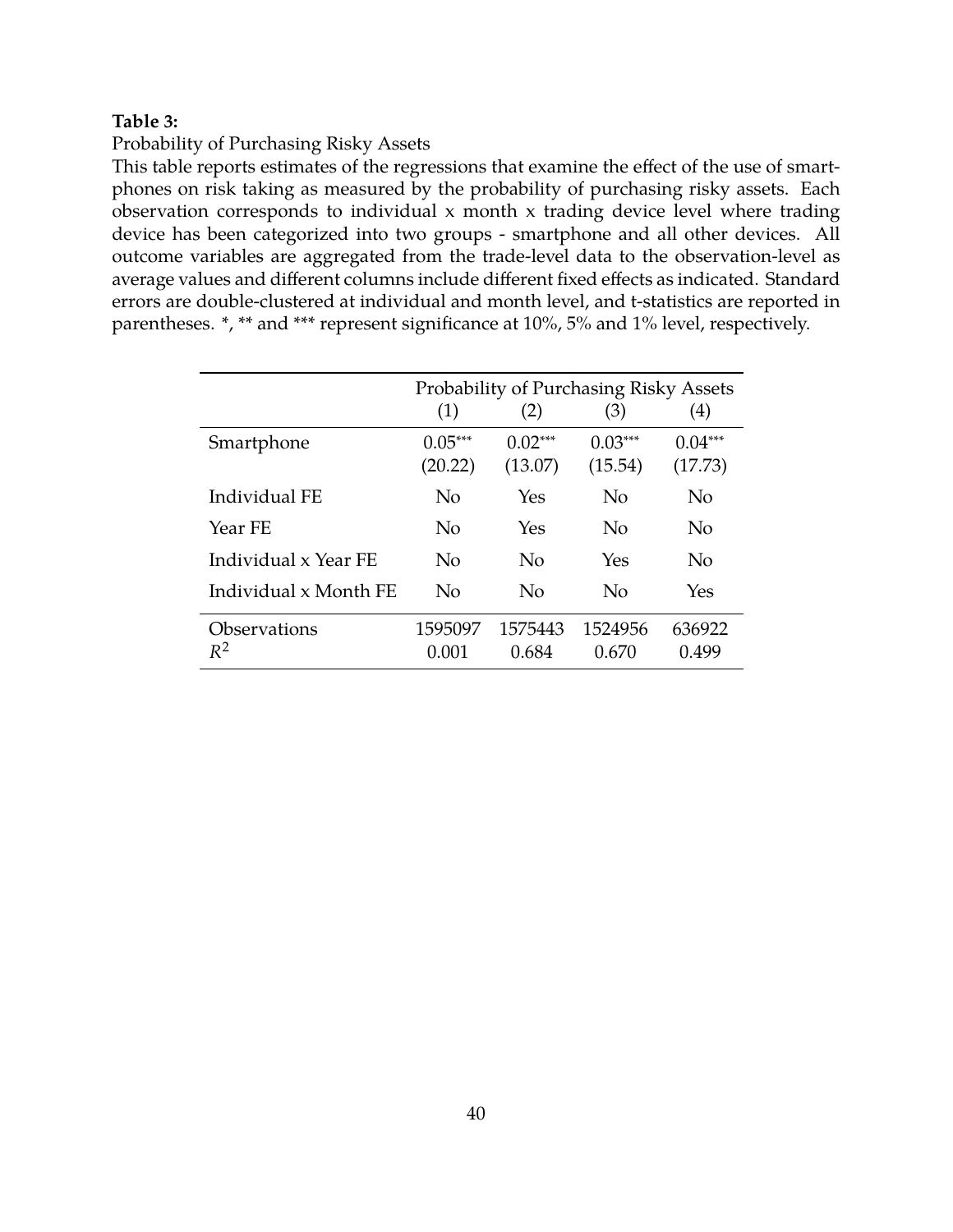## <span id="page-42-0"></span>**Table 4:**

## Volatility of Assets Purchased

This table reports estimates of the regressions that examine the effect of the use of smartphones on risk taking as measured by the volatility of purchased assets calculated using 12 month rolling window as annualized standard deviation. Each observation corresponds to individual x month x trading device level where trading device has been categorized into two groups - smartphone and all other devices. All outcome variables are aggregated from the trade-level data to the observation-level as average values and different columns include different fixed effects as indicated. Standard errors are double-clustered at individual and month level, and t-statistics are reported in parentheses. \*, \*\* and \*\*\* represent significance at 10%, 5% and 1% level, respectively.

|                       |            | <b>Volatility of Assets Purchased</b> |           |           |
|-----------------------|------------|---------------------------------------|-----------|-----------|
|                       | (1)        | (2)                                   | (3)       | (4)       |
| Smartphone            | $12.07***$ | $4.43***$                             | $6.66***$ | $9.28***$ |
|                       | (10.62)    | (10.00)                               | (16.05)   | (12.19)   |
| Individual FE         | No         | Yes                                   | $\rm No$  | No        |
| Year FE               | No         | Yes                                   | $\rm No$  | No        |
| Individual x Year FE  | No         | No                                    | Yes       | No        |
| Individual x Month FE | No         | No                                    | $\rm No$  | Yes       |
| Observations          | 2326852    | 2309186                               | 2270342   | 1320533   |
| $R^2$                 | 0.012      | 0.633                                 | 0.560     | 0.479     |
|                       |            |                                       |           |           |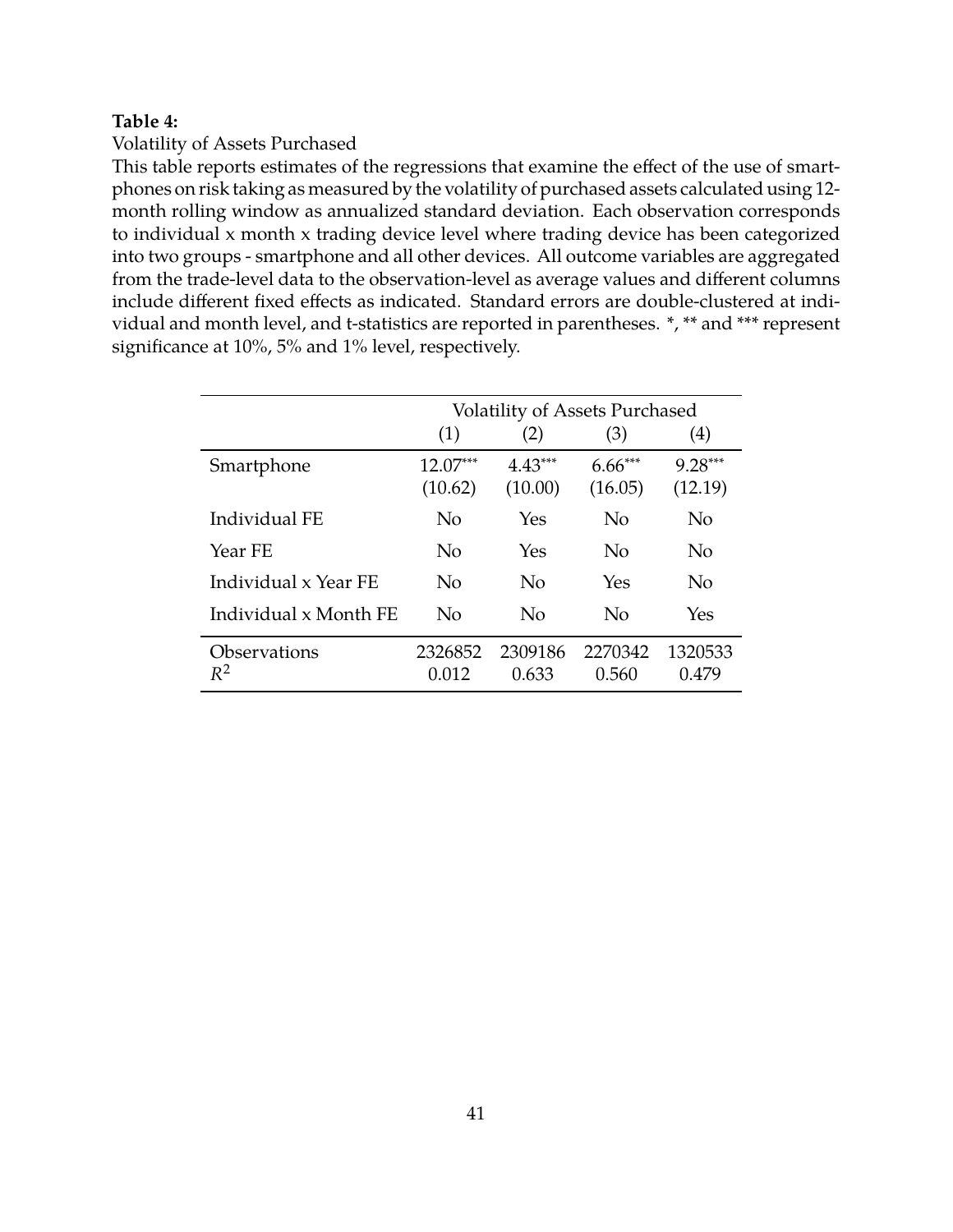## <span id="page-43-0"></span>**Table 5:**

#### Skewness of Assets Purchased

This table reports estimates of the regressions that examine the effect of the use of smartphones on risk taking as measured by the skewness of purchased assets calculated using 12-month rolling window. Each observation corresponds to individual x month x trading device level where trading device has been categorized into two groups - smartphone and all other devices. All outcome variables are aggregated from the trade-level data to the observation-level as average values and different columns include different fixed effects as indicated. Standard errors are double-clustered at individual and month level, and t-statistics are reported in parentheses. \*, \*\* and \*\*\* represent significance at 10%, 5% and 1% level, respectively.

|                       |                | <b>Skewness of Assets Purchased</b> |            |                   |
|-----------------------|----------------|-------------------------------------|------------|-------------------|
|                       | (1)            | (2)                                 | (3)        | $\left( 4\right)$ |
| Smartphone            | 19.23***       | $5.13**$                            | $10.19***$ | $14.40***$        |
|                       | (3.67)         | (2.81)                              | (4.90)     | (3.71)            |
| Individual FE         | No             | Yes                                 | No         | No                |
| Year FE               | No             | Yes                                 | No         | No                |
| Individual x Year FE  | No             | No                                  | Yes        | No                |
| Individual x Month FE | N <sub>0</sub> | No                                  | No         | Yes               |
| Observations          | 2326695        | 2309032                             | 2270186    | 1320331           |
| $R^2$                 | 0.002          | 0.281                               | 0.392      | 0.503             |
|                       |                |                                     |            |                   |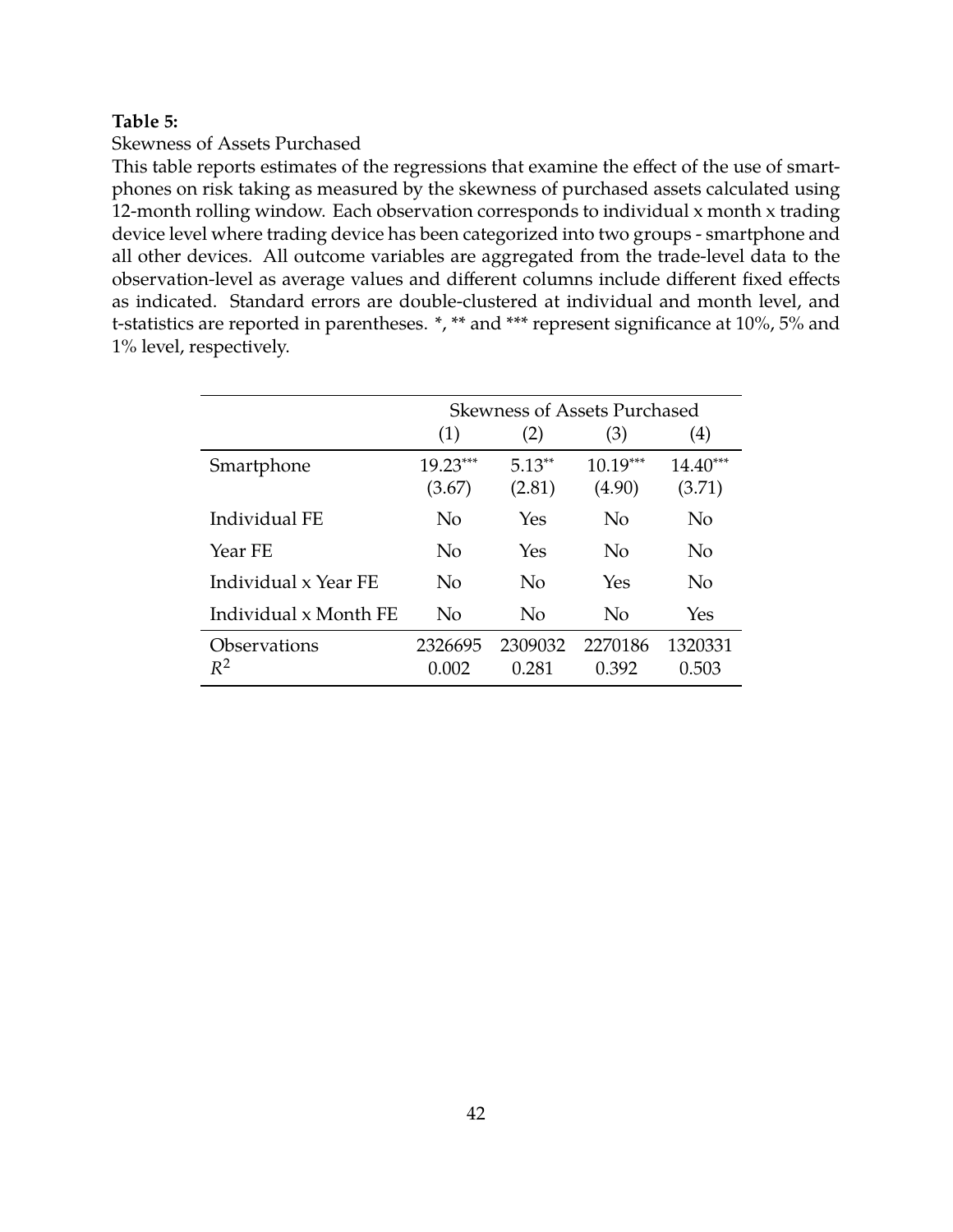## <span id="page-44-0"></span>**Table 6:**

Probability of Purchasing Lottery type Assets

This table reports estimates of the regressions that examine the effect of the use of smartphones on risk taking as measured by the probability of purchasing assets with below median prices but above median volatility and skewness. Each observation corresponds to individual x month x trading device level where trading device has been categorized into two groups - smartphone and all other devices. All outcome variables are aggregated from the trade-level data to the observation-level as average values and different columns include different fixed effects as indicated. Standard errors are double-clustered at individual and month level, and t-statistics are reported in parentheses. \*, \*\* and \*\*\* represent significance at 10%, 5% and 1% level, respectively.

|                       | (1)                 | (2)                 | Prob of Purchasing Lottery Type Assets<br>(3) | (4)                  |
|-----------------------|---------------------|---------------------|-----------------------------------------------|----------------------|
| Smartphone            | $0.10***$<br>(7.32) | $0.03***$<br>(7.53) | $0.05***$<br>(10.72)                          | $0.08***$<br>(12.93) |
| Individual FE         | No                  | Yes                 | No                                            | N <sub>o</sub>       |
| Year FE               | No                  | Yes                 | No                                            | No                   |
| Individual x Year FE  | No                  | No                  | Yes                                           | N <sub>o</sub>       |
| Individual x Month FE | No                  | No                  | No                                            | Yes                  |
| Observations<br>$R^2$ | 2361188<br>0.003    | 2343582<br>0.331    | 2305258<br>0.379                              | 1362141<br>0.497     |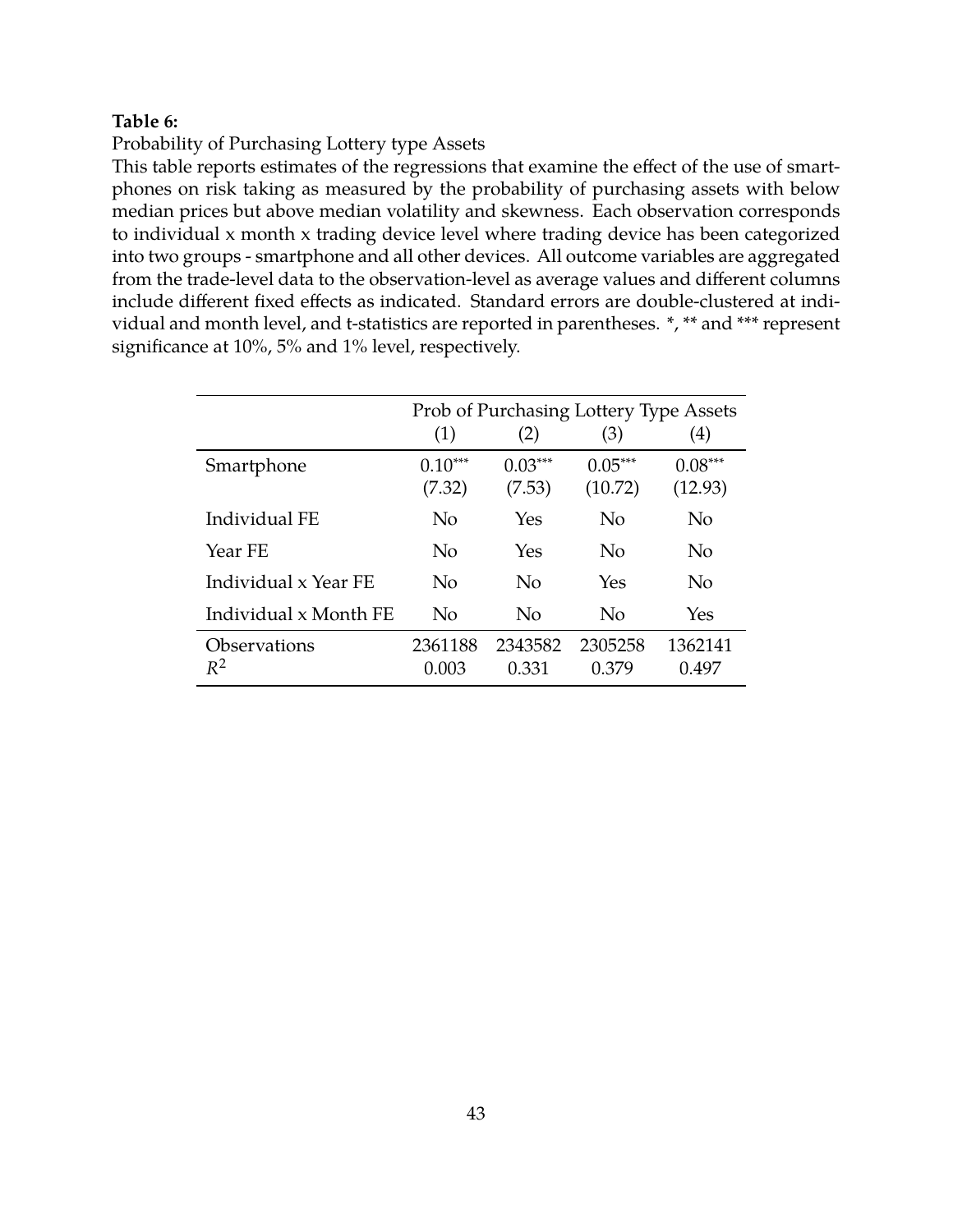#### <span id="page-45-0"></span>**Table 7:**

Trend Chasing

This table reports estimates of the regressions that examine the effect of the use of smartphones on trend chasing. The outcome variable is the probability of purchasing an asset that belongs to the top decile based on past 12-month performance. Each observation corresponds to individual x month x trading device level where trading device has been categorized into two groups - smartphone and all other devices. All outcome variables are aggregated from the trade-level data to the observation-level as average values and different columns include different fixed effects as indicated. Standard errors are doubleclustered at individual and month level, and t-statistics are reported in parentheses. \*, \*\* and \*\*\* represent significance at 10%, 5% and 1% level, respectively.

|                                     |                      |                      |                      | Prob of Purchasing Top 10 Pctl Performers |
|-------------------------------------|----------------------|----------------------|----------------------|-------------------------------------------|
|                                     | (1)                  | (2)                  | (3)                  | $\left( 4\right)$                         |
| Smartphone                          | $0.164***$<br>(7.12) | $0.059***$<br>(5.68) | $0.086***$<br>(7.59) | $0.120***$<br>(8.52)                      |
| Individual FE                       | No                   | Yes                  | N <sub>o</sub>       | No                                        |
| Year FE                             | No                   | Yes                  | N <sub>o</sub>       | No                                        |
| Individual x Year FE                | No                   | $\overline{N}_{0}$   | Yes                  | N <sub>o</sub>                            |
| Individual x Month FE               | No                   | $\rm No$             | N <sub>o</sub>       | Yes                                       |
| <i><b>Observations</b></i><br>$R^2$ | 2313256<br>0.005     | 2295587<br>0.357     | 2256415<br>0.412     | 1304401<br>0.497                          |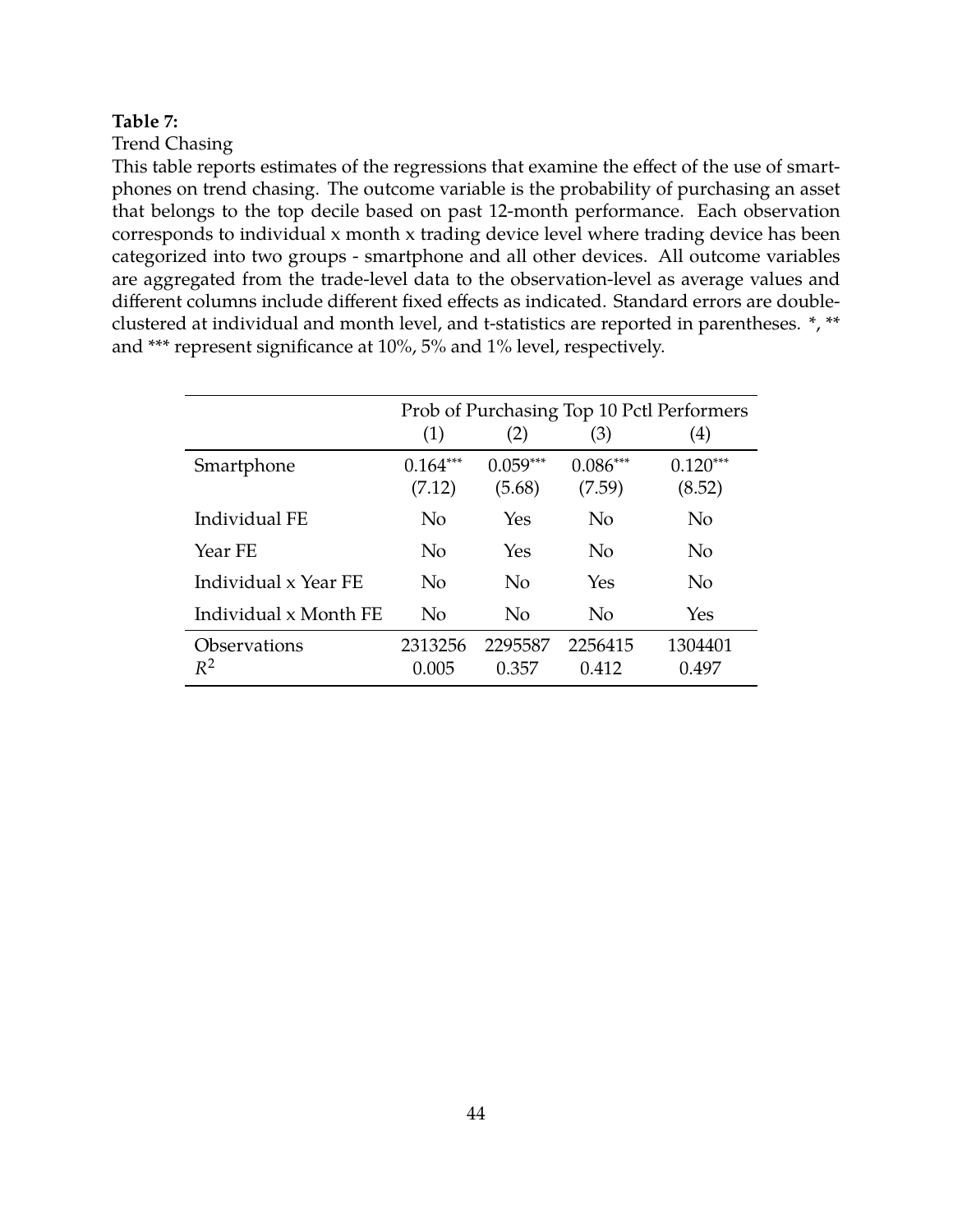#### <span id="page-46-0"></span>**Table 8:**

#### Spillover Effects on Other Trades

This table reports estimates of difference-in-differences regressions that examine the association between the use of smartphones and riskiness of assets traded by the same individual on other platforms. The outcome variables include probability of purchasing a risky assets, volatility of purchased assets, skewness of purchased assets and probability of purchasing lottery type assets. Each observation corresponds to individual x month level and captures average risk taking on devices other than smartphones. Panel A considers the first time an individual uses smartphone app as the event date, while Panel B considers the launch date of trading app for different smartphone operating systems as the event date. Standard errors are double-clustered at individual and month level, and t-statistics are reported in parentheses. \*, \*\* and \*\*\* represent significance at 10%, 5% and 1% level, respectively.

|                | Risky Asset | Volatility | Skewness       | Lottery Type      | Top 10 Pctl |
|----------------|-------------|------------|----------------|-------------------|-------------|
|                |             |            |                | Asset             | Performers  |
|                | (1)         | (2)        | (3)            | $\left( 4\right)$ | (5)         |
| Smartphone Use | 0.002       | $0.529***$ | $4.787***$     | $0.005***$        | $0.005*$    |
|                | (1.37)      | (5.75)     | (9.44)         | (2.64)            | (1.78)      |
| Individual FE  | Yes         | Yes        | N <sub>o</sub> | Yes               | Yes         |
| Month FE       | Yes         | Yes        | Yes            | Yes               | Yes         |
| Observations   | 302278      | 427665     | 428285         | 287169            | 279971      |
| $R^2$          | 0.507       | 0.540      | 0.093          | 0.306             | 0.331       |
|                |             |            |                |                   |             |

| anel' |
|-------|
|       |

|                              | Risky Asset<br>(1)  | Volatility<br>(2) | Skewness<br>(3)      | Lottery Type<br>Asset<br>$\left( 4\right)$ | Top 10 Pctl<br>Performers<br>(5) |
|------------------------------|---------------------|-------------------|----------------------|--------------------------------------------|----------------------------------|
| Smartphone Launch            | $0.006**$<br>(2.07) | 0.094<br>(0.47)   | $3.978***$<br>(5.01) | $0.003*$<br>(1.93)                         | 0.002<br>(1.32)                  |
| Individual FE                | Yes                 | Yes               | N <sub>o</sub>       | Yes                                        | Yes                              |
| Month FE                     | Yes                 | Yes               | Yes                  | Yes                                        | Yes                              |
| <b>Observations</b><br>$R^2$ | 186165<br>0.478     | 248031<br>0.496   | 248324<br>0.090      | 154865<br>0.287                            | 149743<br>0.314                  |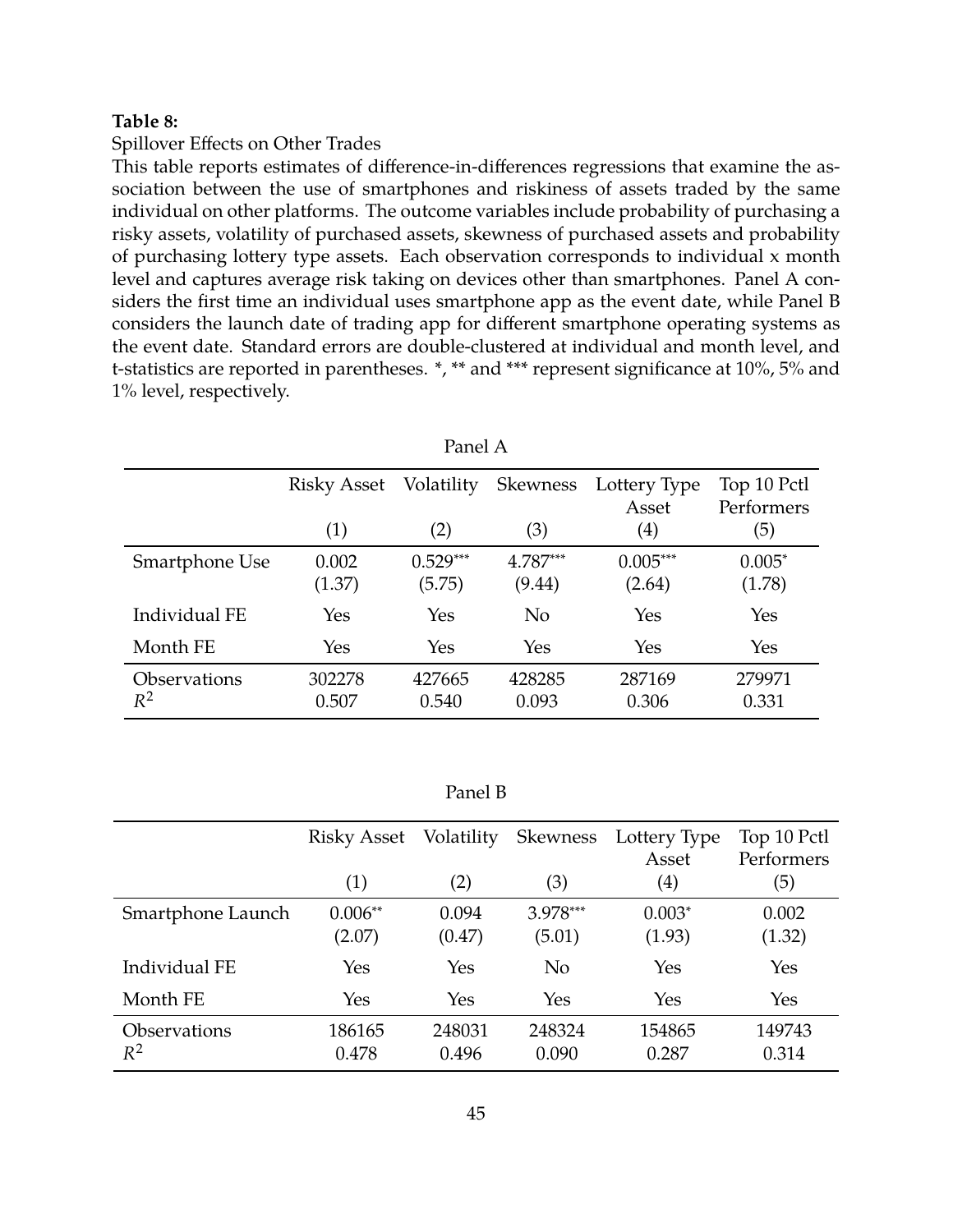# <span id="page-47-0"></span>**Table 9:**

# Trading Hours

This table reports estimates of the regressions that examine the effect of the use of smartphones on risk taking and trend chasing within the same trading hour. The outcome variables include probability of purchasing a risky assets, volatility of purchased assets, skewness of purchased assets and probability of purchasing lottery type assets. Standard errors are double-clustered at individual and month level, and t-statistics are reported in parentheses. \*, \*\* and \*\*\* represent significance at 10%, 5% and 1% level, respectively.

|                              | Risky Asset<br>(1)   | Volatility<br>(2)    | <b>Skewness</b><br>(3) | Lottery Type<br>Asset<br>$\left( 4\right)$ | Top 10 Pctl<br>Performers<br>(5) |
|------------------------------|----------------------|----------------------|------------------------|--------------------------------------------|----------------------------------|
| Smartphone                   | $0.014***$<br>(4.58) | $3.475***$<br>(9.23) | $7.573***$<br>(5.84)   | $0.032***$<br>(5.27)                       | $0.046***$<br>(5.63)             |
| Individual x Month FE        | Yes                  | Yes                  | Yes                    | Yes                                        | Yes                              |
| Trading Hour x Year FE       | Yes                  | Yes                  | Yes                    | Yes                                        | Yes                              |
| <b>Observations</b><br>$R^2$ | 33689<br>0.547       | 48879<br>0.630       | 48865<br>0.565         | 51441<br>0.580                             | 47873<br>0.583                   |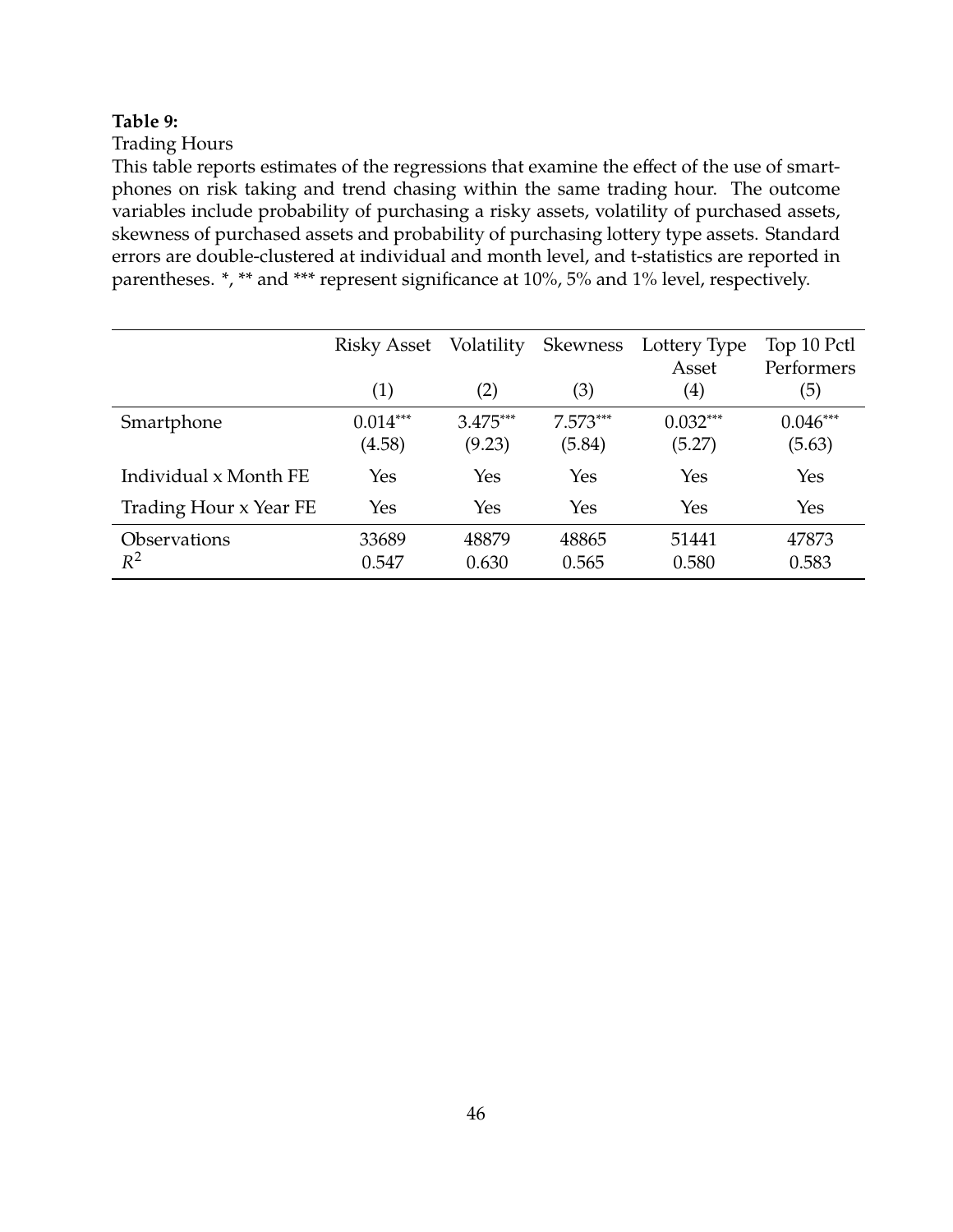## <span id="page-48-0"></span>**Table 10:**

Trading During Market Hours vs. After-hours

This table reports estimates of the regressions that examine how the effect of the use of smartphones on risk taking varies with trading hours. The outcome variables include probability of purchasing a risky assets, volatility of purchased assets, skewness of purchased assets and probability of purchasing lottery type assets. Standard errors are double-clustered at individual and month level, and t-statistics are reported in parentheses. \*, \*\* and \*\*\* represent significance at 10%, 5% and 1% level, respectively. Different panels represent different times of the day.

|                              | Risky Asset          | Volatility           | Skewness             | Lottery Type<br>Asset | Top 10 Pctl<br>Performers |
|------------------------------|----------------------|----------------------|----------------------|-----------------------|---------------------------|
|                              | (1)                  | (2)                  | (3)                  | $\left( 4\right)$     | (5)                       |
| Smartphone                   | $0.013***$<br>(2.87) | $2.478***$<br>(5.75) | $6.915***$<br>(4.79) | $0.025***$<br>(3.67)  | $0.016**$<br>(1.99)       |
| Individual x Month FE        | Yes                  | Yes                  | Yes                  | Yes                   | Yes                       |
| <b>Observations</b><br>$R^2$ | 22385<br>0.546       | 29801<br>0.584       | 32550<br>0.543       | 31804<br>0.556        | 29037<br>0.557            |

#### Panel B: After-hours

|                                     | Risky Asset          | Volatility           | Skewness             | Lottery Type<br>Asset | Top 10 Pctl<br>Performers |
|-------------------------------------|----------------------|----------------------|----------------------|-----------------------|---------------------------|
|                                     | (1)                  | (2)                  | (3)                  | $\left( 4\right)$     | (5)                       |
| Smartphone                          | $0.025***$<br>(3.16) | $4.237***$<br>(6.00) | $8.750***$<br>(4.10) | $0.037**$<br>(2.51)   | $0.044**$<br>(2.30)       |
| Individual x Month FE               | Yes                  | Yes                  | Yes                  | Yes                   | Yes                       |
| <i><b>Observations</b></i><br>$R^2$ | 7401<br>0.528        | 9698<br>0.612        | 11662<br>0.546       | 10337<br>0.575        | 9414<br>0.561             |

|  |  | Panel C: Morning Hour |
|--|--|-----------------------|
|--|--|-----------------------|

|                              | Risky Asset     | Volatility           | Skewness             | Lottery Type<br>Asset | Top 10 Pctl<br>Performers |
|------------------------------|-----------------|----------------------|----------------------|-----------------------|---------------------------|
|                              | (1)             | (2)                  | (3)                  | (4)                   | (5)                       |
| Smartphone                   | 0.008<br>(1.37) | $3.124***$<br>(6.29) | $7.021***$<br>(3.80) | 0.033<br>(1.62)       | $0.019***$<br>(3.61)      |
| Individual x Month FE        | Yes             | Yes                  | Yes                  | Yes                   | Yes                       |
| <b>Observations</b><br>$R^2$ | 1370<br>0.510   | 2658<br>0.622        | 3240<br>0.582        | 2758<br>0.557         | 2602<br>0.580             |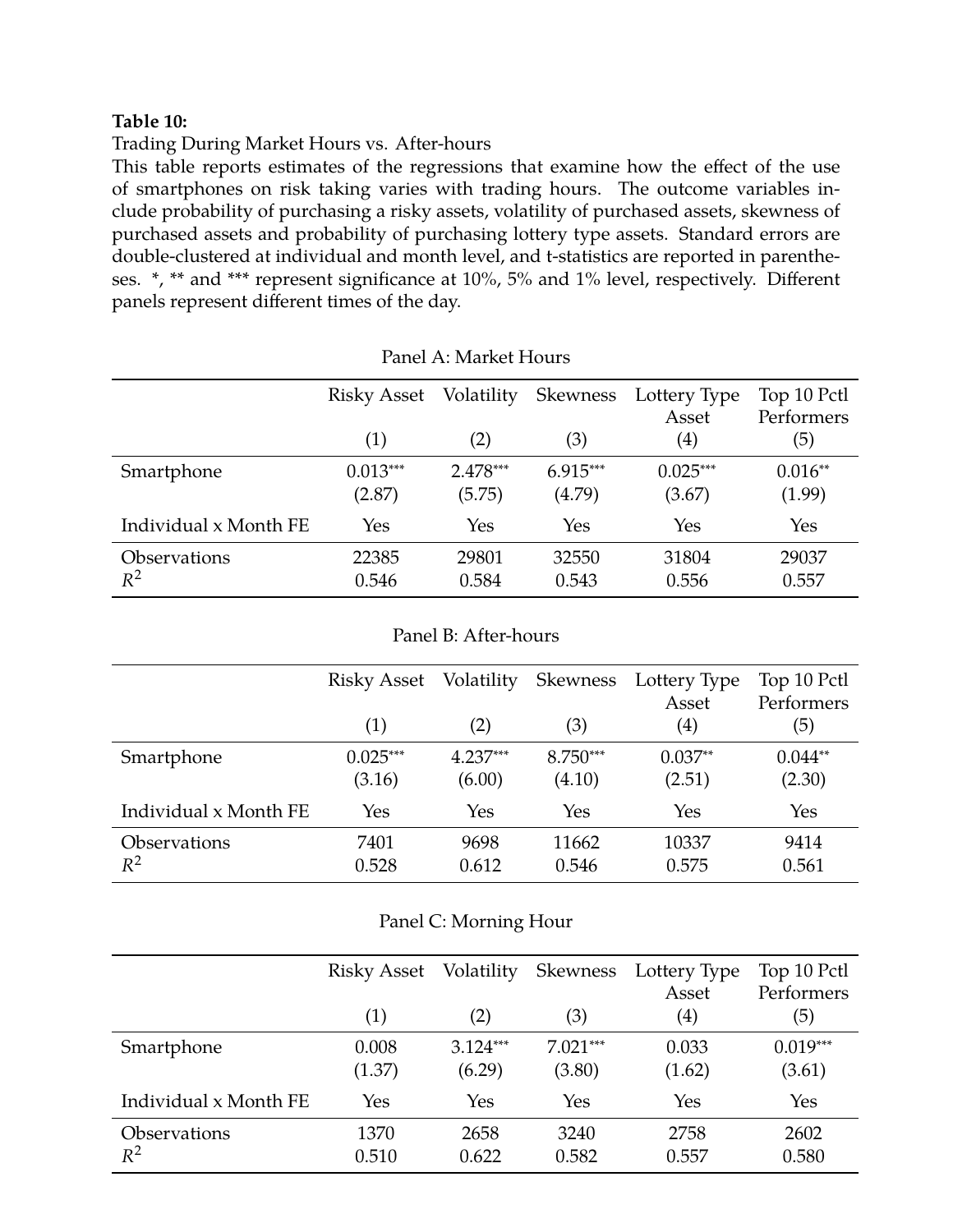#### <span id="page-49-0"></span>**Table 11:**

Choice of Asset Classes

This table reports estimates of the regressions that examine the effect of the use of smartphones on risk taking and trend chasing within the same asset class. Assets can belong to six different asset classes namely stocks, bonds, funds, warrants, certificates and option bonds that could be converted to stocks. The outcome variables include probability of purchasing a risky assets, volatility of purchased assets, skewness of purchased assets and probability of purchasing lottery type assets. Each observation corresponds to individual x month x trading device level where trading device has been categorized into two groups - smartphone and all other devices. All outcome variables are aggregated from the trade-level data to the observation-level as average values and different columns include different fixed effects as indicated. Standard errors are double-clustered at individual and month level, and t-statistics are reported in parentheses. \*, \*\* and \*\*\* represent significance at 10%, 5% and 1% level, respectively.

|                              | Risky Asset<br>(1) | Volatility<br>(2)     | Skewness<br>(3)      | Lottery Type<br>Asset<br>$\left( 4\right)$ | Top 10 Pctl<br>Performers<br>(5) |
|------------------------------|--------------------|-----------------------|----------------------|--------------------------------------------|----------------------------------|
| Smartphone                   | 0.004<br>(1.46)    | $2.536***$<br>(13.80) | $3.146***$<br>(3.96) | $0.024***$<br>(6.01)                       | $0.027***$<br>(5.90)             |
| Individual x Month FE        | Yes                | Yes                   | Yes                  | Yes                                        | Yes                              |
| Asset Class x Year FE        | Yes                | Yes                   | Yes                  | Yes                                        | Yes                              |
| <b>Observations</b><br>$R^2$ | 636922<br>0.652    | 1304450<br>0.722      | 1304252<br>0.579     | 1344679<br>0.555                           | 1289764<br>0.576                 |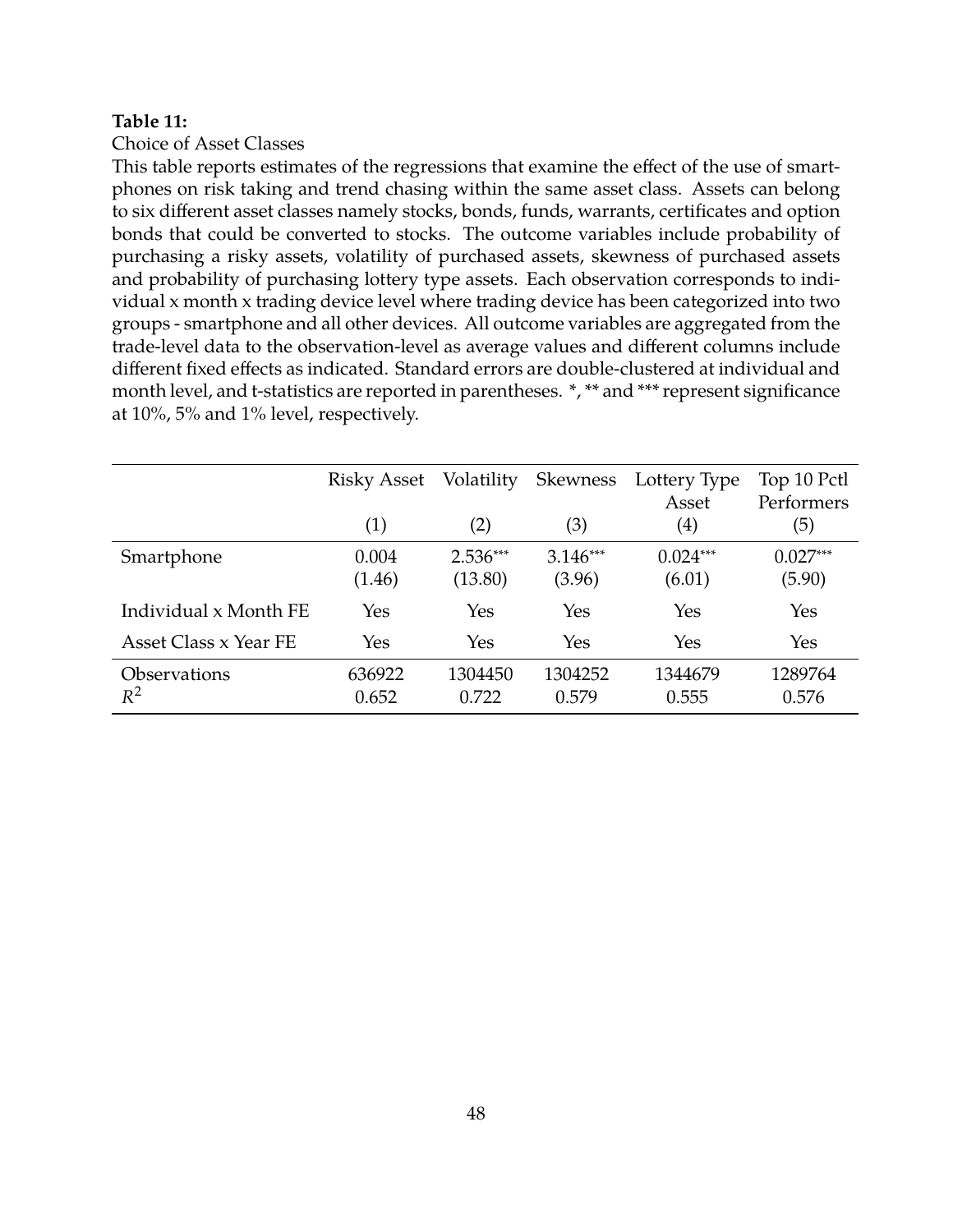#### <span id="page-50-0"></span>**Table 12:**

Digital Nudges

This table reports estimates of the regressions that examine the effect of the use of smartphones on risk taking as measured by volatility, skewness and probability of purchasing lottery-type stocks within different asset classes. Each observation corresponds to individual x month x trading device level where trading device has been categorized into two groups - smartphone and all other devices. All outcome variables are aggregated from the trade-level data to the observation-level as average values and different columns include different fixed effects as indicated. Standard errors are double-clustered at individual and month level, and t-statistics are reported in parentheses. \*, \*\* and \*\*\* represent significance at 10%, 5% and 1% level, respectively.

|                       | Volatility           |                      | Skewness Lottery Type<br>Asset | Top 10 Pctl<br>Performers |
|-----------------------|----------------------|----------------------|--------------------------------|---------------------------|
|                       | (1)                  | (2)                  | (3)                            | (4)                       |
| Smartphone            | $1.531***$<br>(5.67) | $3.085***$<br>(3.32) | $0.009*$<br>(1.66)             | $0.017**$<br>(2.38)       |
| Individual x Month FE | Yes                  | Yes                  | Yes                            | Yes                       |
| Observations<br>$R^2$ | 140755<br>0.520      | 140737<br>0.514      | 142296<br>0.519                | 138810<br>0.522           |

Panel A: Individual Stocks

#### Panel B: Mutual Funds

|                       | Volatility            | <b>Skewness</b>    | Lottery Type<br>Asset | Top 10 Pctl<br>Performers |
|-----------------------|-----------------------|--------------------|-----------------------|---------------------------|
|                       | (1)                   | (2)                | (3)                   | $\left( 4\right)$         |
| Smartphone            | $3.810***$<br>(10.80) | 9.477***<br>(3.37) | $0.079***$<br>(7.36)  | $0.056***$<br>(5.81)      |
| Individual x Month FE | Yes                   | Yes                | Yes                   | Yes                       |
| Observations<br>$R^2$ | 456742<br>0.499       | 456720<br>0.494    | 457271<br>0.503       | 454062<br>0.501           |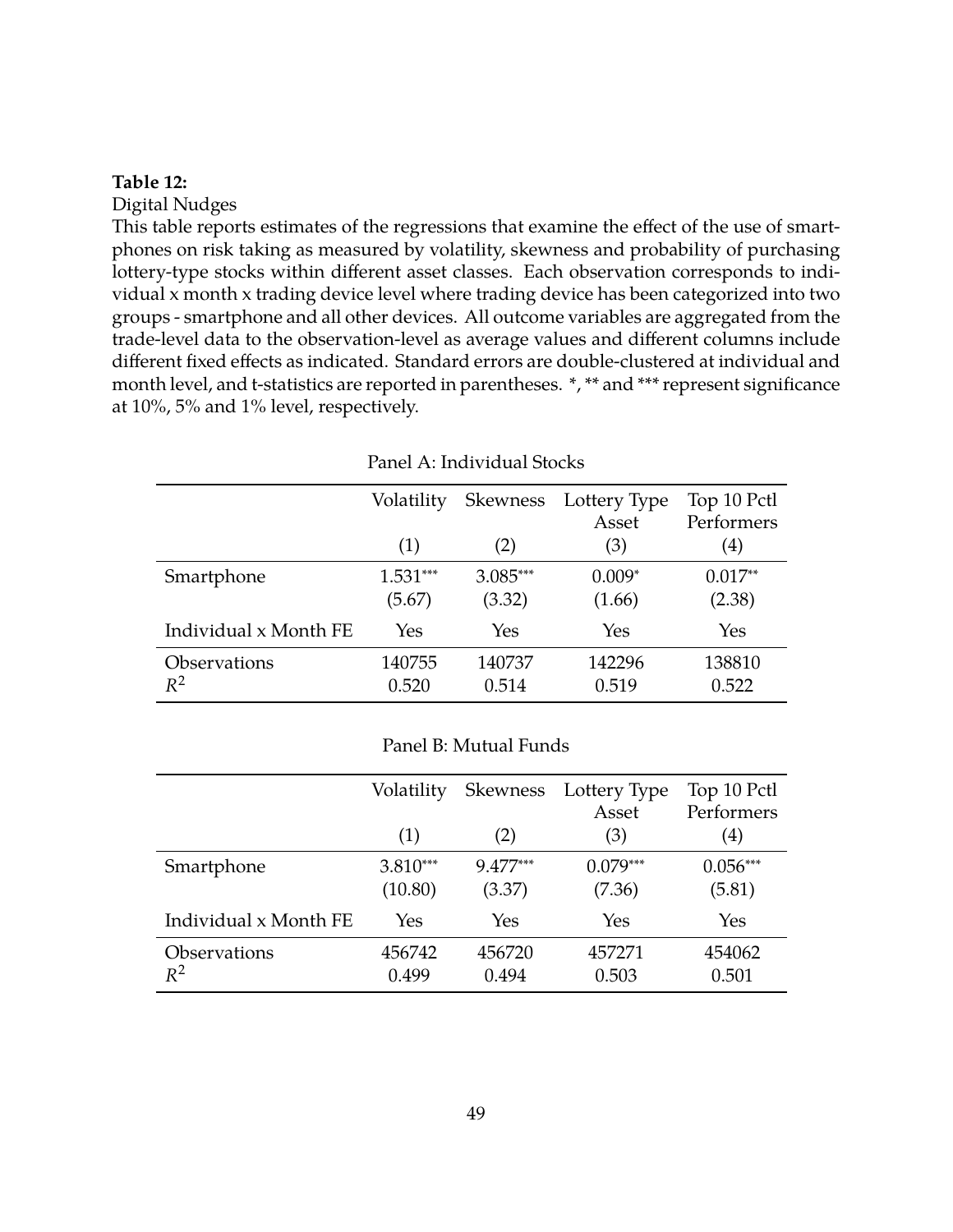|                       | Volatility           | Skewness        | Lottery Type<br>Asset | Top 10 Pctl<br>Performers |
|-----------------------|----------------------|-----------------|-----------------------|---------------------------|
|                       | (1)                  | (2)             | (3)                   | $\left( 4\right)$         |
| smartphone            | $4.201***$<br>(2.68) | 7.056<br>(1.56) | 0.022<br>(0.98)       | 0.031<br>(0.91)           |
| Individual x Month FE | Yes                  | Yes             | Yes                   | Yes                       |
| Observations<br>$R^2$ | 2525<br>0.562        | 2521<br>0.551   | 4274<br>0.556         | 2475<br>0.566             |

Panel C: Certificates, Options & Warrants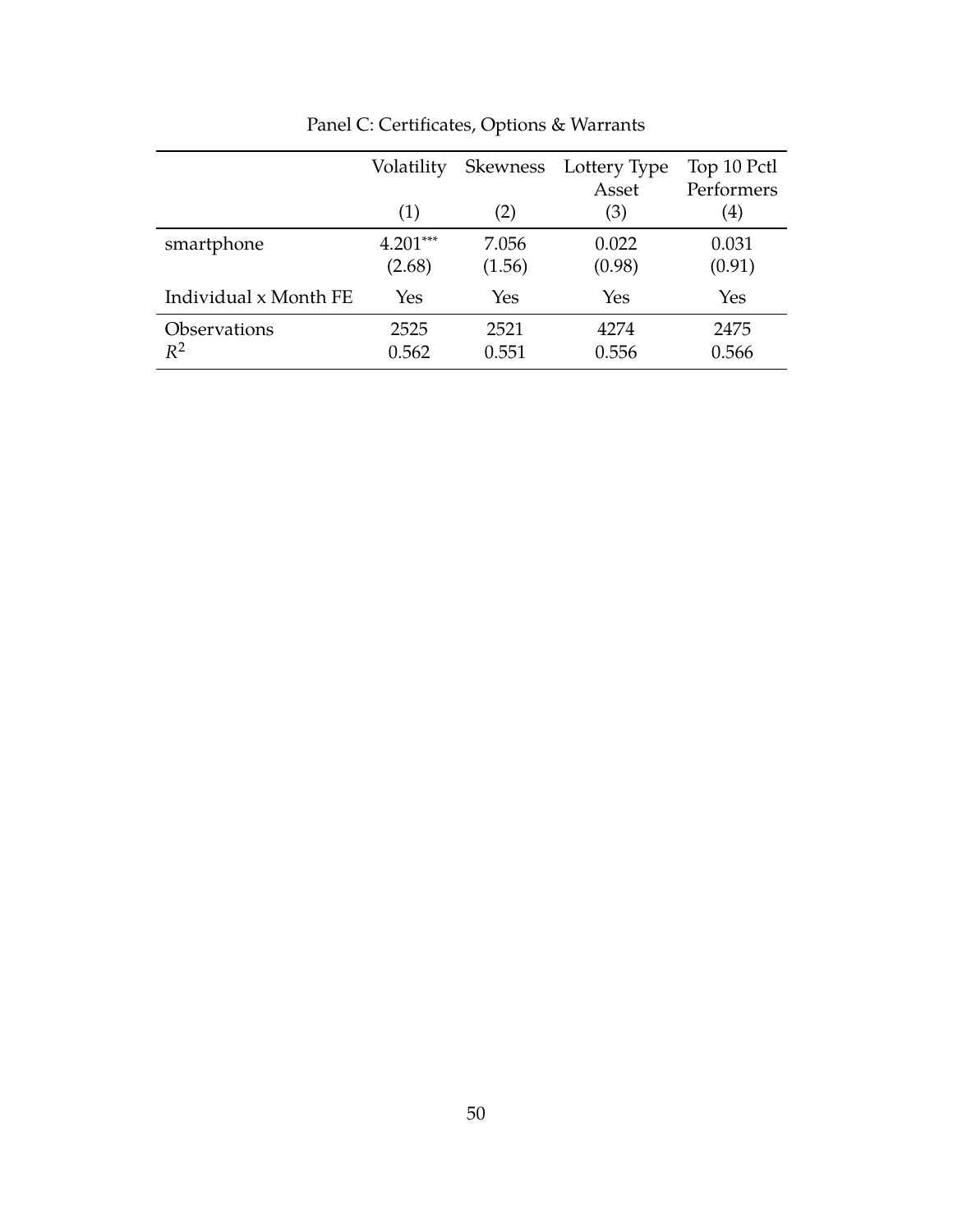## <span id="page-52-0"></span>**Table 13:**

Device Screen Size

This table reports estimates of the regressions that examine the effect of the use of smartphones and iPad on risk taking. The outcome variables include probability of purchasing a risky assets, volatility of purchased assets, skewness of purchased assets and probability of purchasing lottery type assets. Each observation corresponds to individual x month x trading device level where trading device has been categorized into two groups - smartphone and all other devices. All outcome variables are aggregated from the trade-level data to the observation-level as average values and different columns include different fixed effects as indicated. Standard errors are double-clustered at individual and month level, and t-statistics are reported in parentheses. \*, \*\* and \*\*\* represent significance at 10%, 5% and 1% level, respectively.

|                       | Risky Asset          | Volatility           | <b>Skewness</b>      | Lottery Type<br>Asset | Top 10 Pctl<br>Performers |
|-----------------------|----------------------|----------------------|----------------------|-----------------------|---------------------------|
|                       | (1)                  | (2)                  | (3)                  | $\left( 4\right)$     | (5)                       |
| Smartphone            | $0.018***$<br>(4.66) | $2.819***$<br>(6.86) | $7.792***$<br>(4.86) | $0.026***$<br>(3.34)  | $0.035***$<br>(3.15)      |
| iPad                  | $0.015**$<br>(2.45)  | 2.999***<br>(4.35)   | 15.502***<br>(5.30)  | $0.055***$<br>(4.70)  | $0.048***$<br>(2.75)      |
| Individual FE         | Yes                  | Yes                  | Yes                  | Yes                   | Yes                       |
| Year FE               | Yes                  | Yes                  | Yes                  | Yes                   | Yes                       |
| Observations<br>$R^2$ | 18295<br>0.519       | 23241<br>0.460       | 23237<br>0.225       | 24193<br>0.248        | 23007<br>0.284            |
|                       |                      |                      |                      |                       |                           |

Panel A: Within-Individual Variation

Panel B: Within- & Across- Individual Variation

|                     | Risky Asset<br>(1) | Volatility<br>(2) | Skewness<br>(3) | Lottery Type<br>Asset<br>$\left( 4\right)$ | Top 10 Pctl<br>Performers<br>(5) |
|---------------------|--------------------|-------------------|-----------------|--------------------------------------------|----------------------------------|
| Smartphone          | $0.031***$         | $4.842***$        | 11.435***       | $0.039***$                                 | $0.071***$                       |
|                     | (6.89)             | (6.03)            | (4.52)          | (3.55)                                     | (3.76)                           |
| iPad                | $0.017**$          | $3.192***$        | 16.554***       | $0.051***$                                 | $0.056***$                       |
|                     | (2.17)             | (2.91)            | (4.91)          | (3.36)                                     | (2.90)                           |
| Year FE             | Yes                | Yes               | Yes             | Yes                                        | Yes                              |
| <b>Observations</b> | 18379              | 23311             | 23307           | 24255                                      | 23078                            |
| $R^2$               | 0.005              | 0.088             | 0.031           | 0.011                                      | 0.009                            |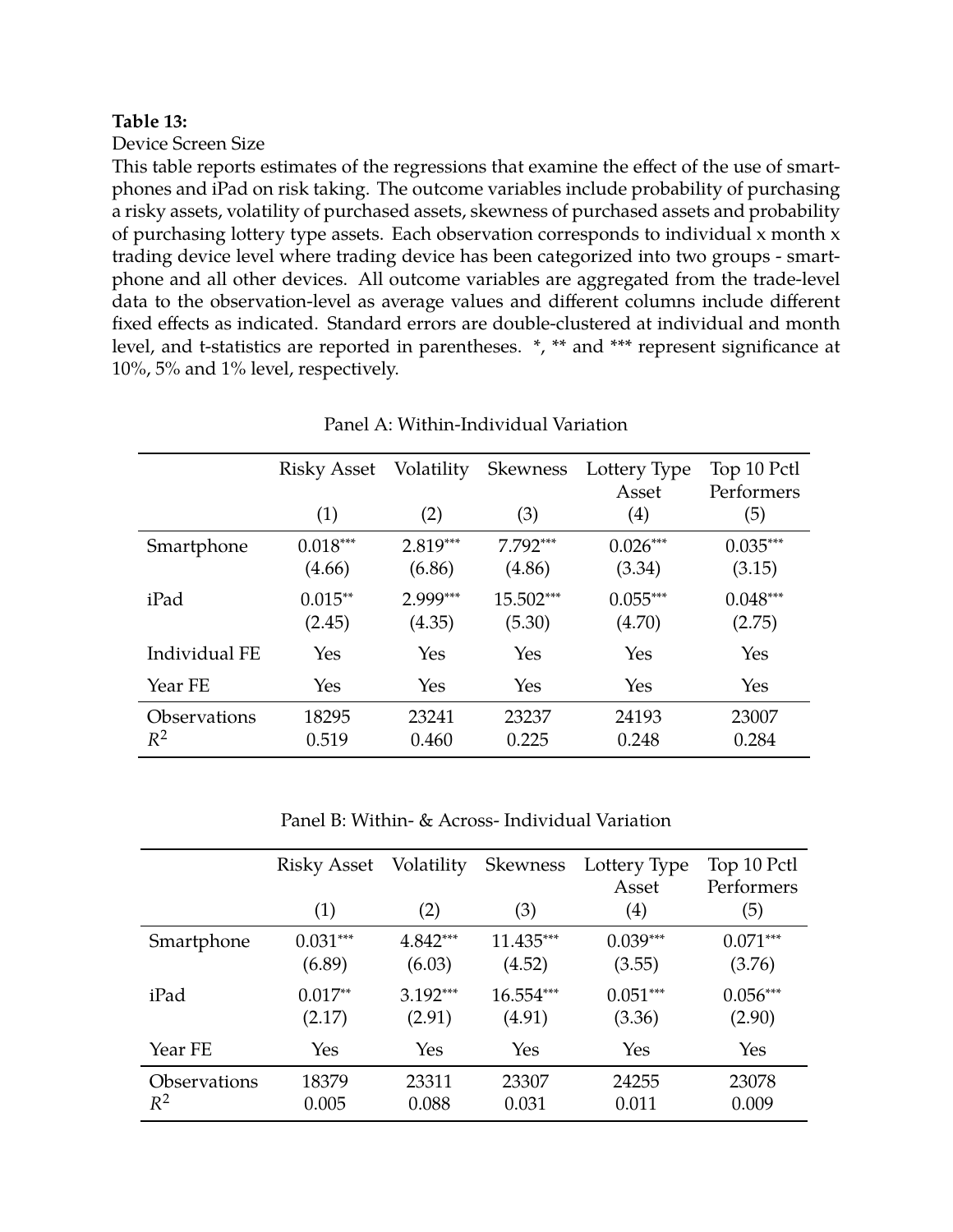# **Smart(Phone) Investing?**

**Appendix for Online Publication**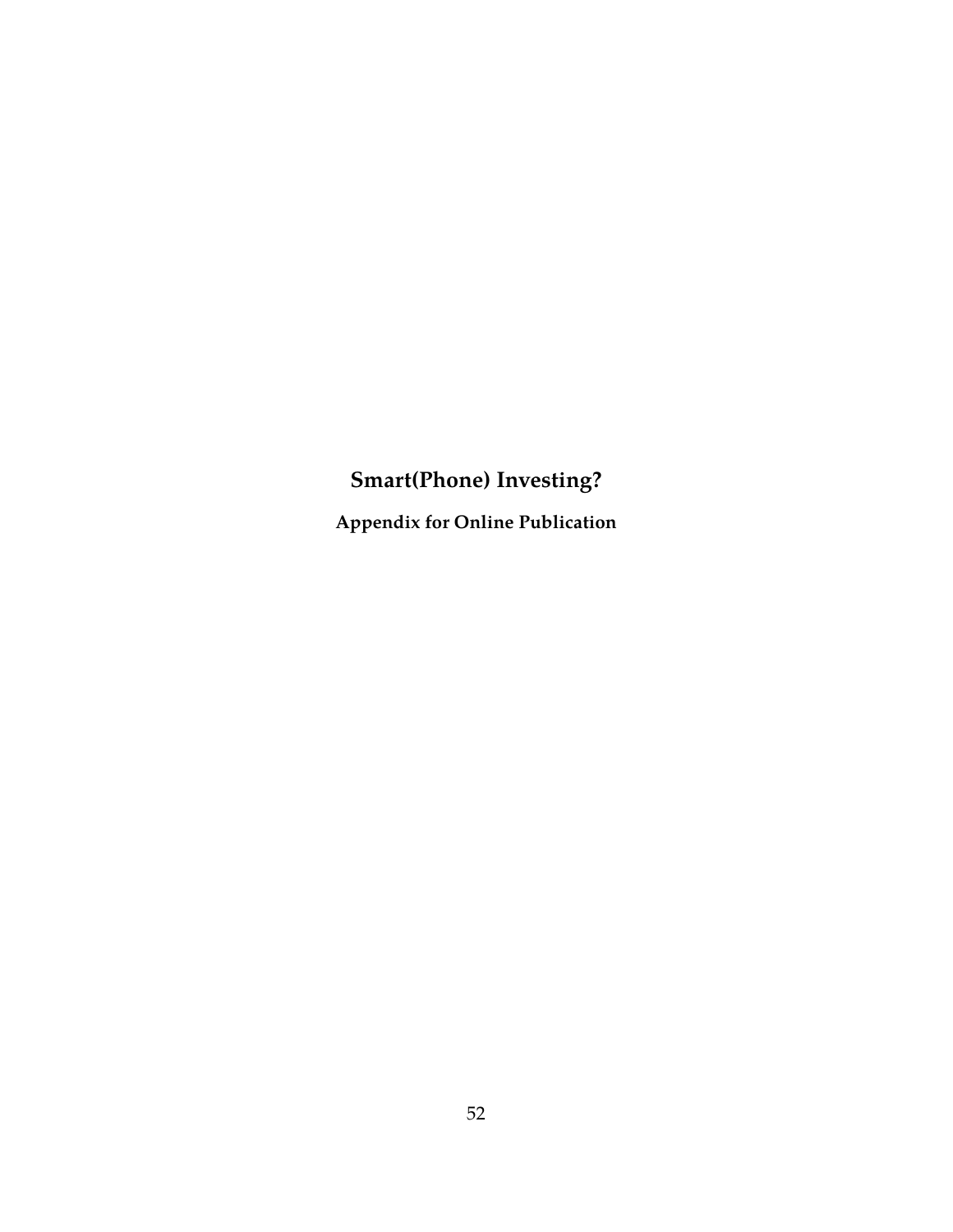# **Figure A1:**

Trading Hour Density

This figure plots density for hour of the day that trade occurs by different asset classes.

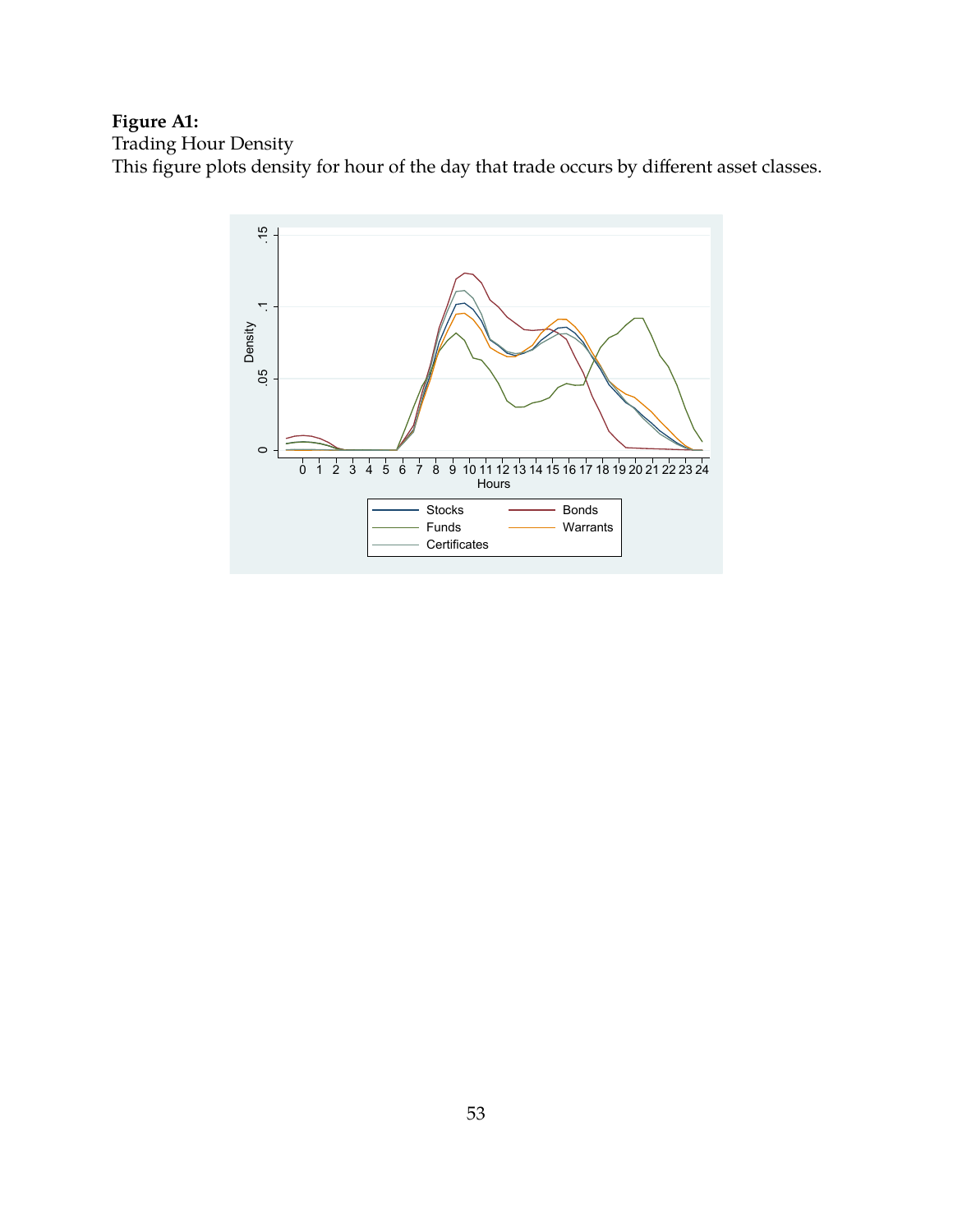## **Table A1:**

#### Riskiness of Assets Purchased

This table reports estimates of the regressions that examine the effect of the use of smartphones on risk taking as measured by measured by the risk categories assigned by the banks (which classify all assets into five risk categories). Each observation corresponds to individual x month x trading device level where trading device has been categorized into two groups - smartphone and all other devices. All outcome variables are aggregated from the trade-level data to the observation-level as average values and different columns include different fixed effects as indicated. Standard errors are double-clustered at individual and month level, and t-statistics are reported in parentheses. \*, \*\* and \*\*\* represent significance at 10%, 5% and 1% level, respectively.

|                       | Risk Categories of Assets Purchased |                      |                       |                       |
|-----------------------|-------------------------------------|----------------------|-----------------------|-----------------------|
|                       | (1)                                 | (2)                  | (3)                   | $\left( 4\right)$     |
| Smartphone            | $0.248***$<br>(16.02)               | $0.049***$<br>(7.59) | $0.098***$<br>(11.89) | $0.163***$<br>(14.32) |
| Individual FE         | No                                  | Yes                  | No                    | No                    |
| Year FE               | No                                  | Yes                  | No                    | No                    |
| Individual x Year FE  | No                                  | No                   | Yes                   | No                    |
| Individual x Month FE | No                                  | No                   | No                    | Yes                   |
| Observations<br>$R^2$ | 2551671<br>0.002                    | 2535135<br>0.567     | 2500436<br>0.548      | 1610230<br>0.501      |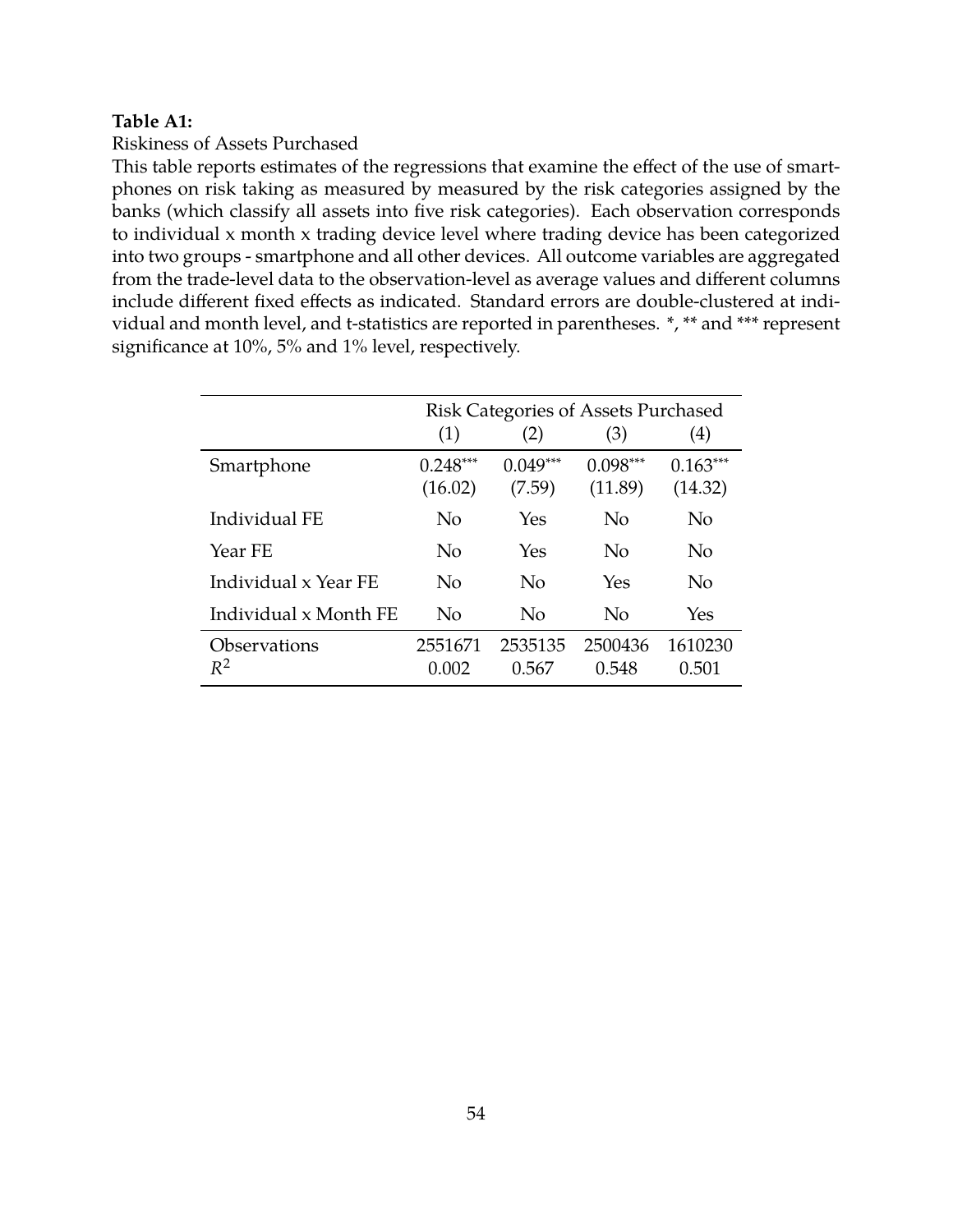#### **Table A2:**

Probability of Purchasing Warrants/Certificates

This table reports estimates of the regressions that examine the effect of the use of smartphones on risk taking as measured by the probability of purchasing warrants/certificates. The outcome variable for Panel A (B) includes the probability of purchasing warrants (certificates). Each observation corresponds to individual x month x trading device level where trading device has been categorized into two groups - smartphone and all other devices. All outcome variables are aggregated from the trade-level data to the observationlevel as average values and different columns include different fixed effects as indicated. Standard errors are double-clustered at individual and month level, and t-statistics are reported in parentheses. \*, \*\* and \*\*\* represent significance at 10%, 5% and 1% level, respectively.

| Panel A                             |                                     |                     |                     |                     |  |  |
|-------------------------------------|-------------------------------------|---------------------|---------------------|---------------------|--|--|
|                                     | Probability of Purchasing a Warrant |                     |                     |                     |  |  |
|                                     | (1)<br>(2)<br>(4)<br>(3)            |                     |                     |                     |  |  |
| Smartphone                          | $0.16***$<br>(5.01)                 | $0.03***$<br>(3.98) | $0.07***$<br>(9.35) | $0.12***$<br>(8.13) |  |  |
| Individual FE                       | N <sub>o</sub>                      | Yes                 | No                  | No                  |  |  |
| Year FE                             | No                                  | Yes                 | No                  | No                  |  |  |
| Individual x Year FE                | N <sub>0</sub>                      | No                  | Yes                 | No                  |  |  |
| Individual x Month FE               | No                                  | No                  | N <sub>o</sub>      | Yes                 |  |  |
| <i><b>Observations</b></i><br>$R^2$ | 2589595<br>0.007                    | 2573148<br>0.689    | 2539461<br>0.597    | 1657381<br>0.493    |  |  |

|                       | Probability of Purchasing a Certificate |                    |                    |                    |
|-----------------------|-----------------------------------------|--------------------|--------------------|--------------------|
|                       | (1)                                     | (2)                | (3)                | (4)                |
| Smartphone            | $0.02*$<br>(2.04)                       | $0.01**$<br>(3.25) | $0.01**$<br>(2.57) | $0.01**$<br>(2.19) |
| Individual FE         | $\overline{N}_{0}$                      | Yes                | No                 | No                 |
| Year FE               | $\overline{N}_{0}$                      | Yes                | No                 | No                 |
| Individual x Year FE  | $\overline{N}_{0}$                      | No                 | Yes                | No                 |
| Individual x Month FE | No                                      | No                 | No                 | Yes                |
| Observations<br>$R^2$ | 2589595<br>0.000                        | 2573148<br>0.468   | 2539461<br>0.502   | 1657381<br>0.505   |
|                       |                                         |                    |                    |                    |